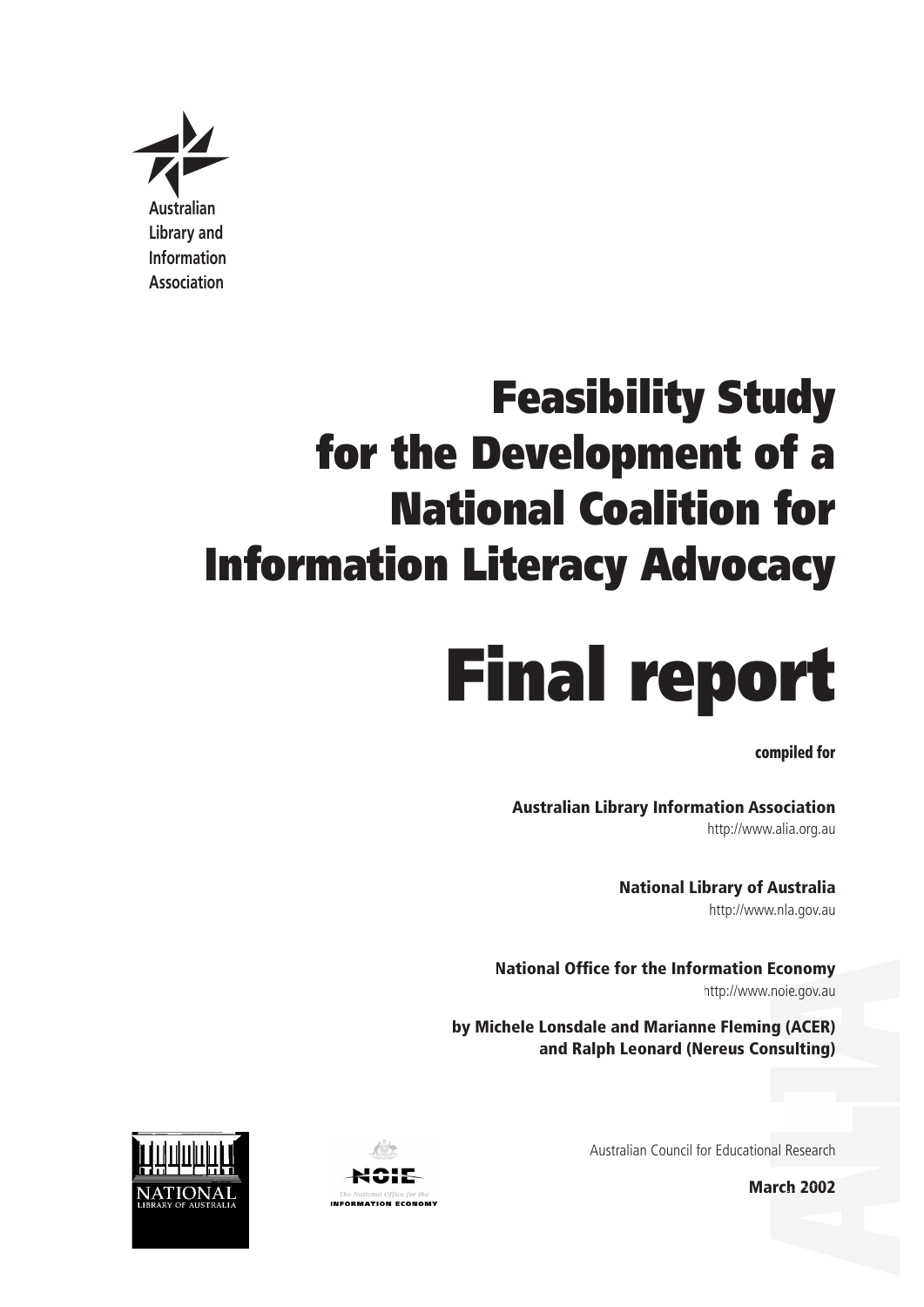# Foreword

Knowledge is of two kinds. We know a subject ourselves, or we know where we can find information on it.

Samuel Johnson 1709-1784

(I need to check source – Boswell's Life of Johnson? - Marie)

If our society is to be truly democratic perhaps the greatest challenge is to ensure that there is equity of access to learning, knowledge and education for all.

At this time, across the world huge investments are being made in network and computer technology in the expectation of improved education and quality of life as well as economic growth and prosperity. The global information economy is characterised by an ever-increasing volume of information available in print, visual and digital formats.

The extent to which a nation can participate in the global marketplace depends on the degree to which its people are knowledgeable about and skilled in new and emerging technologies and information processes. In such society people are the most valuable resource. Cultural development and economic survival depend on the ability of people to maintain and update their skills on an ongoing basis. Increasingly people need to develop the their capabilities in lifelong and career long learning so that their new skills and capabilities can be transferred and adapted to different social, economic and political situations. The global marketplace demands that people are information literate. That is, they are 'able to recognize when information is needed but also able to identify, locate, evaluate and use effectively information needed for a particular decision or issue at work' (American Library Associate Presidential Committee on Information Literacy: final report, 1989). Widespread acceptance of information literacy as a key capability along with communication, interpersonal and problem solving skills comes at a time when the impact of the internet and the information explosion is penetrating businesses, homes and schools.

This report presents the outcomes of a feasibility study for the establishment of broad-based national coalition in Australia to promote and advance the integration of information literacy into business, community, educational and library programs as a way of enhancing awareness of information literacy and its central role in lifelong and career long learning.

The main driving force behind information literacy has come mainly from the library and information services sector. This report demonstrates that there is sufficient support and interest from stakeholders across a range of sectors to establish a national coalition. These stakeholders include all levels of government, local communities, business and industry. A national coalition that is both broad based and sustainable will offer opportunities for developing a comprehensive information literacy strategy relevant in different educational settings, communities and workplaces.

The Steering Committee responsible for the feasibility study has laid the foundation for some exciting developments in information literacy in this country and in doing so it has drawn on a decade or so of experience and research. It has been very successful in creating a community of interest that crosses many boundaries. As President of the Australian Library and Information Association, an association that promotes free access to information for all people and values the role of information in democratic societies, I offer my support to the development of an Australian coalition for the advocacy of information literacy. I look forward to the unfolding of the coalition's plans.

Signature block here.

For further information about the project and establishment of a Coalition for Information Literacy Advocacy e-mail: marie.murphy@alia.org.au.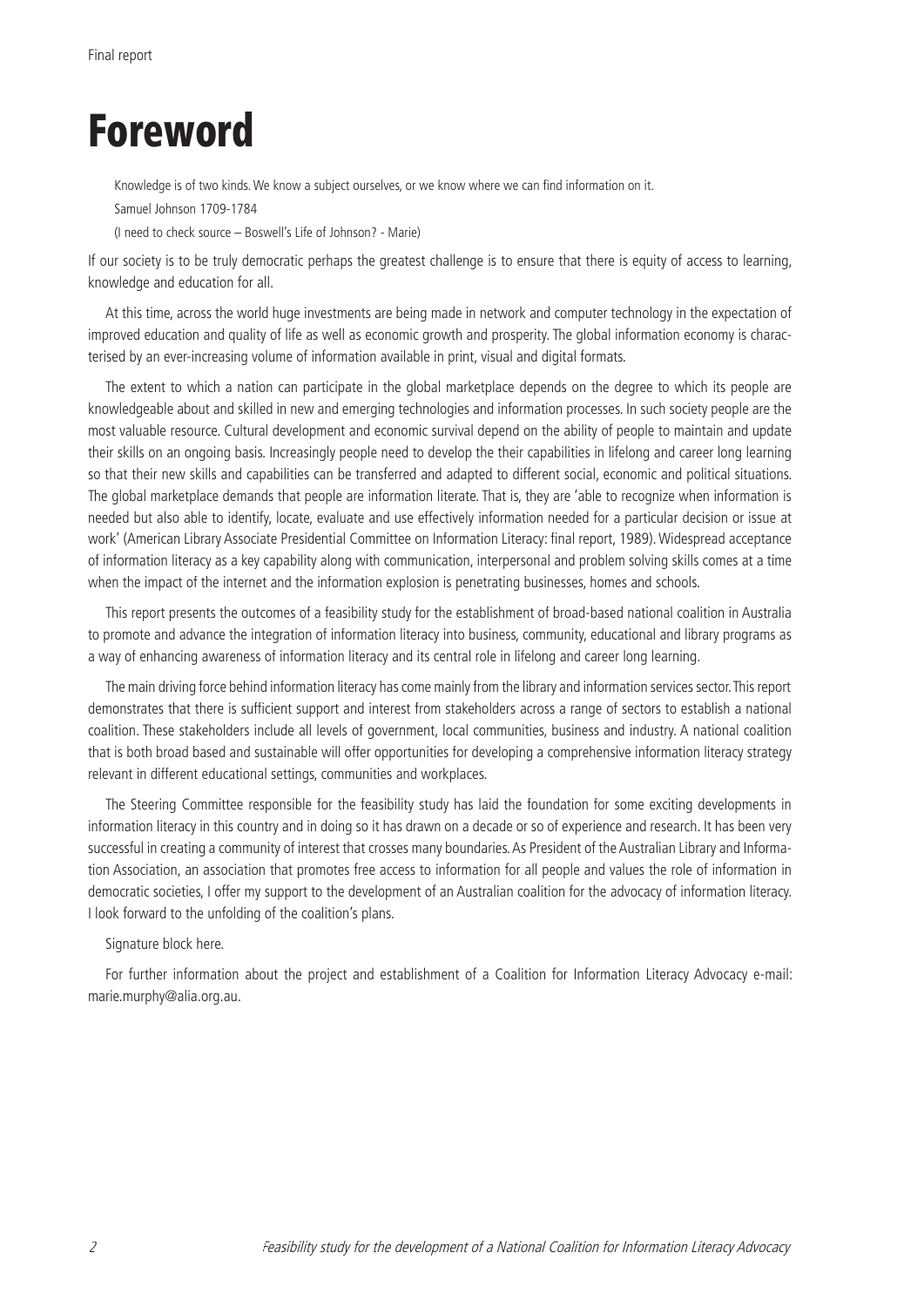# **Contents**

|    | <b>EXECUTIVE SUMMARY</b><br>ii.<br>Introduction |    |
|----|-------------------------------------------------|----|
|    |                                                 |    |
|    |                                                 |    |
|    |                                                 |    |
| 2. | Context                                         | 2  |
|    |                                                 |    |
|    |                                                 |    |
|    |                                                 |    |
|    |                                                 |    |
|    |                                                 |    |
|    |                                                 |    |
| 3. | Defining information literacy                   | 14 |
|    |                                                 |    |
|    |                                                 |    |
|    |                                                 |    |
|    |                                                 |    |
|    |                                                 |    |
|    |                                                 |    |
|    |                                                 |    |
|    |                                                 |    |
| 4  | The value of a national coalition               | 19 |
| 5. | <b>Difficulties</b>                             | 21 |
| 6. | Initiatives                                     | 23 |
|    |                                                 | 24 |
|    |                                                 |    |
|    |                                                 |    |
|    |                                                 |    |
|    |                                                 |    |
|    |                                                 |    |
|    |                                                 |    |
| 7. | Towards an operational model                    | 39 |
|    |                                                 |    |
|    |                                                 |    |
|    |                                                 |    |
|    |                                                 |    |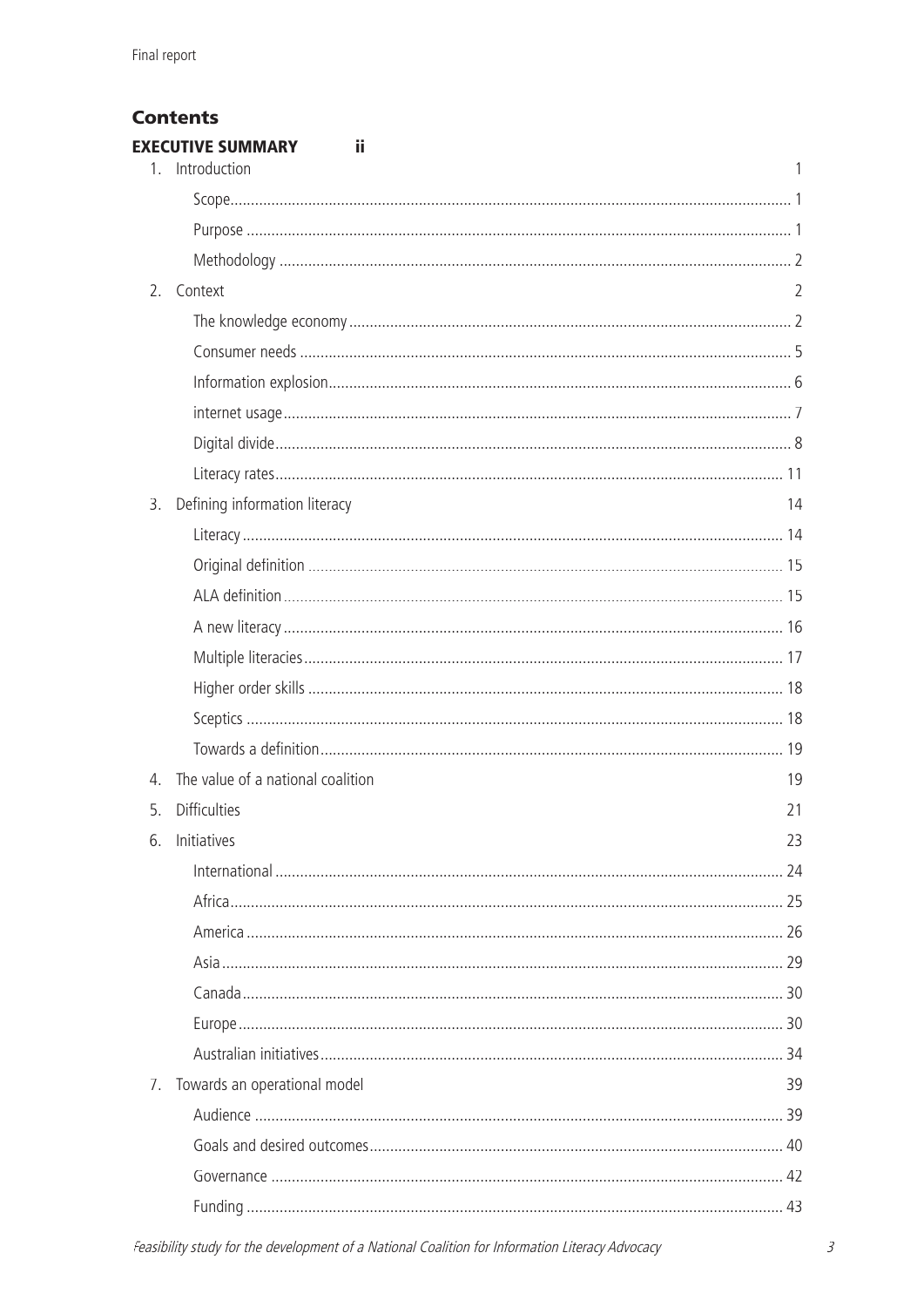|          | 8. Conclusions and recommendations | 48 |
|----------|------------------------------------|----|
| 9.       | Appendices                         | 52 |
|          |                                    |    |
|          |                                    |    |
|          |                                    |    |
|          |                                    |    |
| ENDNOTES |                                    | 78 |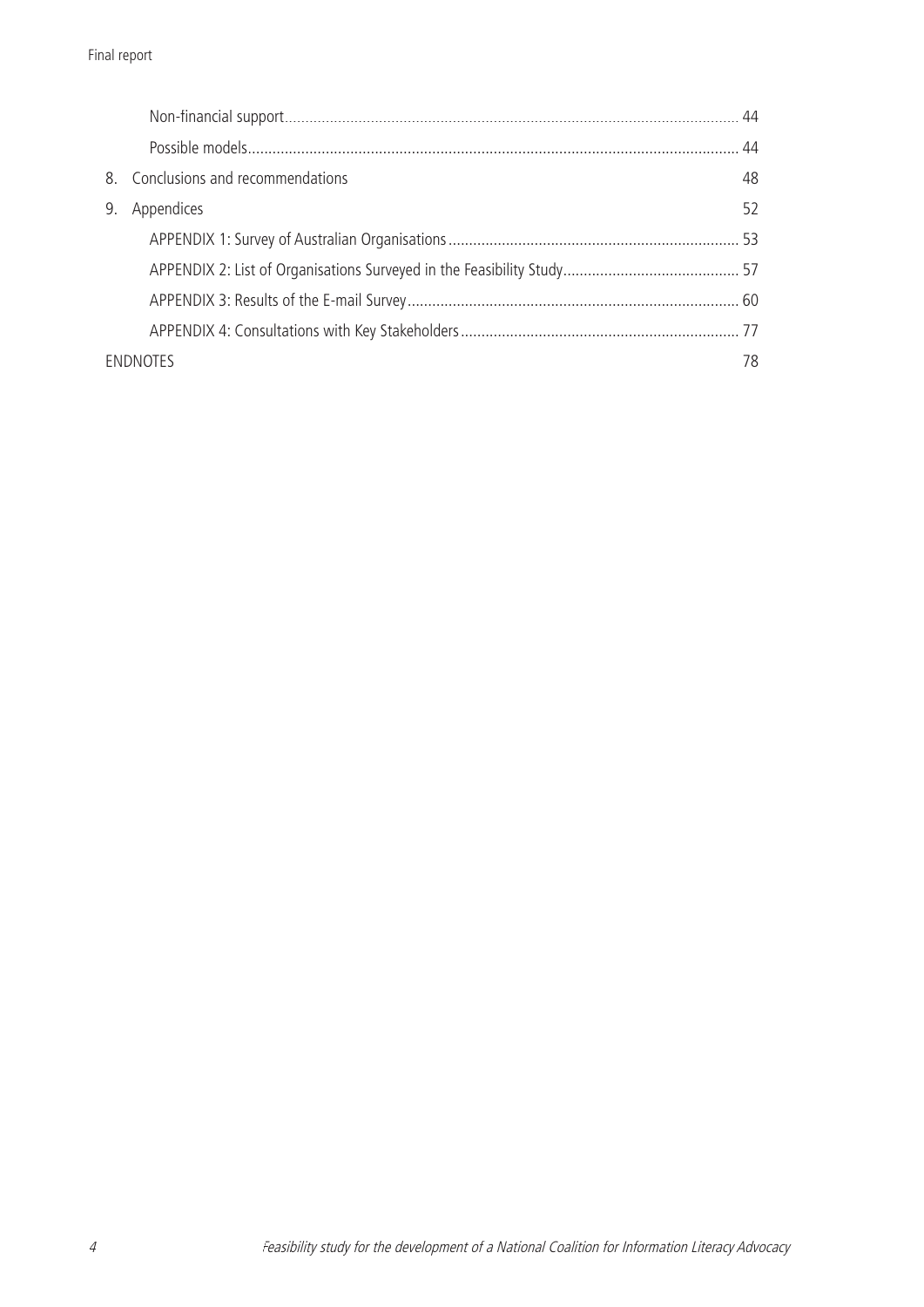## Executive summary

This report is an outcome of a feasibility study carried out during October–December 2001 by the Australian Council for Educational Research. The focus of the study was the proposal to develop a national coalition for information literacy advocacy and it was carried out on behalf of the Australian Library and Information Association, the National Library of Australia and the National Office for the Information Economy.

The main purpose of the study was to develop a strategic framework for a broad-based national coalition 'to promote and advance the integration of information literacy into the community, business, public library, school and tertiary education programs and to ensure an awareness of information literacy for lifelong learning'.

The study confirms the critical importance of information literacy skills in the new millennium. The impetus for the development of a national coalition for information literacy advocacy needs to be seen against a background of several inter-related trends that have profoundly transformed the world. With the creation of a global marketplace, the economic survival of nations is increasingly dependent on how skilled its workers are in the new technologies and information processes. Skills appropriate to a largely manufacturingbased economy are no longer sufficient to meet the demands of a knowledge economy or information society. Human capital has replaced physical capital as the new currency. An information literate workforce updates skills constantly so that these skills are transferable and adaptable to rapidly changing economic, social and political circumstances. It is not only in the interests of governments to actively encourage information literacy in its citizenry to ensure a skilled workforce capable of producing, storing, evaluating, transferring and disseminating knowledge to ensure global economic competitiveness; it is a matter of economic survival. The feasibility study demonstrates unequivocally that investment in human capital and lifelong learning is a key to the future economic well-being of Australia.

Related to the globalisation of world markets is the unprecedented volume of electronic and non-electronic information now being generated, placing new demands on individuals who must negotiate the excess of information in order to make informed choices and decisions in their workplace, studies and personal lives. Information literacy empowers individuals, placing them in a better position to recognise poor, misleading or questionable information. This kind of awareness is often associated with active citizenship or being able to participate more fully in a democracy.

Individuals need to be information literate in order to

negotiate these new challenges being thrown up by the 'information age'. Changes to the ways in which individuals communicate with others, do their shopping and banking, plan their holidays, study, locate information and use their leisure time mean that those without the skills to participate in the range of services and opportunities risk being further marginalised. As more government and allied services are placed online, consumers will need the information skills to be able to identify fraudulent or misleading practices, safeguard their rights and be empowered to engage in transactions or relationships equally with others. Information literacy also sets up an individual for lifelong learning. With these skills people can learn in any situation at any period in their lives.

Access to the new technologies has not been even across or within countries however, and there is evidence worldwide of a significant gap between those with ready access to the new technologies and those with restricted access to the opportunities they embody. Australia is one of the leading countries in terms of per capita internet usage and yet there are significant sub-groups within Australia excluded from such access. The elderly, for example, have been identified as particularly disadvantaged in the information economy. While younger people have been exposed to information and communication technologies through their school or tertiary studies, older generations of Australians have not had these same opportunities to become information literate. A national coalition for information literacy advocacy offers a means of addressing this disparity and inequity.

Studies of adult literacy levels in Australia also point to the need for high level advocacy in literacy more generally, with almost twenty per cent of Australians estimated to have 'very poor' literacy and numeracy skills.

The feasibility study shows the concept of information literacy to be definitionally problematic. Understandings of what information literacy means vary across sectors. Information literacy has been used synonymously with literacy itself, with digital literacy, lifelong learning, critical thinking, knowledge creation, empowerment and active citizenship. Often reduced to computer literacy on the one hand, or invested with almost magical qualities related to the betterment of society on the other, information literacy needs to be recognised as part of a wider literacy.

The working definition adopted for the feasibility study encompassed both technological literacy and conventional literacy, and was in keeping with the 1989 American Library Association definition of information literacy as the ability to locate, select, evaluate and use information. The final report highlights the need, however, for a definition that better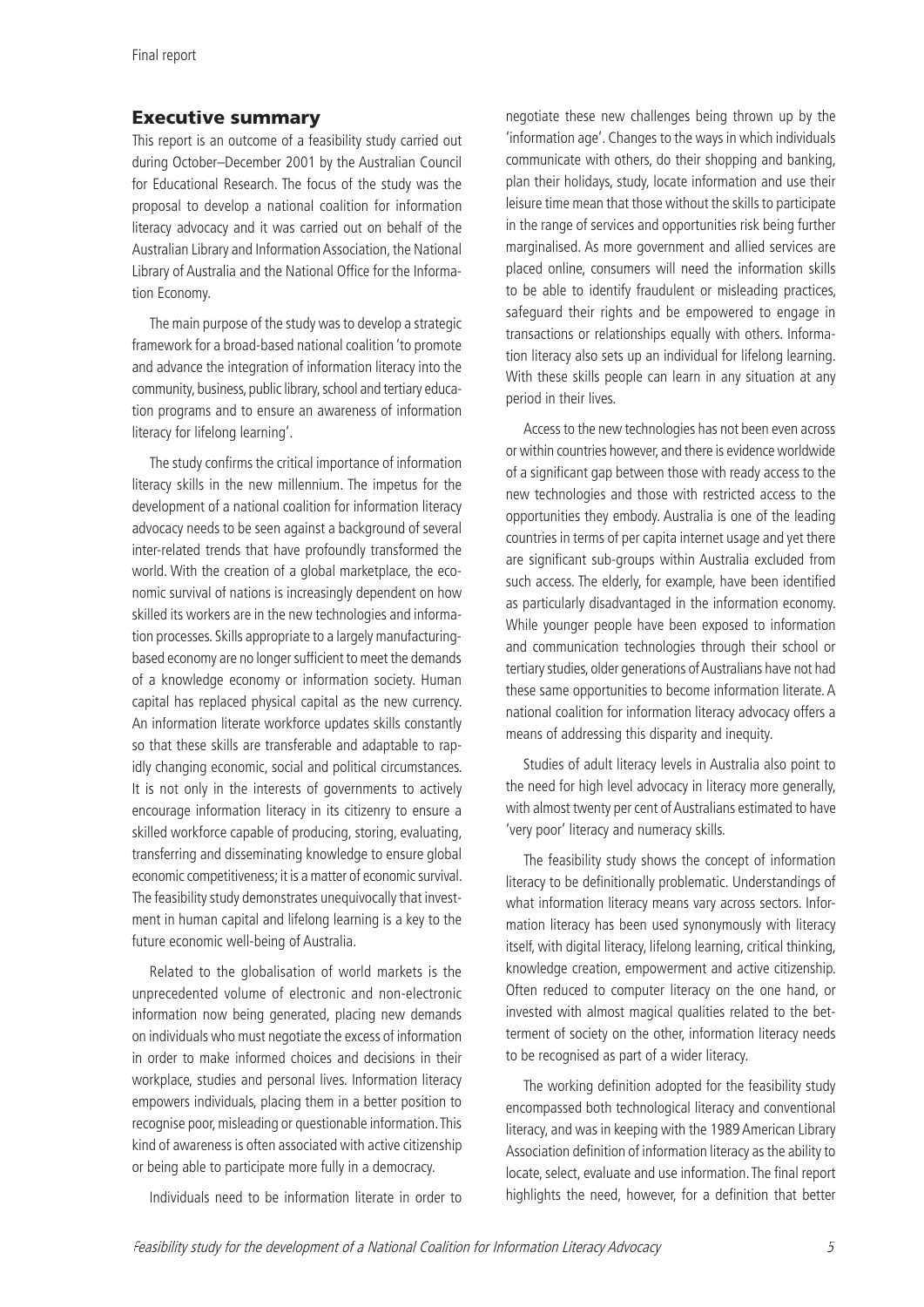suits the needs of the different stakeholders in the field of information literacy in Australia. Such a definition will be an important first step in the development of a national coalition for information literacy advocacy.

The main driving force behind the push for information literacy in Australia as elsewhere in the world has come from the library sector. One of the tasks of the feasibility study has been to determine the level of support existing in non-library circles, particularly the business sector. Consultation with a diverse range of key stakeholders shows there is sufficient support and interest in the proposal for a national coalition for the concept to be taken to the next level — that of deciding its goals and mission, membership, funding sources and organisational structure. The consultations also indicate that while financial contributions from industry might help offset the operating costs (such as staffing) of a national coalition, for long term viability and sustainability the coalition will most likely need some form of ongoing financial commitment from the government.

The final report includes examples of contemporary information literacy projects that have been carried out both in Australia and overseas. The literature search has not yielded national equivalents of the proposed coalition for information literacy other than the United States National Forum on Information Literacy. While the Forum is useful in some respects, it also has shortcomings as a model when considered in an Australian context. For this reason the final report offers several examples of other alliances, partnerships and coalitions for consideration. While these may be quite different in terms of purpose, goals, membership, and constitution from the proposed national coalition, they may nevertheless provide useful insights or reference points for the coalition in its planning and development phase.

The feasibility study points to the need for a national coalition for information literacy advocacy. Such a body has an important role to play in promoting awareness about the importance of information literacy and ensuring that information literacy is infused through all layers of government, education and across all fields. In particular, the message about the importance of information literacy needs to be disseminated beyond the library profession. Key stakeholders are clear about the need to engage members of the business community in the debate about information literacy.

One of the main advantages of a national coalition is seen to be its role in addressing issues of access and equity. The coalition can advocate on behalf of the most disadvantaged and vulnerable in the Australian community. It can lobby for funding for research and project support; disseminate examples of good practice to practitioners; assist with policy development; provide one agency and voice through which communications can be channelled; and encourage the development of and commitment to information literacy standards.

The national coalition is seen as a body that can ensure information literacy is treated as a genuinely cross-sectoral issue and not the domain of any one group. It can also play a role in ensuring that the Australian workforce is information literate, that businesses are aware of the crucial role that information literacy skills can play in ensuring greater productivity, and that consumer rights are well understood by users of government, community and retail services.

The OECD report Literacy Skills for the Knowledge Society, advocates a comprehensive strategy for developing literacy that is based on broad-based partnerships of representatives from government, industry, local communities and families. A national coalition for information literacy advocacy offers a vehicle for implementing such a strategy.

The feasibility study reveals both a strong level of in principle support for the concept of a national coalition of information literacy advocacy and a willingness on the part of most of the key stakeholders to help practically in various ways. Those organisations that are unable to be actively involved in the coalition — for example, because they are under-resourced or facing their own internal restructuring — have indicated a desire to be kept informed of the coalition's progress and in some cases have not ruled out involvement at a later date.

As a result of the feedback gained during the course of the feasibility study, it is suggested that the project to develop a national coalition for information literacy advocacy be carried out in three phases. Such a staged approach would enable a strong and clear foundation to be established and would give sufficient time for the concept to gain acceptance within the community.

#### Recommendations

On the basis of the research and consultations undertaken for the feasibility study, the following recommendations are made:

- That a national coalition for information literacy advocacy be established.
- § That the project to develop the national coalition be carried out in three phases:
	- Stage 1: completion of the feasibility study and final report;
	- Stage 2: implementation over a two year period of recommendations relating to the proposal to establish an interim body; and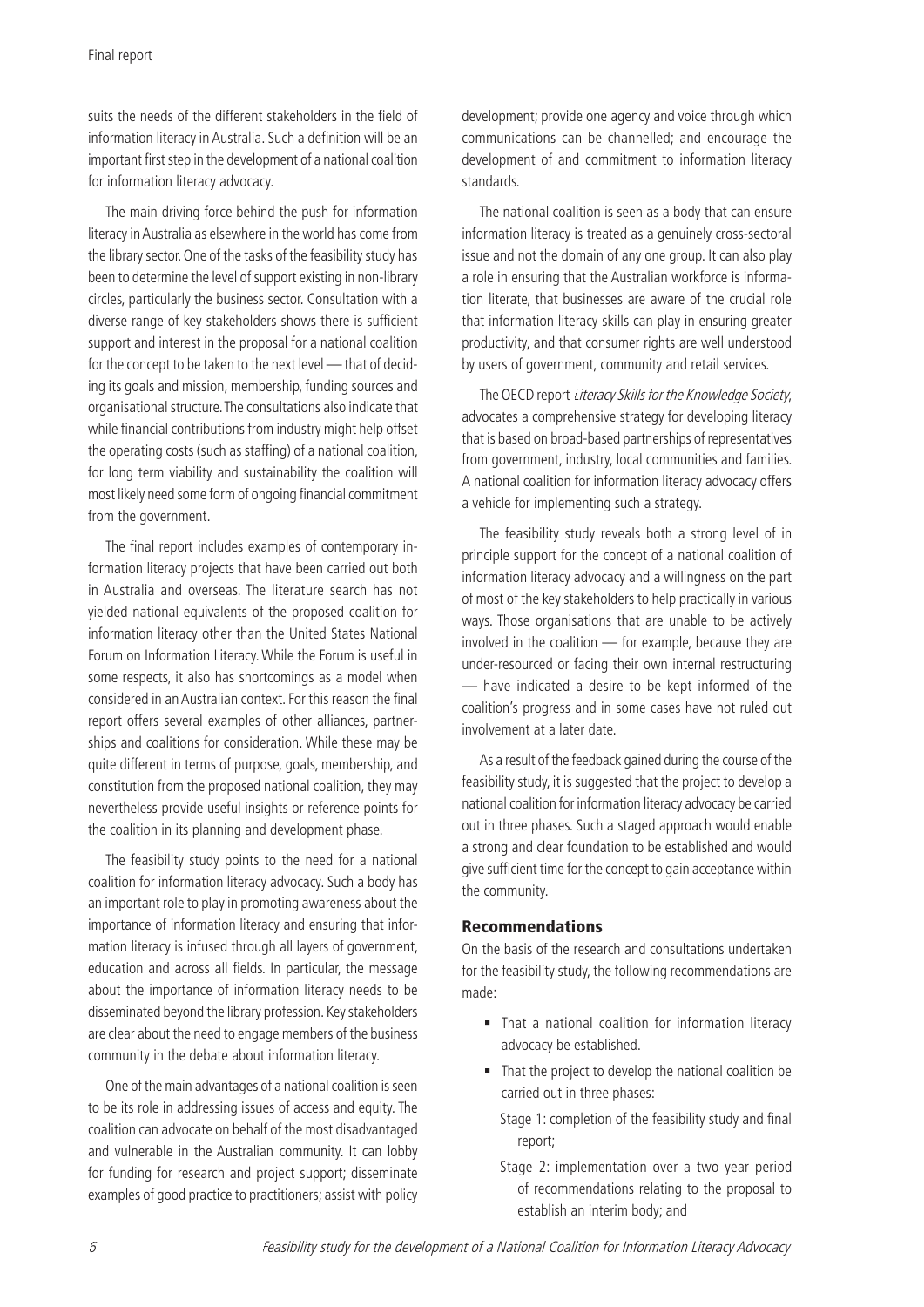Stage 3: formation of the coalition at the conclusion of this two-year (Stage 2) period.

- That an interim body consisting of a small group of representatives from the key stakeholders consulted during the feasibility study, and/or other stakeholders considered appropriate by the Information Literacy Steering Group, be formed with a view to implementing the recommendations of this report. This core group:
	- should consist of those who are likely to have a firm commitment to developing the coalition; and
	- should be committed to a timeline that allows Stage 2 of the project to be completed within two years; and
	- should aim to phase out its own existence by the end of this two-year (Stage 2) period.
- That the interim body, taking into account the information provided in the final report and the expertise of its own members, prepares a mission statement setting out the short and long term goals of the coalition. As part of this process, during the first year of Stage 2, the interim body needs to:
	- agree on a definition of information literacy that is mutually acceptable to the key stakeholders represented in the core group;
- identify the priorities of the national coalition and how these will be achieved;
- establish a realistic timeline for implementation of these goals and strategies; and
- establish contact with other comparable bodies to determine the usefulness and appropriateness of their structures and operational methods for the national coalition.
- That during the second year of Stage 2, the interim body develops a long term strategy that involves:
- deciding who will be invited to join the coalition, what benefits members can expect, the costs of membership, and the mechanism(s) by which communication with members will be carried out;
- exploring funding options, particularly from industry and government, to offset operational costs and provide a more secure source of longer term funding; and
- addressing physical and legal issues to do with governance (such as incorporation).
- That the interim body be phased out by the end of the second year (of Stage 2) and that a national coalition for information literacy advocacy be established. The project would then enter its final phase, which involves developing a work program for the coalition.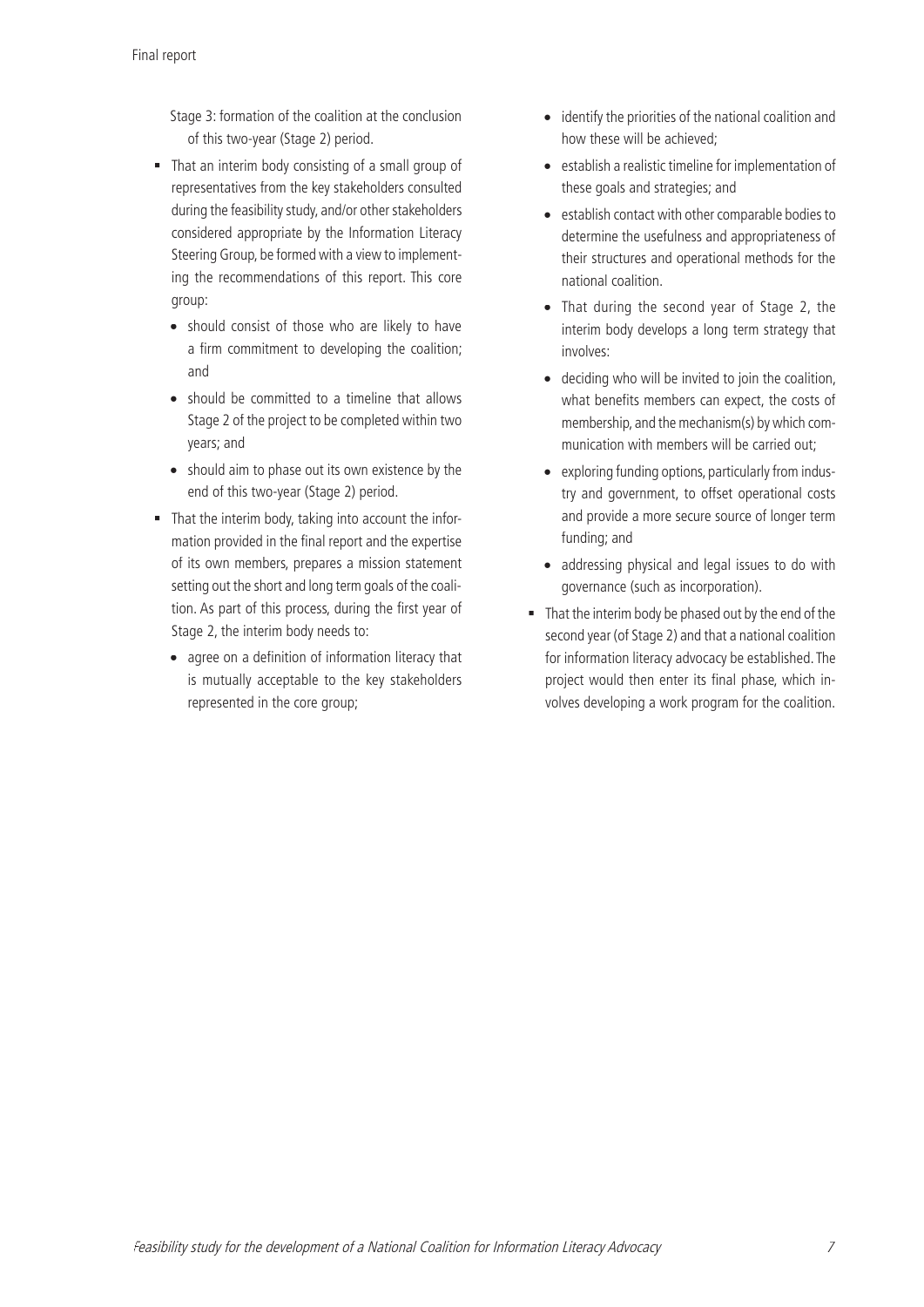# Feasibility Study for the Development of a National Coalition for Information Literacy Advocacy

## 1. Introduction

## Scope

Following the Round Table on Information Literacy for all Australians in February 2001, the Australian Library and Information Association (ALIA), the National Library of Australia (NLA) and the National Office for the Information Economy (NOIE) set up an Information Literacy Steering Group to promote the development of information literacy skills through an Information Literacy Project.

This project entailed a feasibility study conducted by the Australian Council for Educational Research (ACER) in regard to the development of a national coalition for information literacy advocacy. The intended audience for this final report, an outcome of the feasibility study, is the Information Literacy Steering Group and key stakeholders in the field of information literacy.

The report looks at the contextual background related to information literacy, the concept of information literacy itself, examples of other collaborative models and information literacy projects, the likely benefits of a national coalition and the difficulties such an organisation might need to address. It also explores some of the issues related to developing a strategic plan and operational model and makes several recommendations on the basis of the feasibility study.

## Purpose

According to the Expression of Interest documentation, the Information Literacy Project aims to develop 'a full business case and strategic framework for a broad based national coalition and advocacy strategy to promote and advance the integration of information literacy into the community, business, public library, school and tertiary education programs and to ensure an awareness of information literacy for lifelong learning'.

The main purpose of the feasibility study was to:

- identify current projects in information literacy both in Australia and overseas, including collaborative models similar to that of the proposed national coalition for information literacy advocacy;
- report on potential member organisations of a national coalition for information literacy advocacy;
- identify existing and potential networks, stakeholders and partners that could serve as a foundation for future activities;
- develop a business feasibility plan and operational model setting out the advocacy role of such a coali-

tion; and

• report on the perceived value of such a national coalition for information literacy.

An earlier Draft Report highlighted some of the difficulties associated with trying to meet these various expectations. The final report notes these difficulties while also providing some guidelines for moving forward on the proposal to establish a national coalition for information advocacy.

## Methodology

In the course of the feasibility study the following methodological approaches were adopted:

- a literature search of both electronic and non-electronic sources to describe and contextualise the concept of information literacy;
- a literature search of overseas and Australian collaborative models and initiatives in the area of information literacy;
- $\bullet$  an e-mail survey of identified relevant organisations and individuals within Australia;
- e-mail contact with potentially useful overseas organisations and individuals;
- a draft report and feedback from Steering Group members;
- follow-up consultations by phone and/or e-mail with representatives of nineteen key stakeholders as identified through the initial e-mail survey; and
- feedback from Steering Group members at a presentation of the proposed final report.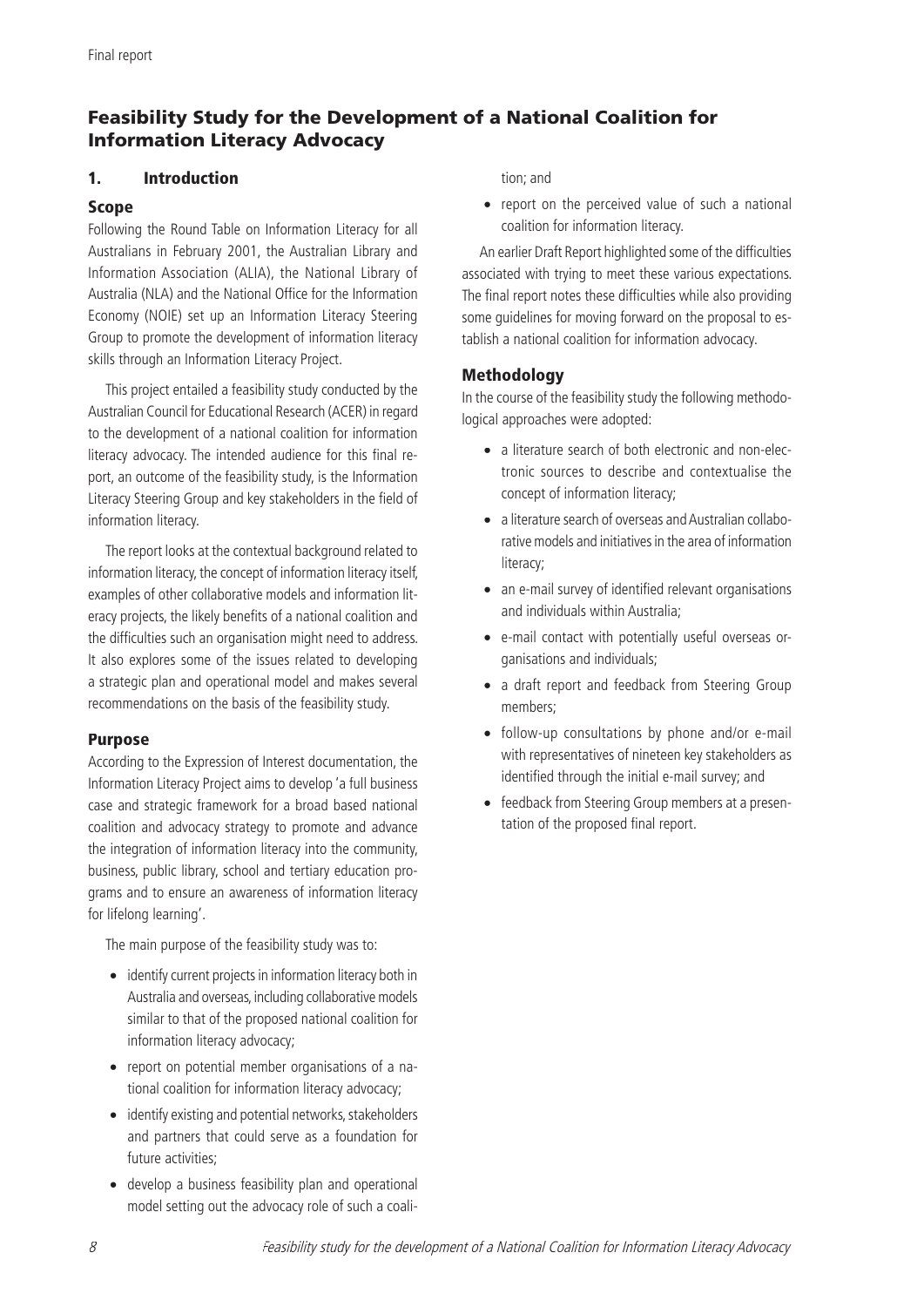# 2. Context

The proposal for a national coalition for information literacy advocacy needs to be situated within the context of several broad and intersecting trends. These include the development of ever more sophisticated technologies and their steady penetration into the workplace, home and classroom; the proliferation of information — particularly electronically mediated information — that needs to be processed, classified and evaluated; the globalisation of national economies to form a single world market; the new consumer demands created by such a profound economic, technological and cultural transformation; and the emergence of what has been called the 'knowledge-based economy' or 'information society'. Information literacy also needs to be placed in the context of a growing 'digital divide' between and within countries, and current adult literacy levels in Australia.

This section of the report teases out some of these threads by offering a brief description of the growing nexus between technology, economics and literacy, the nature of the impact of these changes at both the global/national level and at the level of the individual, and at how these changes translate into a need for a national coalition for information literacy advocacy.

## The knowledge economy

One of the strongest imperatives driving the information literacy agenda globally is economic. With governments around the world embracing the concept of an 'information society', 'information economy' or 'knowledge-based economy', information literacy is critically important not only for individuals in terms of employment, education and full participation in the social, political and cultural life of society, but in terms of a nation's economic viability. A nation's positioning in the global economy is increasingly tied to the quality and quantity of information literacy among its citizens. Unlike the old economy, which was based largely on physical capital (manual labour, factories, transport of material goods), the new global economy is based on intellectual capital and 'the production, storage, transfer and dissemination of knowledge or information'.<sup>1</sup> Skills appropriate to a local economy based on manufacturing raw materials have been largely superseded by the demand for new skills more suited to a fluid, technology-driven, global economy. As a 1999 briefing paper on knowledge management skills points out:

For organisations to compete effectively in the knowledge economy they need to change their values and establish a new focus on creating and using intellectual assets … By stimulating an environment where intellectual assets are created and used efficiently and effectively, organisations can increase their 'organisational capability'.<sup>2</sup>

The extent to which a national economy can participate in the global marketplace thus depends on the degree to which its workers are skilled in the new technologies and information processes. In a knowledge society human capital becomes the most valuable resource. Eger makes explicit the convergence between economics and technology and, by implication, information literacy. The common goals of national information strategies in almost every developed country, he suggests, are to mobilise resources and intellectual capital; to attract 'high tech information-sensitive jobs'; and to create a skilled workforce that can take advantage of the shift towards a global information economy. $3$ 

Given the rapidity with which knowledge and information are rendered obsolete in today's world, individuals need to be able to adapt to new information and to the technological tools that enable access to this information as these emerge. 'Workers who neglect to invest in their own intellectual capital', warns one 2000 report, 'do so at their own peril, as they can no longer rely on a single set of skills for lifetime employ'.<sup>4</sup> Information literacy thus involves the development of skills that are both transferable and lifelong: transferable in terms of being generic and portable across disciplines, workplaces and jobs; and lifelong in terms of durability and the capacity to learn.

The importance of information literacy in enhancing the profitability of companies, and economic performance nationally, can be seen in the criteria identified by TFPL Ltd. as important to 'corporate capability' and success:

- the skills and expertise of the staff;
- their ability to learn and to build knowledge;
- the processes which enable their skills and knowledge to be applied and shared;
- the culture and values which encourage knowledge building and sharing;
- the infrastructure (IT and physical), which supports knowledge building, flow and sharing; and
- the intellectual assets which the organisation builds, maintains, organises and exploits.<sup>5</sup>

In Europe, for example, national policies associated with the use of information and communication technologies are part of a broader European Union strategy aimed at becoming 'the most competitive and dynamic knowledge-driven economy in the world capable of sustainable economic growth with more and better jobs and greater social cohesion'.6 The key strategy facilitating this transition to a knowledge-based economy and society, the eEurope initiative, aims to bring 'every citizen, home and school, every business and administration, into the digital age and online'; create a digitally literate Europe 'supported by an entrepreneurial culture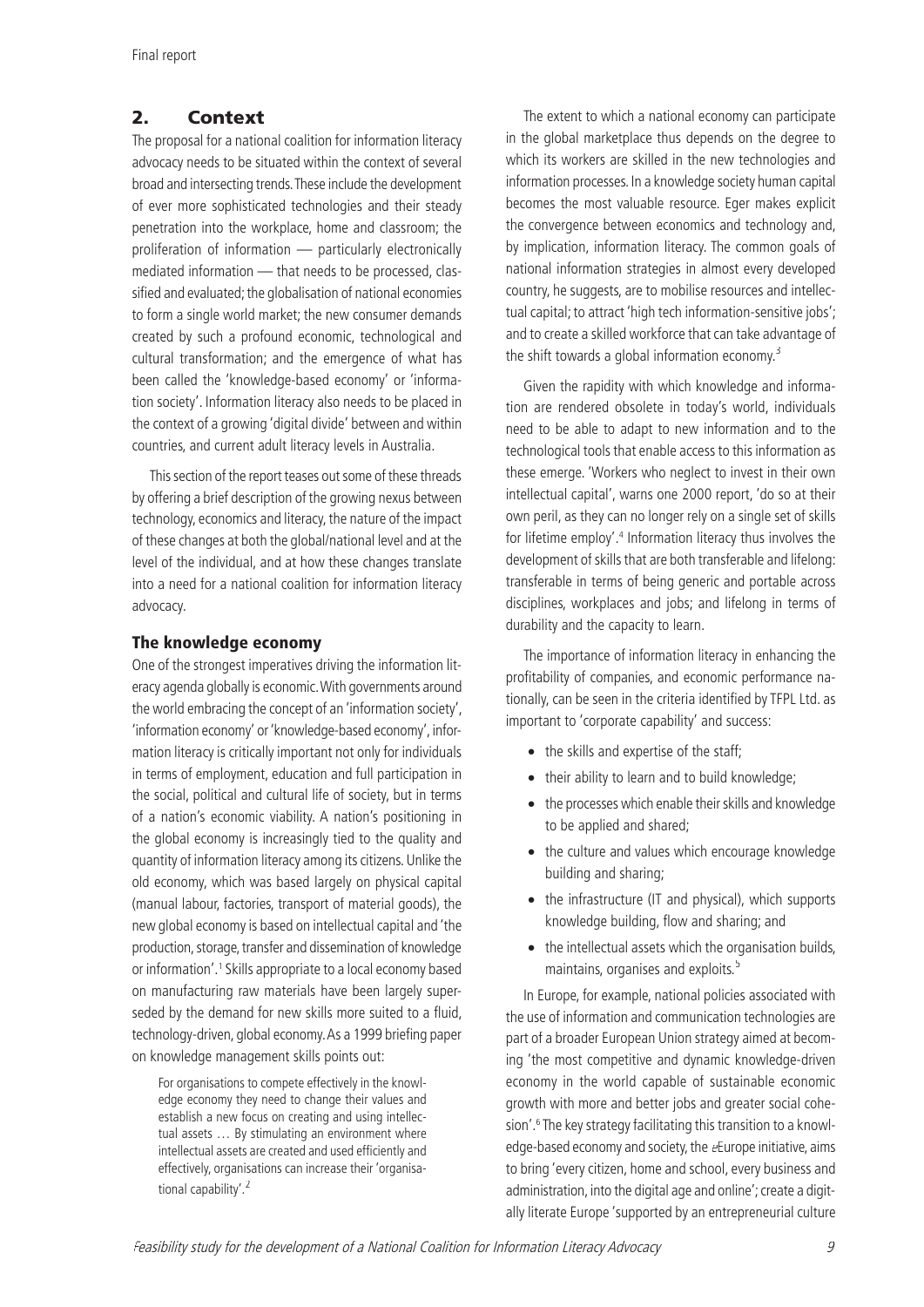ready to finance and develop new ideas'; and ensure 'the whole process is socially inclusive, builds consumer trust and strengthens social cohesion'.<sup>7</sup> Other countries have defined similar goals and strategies for bringing about the transition to a knowledge economy.

In Australia, the National Office for the Information Economy (NOIE) Strategic Framework for the Information Economy acknowledges that 'it is the role of governments to provide an environment conducive to investment in new technology, to the formation and growth of new enterprises, and to the acquisition of information technology skills and knowledge'.8 For Australian industries and businesses to remain competitive in global terms, workers at all levels and across all sectors need to be skilled in the use of the new technologies.

A recent summit in Melbourne on the changing nature of the workplace stressed the importance of skills development in addressing Australia's future economic needs. For Professor Mike Campbell, director of the Policy Research Institute at Leeds University, skills formation 'is what is going to help us adjust quickly and effectively to change. Skills formation, therefore, needs to be considered critical to the national development because increasingly it will drive our national growth'.<sup>9</sup> Daniel O'Hare, chairman of the Irish Expert Group on Future Skills, using the Irish experience as an example of a dramatic turnaround in a nation's economic fortunes through carefully focused strategies, stressed that 'the future belongs to those who can organise knowledge with increasing efficiency'.<sup>10</sup>

According to NOIE's Strategic Framework, the Australian population is amongst 'the most advanced and sophisticated users' of ICTs in the world. Information literacy, if defined as an ability to locate, select, use and evaluate information, is directly tied to our national interest when these information skills are applied in the context of technology. For example, a company that transacts its business electronically needs workers who can not only use the technology involved, but who also have the skills to identify relevant market information, sort and classify this information, critically evaluate it, and apply it in ways that give the company a competitive edge, such as through a more efficient distribution of products. Workers need to be aware of the significance of this information in the context of the company's place in the global marketplace, and to adapt readily to new technology and knowledge as it becomes available in order to maximise the company's ascendancy. A pool of skilled knowledge workers able to develop protocols and conventions for the governance of e-commerce; undertake 'cutting edge' research; and conceptualise strategies for an information economy would also serve the national interest.

A recent UK study shows the importance of information skills from another perspective, highlighting the adverse consequences for governments of poor information management. A Policy Action Team's report on deprived neighbourhoods identifies the need for a systematic and comprehensive classification of relevant information, including statistical sources. The report gives examples of information being ignored or under-utilised because colleagues do not even know of its existence; money being wasted on collecting new information; relevant information not getting to local service providers; insufficient or poorly collated information leading to inadequate project evaluations; and poor resource allocation arising from poor initial diagnoses.<sup>11</sup>

#### Consumer needs

The internet has now penetrated deep into the workplace, home and classroom, bringing with it the need for new information skills and understandings of the way in which technology can enhance our lives. A recent survey of Australian internet users found that the most popular internet activities undertaken by users were, in descending order of popularity, using e-mail/chat sites, browsing, finding information about goods and services, reading news/information, finding information related to work, paying bills and banking, and finding information relating to studies.<sup>12</sup> While only 28 per cent of households indicated that they purchased goods or services through the internet, nearly 60 per cent indicated that they used the internet to 'window shop' or search for goods and services. A larger proportion of households surveyed (46 per cent) indicated that they used the internet to pay bills and conduct banking. The 2000 Australian Bureau of Statistics (ABS) Household Use of Information Technology report, for example, shows that the percentage of Australian adults using the internet and other electronic methods (such as EFTPOS and ATMs) increased from 3 per cent in 1999 to more than 9 per cent in 2000.<sup>13</sup> These trends can only be expected to intensify. In Europe, for example, just over 25 per cent of European consumers with internet access currently bank online.14

Given the growing popularity of this kind of service, consumers need to be able to make informed judgements about the information provided, use credit cards online, know their legal rights when transacting business, identify fraudulent or misleading practices, and safeguard their privacy. The Commonwealth Government has already taken steps to increase consumer confidence and awareness in this area.<sup>15</sup> The focus of this kind of information literacy is on consumer protection. The Australian Consumer and Competition (ACCC) has drawn attention to the need to ensure that consumers are not placed in positions where, through unequal access to information, or unequal bargaining power, they are unable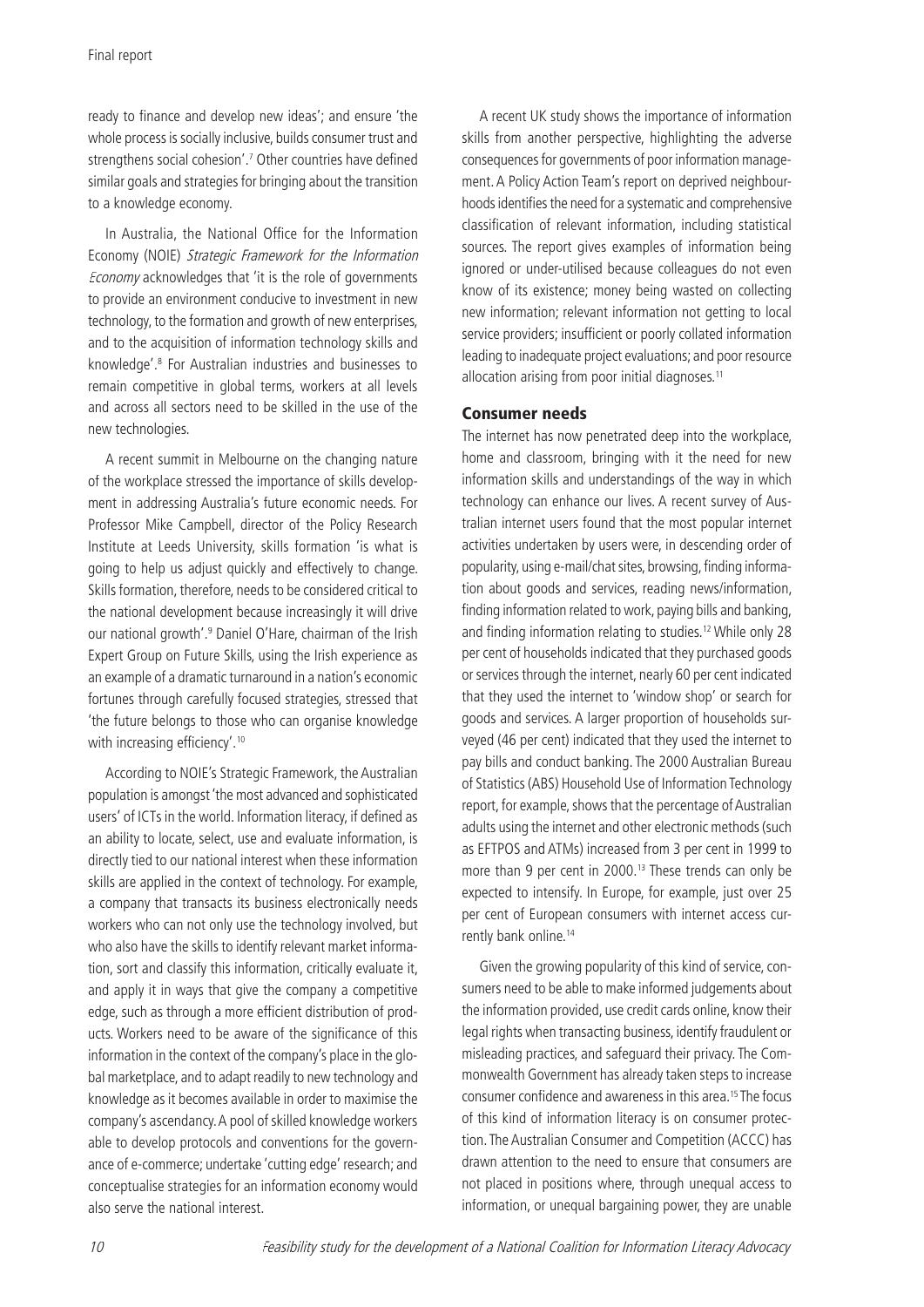to deal fairly with suppliers of goods and services.16 Such consumer services are not confined to financial transactions but cross a range of fields, including entertainment, the arts and media. In the area of health, for example, the Benton Foundation points out that online health care information 'can be poorly organized, difficult to understand, and impossible to evaluate'. Given that adults with poor basic skills 'are more likely than those with higher skills to have poor health outcomes, problems navigating the health care system and managing chronic illness, and higher health care costs for themselves and their insurers',<sup>17</sup> it could be expected that adults with poor information skills will be disadvantaged further in not being able to negotiate the growing volume of health care information available online. It suggests that ultimately, 'the best protection against inaccurate, misleading, and self-serving sources may be in educating users how to judge information for themselves'.18

Australia's national strategy for the information economy explicitly recognises the information skills needed by individuals if they are to participate fully in the knowledge society. The Commonwealth Government has embarked on a process of putting 'more and better services online — integrated services that break down barriers of Government structure and jurisdiction, and services that meet the real needs of individuals and business.'19 NOIE's Strategic Framework categorises such online government services into information dissemination, feedback, applications, access to databases, registration, sales of products and services, policy consultation, lodgement of returns and access to personal records.20 Another UK report notes the growing importance of 'information relationships' or transactions that take place online. Such 'deals' can be commercial or non-commercial in nature, in public or in private, between businesses, between businesses and consumers, or between consumer and consumer.21

Other government initiatives have raised public awareness about the opportunities and benefits of being online. The Commonwealth Government recognises that it is not enough simply to provide access to online facilities; programs need also 'to encourage and assist people to make use of the technology for their own benefit, whether it be for business, education, communication or recreation'.<sup>22</sup> Users of online services need to have the confidence and skills to locate the desired information quickly. Access needs to be affordable and available to those who are economically and socially disadvantaged.

One example of an Australian initiative in the area of information literacy is the development of customer-focused portals. The Customer Focused Portal Framework aims to simplify the process of information retrieval for users. The

Framework offers 'collections of government information and services in ways that are designed around customer groupings and subject matter areas, rather than merely reflecting administrative structures'.23 These portals assist consumers by providing single entry points to material and information that has already been located and classified. Even with such assistance, however, the consumer must still have the skills necessary to access and negotiate the relevant site.

No matter how carefully designed the portal, it is ultimately the user who must make the decision as to which of the information provided is most relevant and useful. Information literacy in this context, then, refers to the skills needed by consumers to use online government agencies and services confidently and effectively.

The mini case studies offered on page 13 give some indication of the diverse needs of consumers in an information age and of the importance of being information literate.

## Information explosion

An October 2000 study by the School of Information Management and Systems at the University of California at Berkeley estimates that the world produces approximately 250 megabytes of information for every man, woman and child in the world or 'the equivalent to the textual content of 250 books'.24 The study also suggests that printed material constitutes less than 0.0003 per cent of the total storage of information, that vast amounts of the total information produced are generated and stored by individuals, and that digital information production is both the largest in total content and the most rapidly growing. 'While unique content on print and film is hardly growing at all, optical and digital magnetic storage shipments are doubling each year. Even today, most textual content is 'born digital', and within a few years this will be true for images as well'.25 Such volumes of material require skills in addition to those associated with conventional literacy.

It is not simply that the quantity of information has increased so dramatically, but that technology now brings this apparently limitless reservoir of content to a user's own desktop. While individuals seeking information in a physical environment may previously have had the assistance of library staff to help them negotiate resources contained in various holdings, now an information seeker in a virtual environment at school, work or home is confronted with potentially huge volumes of material without the mediation of professionals. In such a situation management of information becomes a crucial skill. Users of this information need to have not only the basic reading and writing skills traditionally associated with literacy, but also the skills to adapt to new kinds of information and information delivery systems. They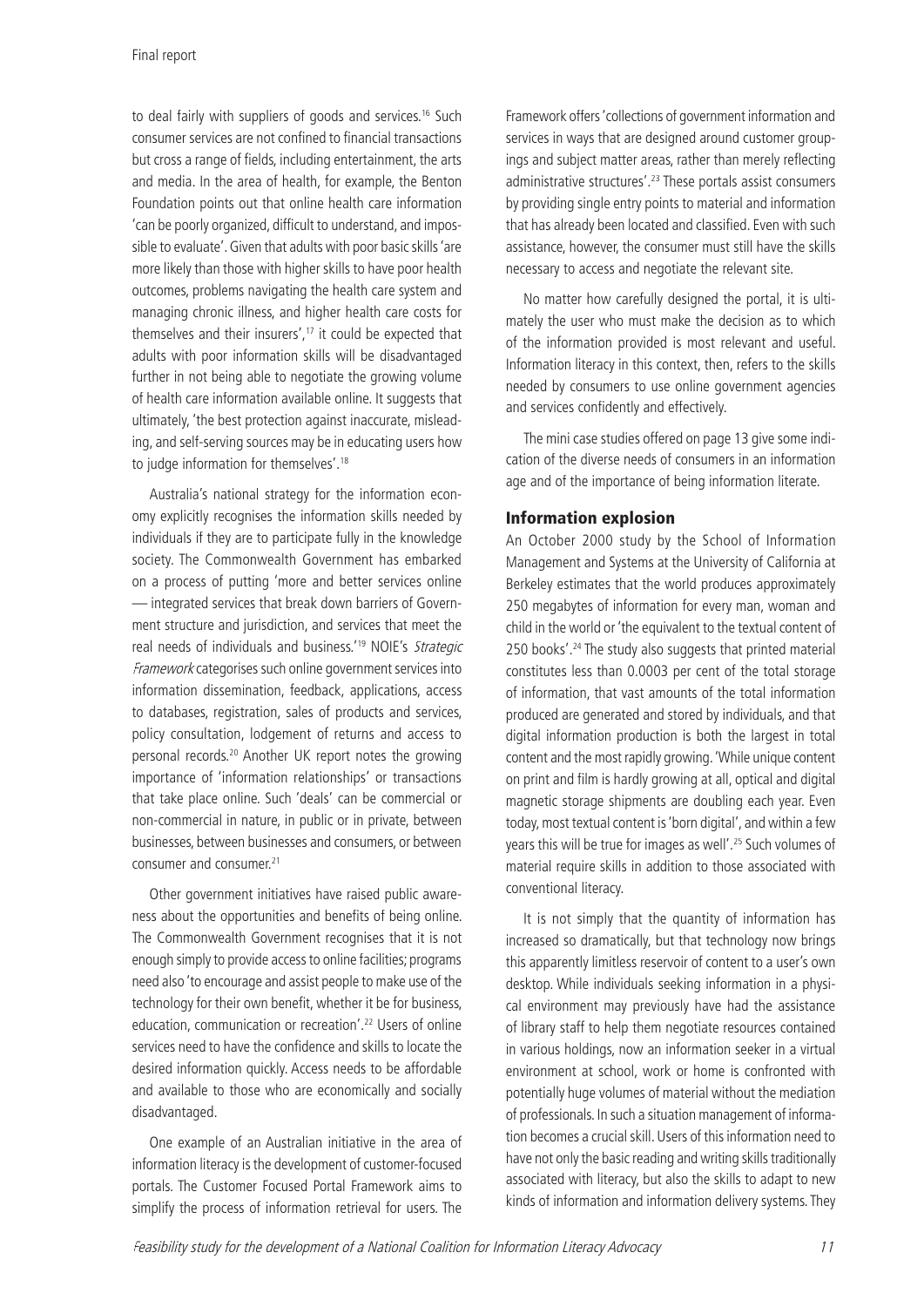need to be aware of the range of information retrieval tools available to them, know how to access these, use the computer technology to locate and classify this information, and evaluate the quality of the material to which they are being exposed. One reason for the growing popularity of online portals or gateways is precisely because they act as a kind of electronic intermediary helping users to locate resources that have already been classified and ordered and (often) qualitatively assessed. The Commonwealth Government's portal to cultural and recreational information, for example, organises its resources and information in several different ways. Users can browse by category (such as Indigenous Arts, Culture and Heritage, architecture and design, exhibitions, performing arts, science) location and audience (such as young people, people with disabilities, tourists, women, sports professionals). The aim is to provide 'intelligent searching of listed web sites'. 26

## internet usage

Another related trend shaping the push for information literacy is the rapid growth of internet usage. Various studies offer different estimates of the extent of internet penetration in particular countries. A recent NUA internet Survey, for example, estimates that there are around 513.41 million internet users worldwide.<sup>27</sup> China internet Network Information centre data shows that there were 16.9 million users in China at the end of June 2000.<sup>28</sup> Another survey ranks Australia tenth of the top fifteen countries in terms of internet usage with 7.6 million internet users (as at the end of 2000).<sup>29</sup> These top fifteen countries accounted for around 78 per cent of internet usage worldwide at the end of 2000.

The United States, with an estimated 143 million users (or around 54 per cent of the population), remains by far the biggest user of the internet.<sup>30</sup> A recent report indicates that in September 2001, 174 million people (or 66 per cent of the population) in the United States used computers, with children and teenagers using the computer and the internet more than any other age group. This 2002 report shows that 48 million (or 90 per cent) of children in the United States between the ages of 5 and 17 now use computers.<sup>31</sup>

The ABS Household Use of Information Technology survey indicates that in 2000, 53 per cent of households in Australia had access to a home computer and 33 per cent of Australian households had home internet access, representing a steady increase in both categories since 1998-1999.32 Of the 47 per cent of Australian adults who accessed the internet in the twelve months to November 2000, the largest proportion were found to be young (74 per cent were 18-24 years old), employed (63 per cent), and on incomes of more than \$40 000 (75 per cent).

On the basis of both the ABS survey and an AC Nielsen study, NOIE's The Current State of Play — June 2001 concludes that 'Australia's performance and growth in terms of uptake of internet technology and internet infrastructure is strong and [poised] to continue in years to come'.33 The NOIE report indicates a significant increase in the number of Australian businesses with internet access since June 1998. Around 77 per cent of businesses employing 10 or more individuals, for example, had online access in June 2000, comparing favourably with the degree of penetration to be found in the information technology-rich Scandinavian economies. Proportion of population considered, Australia is one of the leading countries in terms of internet usage.

#### Digital divide

The dramatic increase in internet usage, however, has not been evenly distributed either across countries or within countries. As used in a recent OECD report, the 'digital divide' refers to 'the gap between individuals, households, businesses and geographic areas at different socio-economic levels with regard both to their opportunities to access information and communication technologies (ICTs) and to their use of the internet for a wide variety of activities'.<sup>34</sup>

A facts summary by the World Information Technology & Services Alliance suggests that: there are 'more internet hosts in New York City than on the continent of Africa'; industrial countries have 153.5 PCs per 1000 population while developing countries have 6.5 per 1000 population; 80 per cent of the world's population 'lack access to reliable telecommunication systems'; 75 per cent of the world's telephones 'are in just 8 industrial countries'; and the number of internet hosts (in 1000s) in industrial countries is 15,818 compared with 435 in developing countries.<sup>35</sup>

The OECD report indicates that of the 94 million internet hosts in the world in October 2000, 95.6 per cent were in OECD countries and only 4.4 per cent were in non-OECD countries. Between them, the United States and Europe account for 89 per cent of all internet hosts. By contrast, Africa has only 0.25 per cent of all internet hosts, with the bulk of these located in South Africa.<sup>36</sup>

However quantified, it is clear that the gulf between the 'information rich' and the 'information poor', typically referred to as the 'digital divide', exists both between and within nations, even though overall access to computers and the internet is growing. While the 1999 United States report Falling Through the Net revealed a significant increase (across all demographic groups) in the percentage of American users connected to the internet, the report also noted the gap between the digital 'haves' and the digital 'have-nots' had widened. The 'least connected' groups were found to be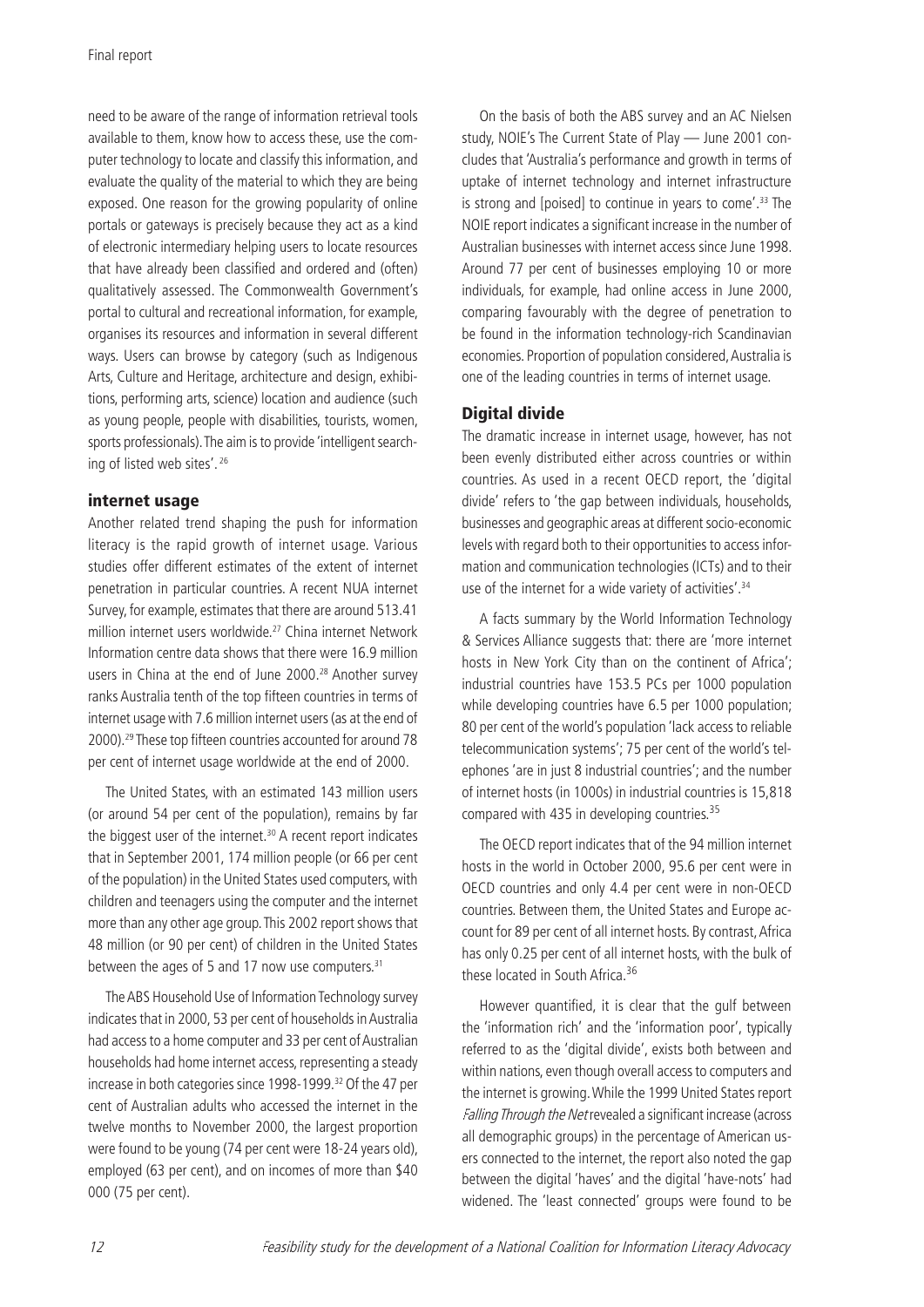'low-income, Black, Hispanic, or Native American, senior in age, not employed, single-parent (especially female-headed) households, those with little education, and those residing in central cities or especially rural areas'.<sup>37</sup>

A more recent report, A Nation Online: How Americans are Expanding their Use of the internet, based on the September 2001 US Census Bureau's Current Population Survey, suggests that while 'broad measures' show internet use in the United States to have become more equitable over time, individuals living in low-income households or having little education remain less likely than others to be internet users.

These findings are consistent with the experiences of other countries and with the OECD report on the digital divide which suggests that the two key variables in relation to household access to information technology are income and education, with other variables such as household size and type, age, gender, racial background, and location also playing a part. As could be expected, mainly through its impact on income, the higher the level of education, the more likely it is that individuals will have ICT access. The OECD report points out that income is a particularly important determinant of computer penetration and internet access 'early in the diffusion of new technology', when higher income groups are more likely to be leading the uptake.<sup>38</sup>

The importance of income and education as factors facilitating or inhibiting ICT access is borne out in the 2000 ABS Household Use of Information Technology survey, which shows that higher levels of internet access occurred in households with higher incomes, with children under eighteen, and among metropolitan households.39 Across the various states and territories, the ACT had the highest percentage of home computer access (71 per cent) and home internet access (48 per cent) while Tasmania had the lowest percentage (45 per cent and 26 per cent respectively).

Households with higher incomes were more likely than those with lower incomes to have computer peripherals such as modem, printer, scanner, CD-ROM drive, DVD drive, CD burner and digital camera. Of those 3.3 million Australian households without a home computer, one quarter reported high costs as the main reason for not having one. Notably, 51 per cent of households with children under eighteen and 50 per cent of single-parent households cited high costs as the main reason for not having a home computer.<sup>40</sup>

A National Centre for Social and Economic Modelling (NATSEM) study of barriers to the take-up of new technologies in Australia found the most significant variables to be income and then education.<sup>41</sup> Based on an analysis of statistics from several studies, the NATSEM study found that

in March 2000, 70 per cent of the top income group (over \$84 000) had internet access compared with 22 per cent of the lowest income group (below \$19 000). The report also found that tertiary qualified adults are 2.3 times more likely than adults with primary or secondary school education to have home internet access. Age was also a factor influencing take-up rates with those under the age of 55 twice as likely to have internet access as those older than 55. Location and gender were found to be relatively mild discriminators.

Based on projected home internet connection rates, the NATSEM study calculates that the most disadvantaged groups are retirees, followed by the unemployed and other low-income groups. It is estimated that 63 per cent of retirees, for example, are likely to remain without an internet connection compared with only 8 per cent of high-income people. Overall, the study estimates, 29 per cent of Australian adults are likely to remain without a home internet connection.42 The report concludes that 'a large proportion' of Australians do not participate in the knowledge economy because of economic or social circumstances.

The NOIE Strategic Framework acknowledges the importance of providing equitable access to 'affordable communications, internet public access points and support and training'.43 Federal and State/Territory funding has been used to support community initiatives aimed at providing access for electronically disadvantaged groups. Funding through the Networking the Nation (NTN) program, for example, has enabled telecommunications infrastructure and services to be upgraded in rural and remote areas, while the development of community based access centres brings basic services such as fax, post, phone and online banking to small, rural communities.

A slightly different perspective on the digital divide is offered in the following e-mail correspondence from the European Commission. The writers suggest that there are two major differences between '21<sup>st</sup> century literacy' and 'traditional' literacy:

Firstly, a large part of it is proprietary. Letters, rules of grammar and vocabulary are free; paper can be produced by anybody. Consequently, it is possible to become literate 'independently', ie. without relying on anybody's authorisation. In contrast, the use of download programs, plug-ins and interface requires the approval of the right-holder.

Secondly, while 20<sup>th</sup> century literacy is essentially anonymous, 21<sup>st</sup> century literacy is not. One can buy a book and read it without ever being identified; but when visiting a website a trace is created, even when simply surfing. In addition, registration will become much more common — a newspaper reader online will often register to access the newspaper, whereas [previously the reader] would have bought the paper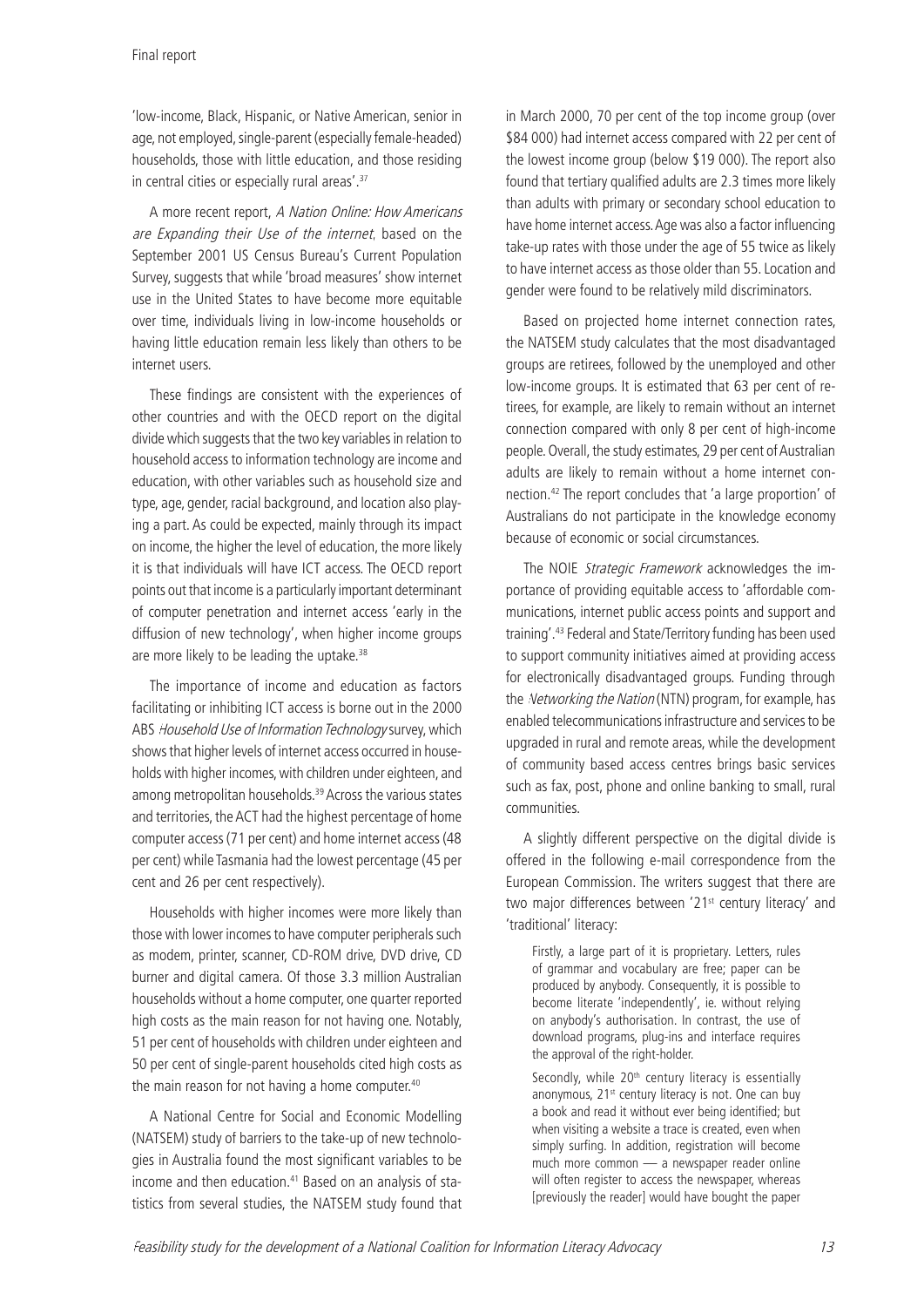## in a shop.<sup>44</sup>

This perspective is interesting because it focuses on those aspects of the new technologies that have the potential, for different reasons, to inhibit rather than facilitate the goal of widespread usage of information technology. This is not so much a matter of literacy, although it could impinge on this, as it is of issues to do with privacy and 'ownership' of the medium.

Bridging the digital divide requires more than simply providing physical access to infrastructure and hardware in developing countries. Information literacy is about being able to use these new technologies effectively. The non profit international organisation bridges.org aims to reduce the digital divide through researching, testing and promoting best practices 'for sustainable, empowering ICT use'. The organisation makes the point that: 'Computers and connections are insufficient if the technology is not used effectively because it is not affordable; if people do not understand how to use it or if they are discouraged from using it; or if the local economy cannot sustain its use.'45

Based on its work in the field, bridges.org has identified the following critical determinants of 'real access', that is, access to technology in a way that improves people's lives:

- Physical access: Is technology available and physically accessible?
- Appropriate technology: What is the appropriate technology according to local conditions, and how people need and want to put technology to use?
- Affordability: Is technology access affordable for people to use?
- *Capacity*. Do people understand how to use technology and its potential uses?
- Relevant content. Is there locally relevant content, especially in terms of language?
- Integration: Does the technology further burden people's lives or does it integrate into daily routines?
- Socio-cultural factors: Are people limited in their use of technology based on gender, race, or other sociocultural factors?
- Trust: Do people have confidence in and understand the implications of the technology they use, for instance in terms of privacy, security, or cybercrime?
- Legal and regulatory framework: How do laws and regulations affect technology use and what changes are needed to create an environment that fosters its use?
- Local economic environment. Is there a local economy that can and will sustain technology use?
- Macro-economic environment: Is national economic policy conducive to widespread technology use, for example, in terms of transparency, deregulation, investment, and labour issues?
- Political will: Is there political will in government to do what is needed to enable the integration of technology throughout society?<sup>46</sup>

While this framework for tackling the digital divide focuses on information technology skills rather than information literacy specifically, the practical issues identified here go to the heart of the rationale for information literacy, highlighting the barriers that prevent significant numbers of people from being able to participate fully in society. The access and equity issues identified here are precisely those that a national coalition for information literacy advocacy could well be concerned with.

## Literacy rates

In addition to changing technological, economic and social contexts the proposal for a national coalition for information literacy advocacy needs to be seen within the context of literacy rates more generally. Measurements of literacy tend to focus on prose literacy, document literacy and quantitative literacy. The skills that are commonly associated with the use of online technologies have yet to be measured discretely in such national surveys.<sup>47</sup> In the absence of quantitative data on *information* literacy levels we need to rely on the standard measurements of literacy.

A 1996 ABS Survey of Aspects of Literacy (SAL) report on adult literacy (ages 15 to 74) indicates that approximately one-fifth (19-20 per cent) of the population had 'very poor skills' in literacy while a further quarter (27-28 per cent) 'could be expected to experience some difficulties in using many of the printed materials found in daily life'. Less than one-fifth (16-17 per cent) of the population demonstrated 'good' or 'very good' literacy skills. Respondents were required to complete tasks assessing prose literacy ('the ability to understand and use information from various kinds of prose texts, including texts from newspapers, magazines and brochures'), document literacy ('the ability to locate and use information contained in materials such as tables, schedules, charts, graphs and maps') and quantitative literacy ('the ability to perform arithmetic operations using numbers contained in printed texts or documents'). The results were similar for all three types of literacy.<sup>48</sup>

Several factors were identified in the ABS survey as being related to literacy levels. People whose first language was not English, people with lower educational attainment, people with lower incomes, older people, the unemployed, and Indigenous people tended to have poorer skills in literacy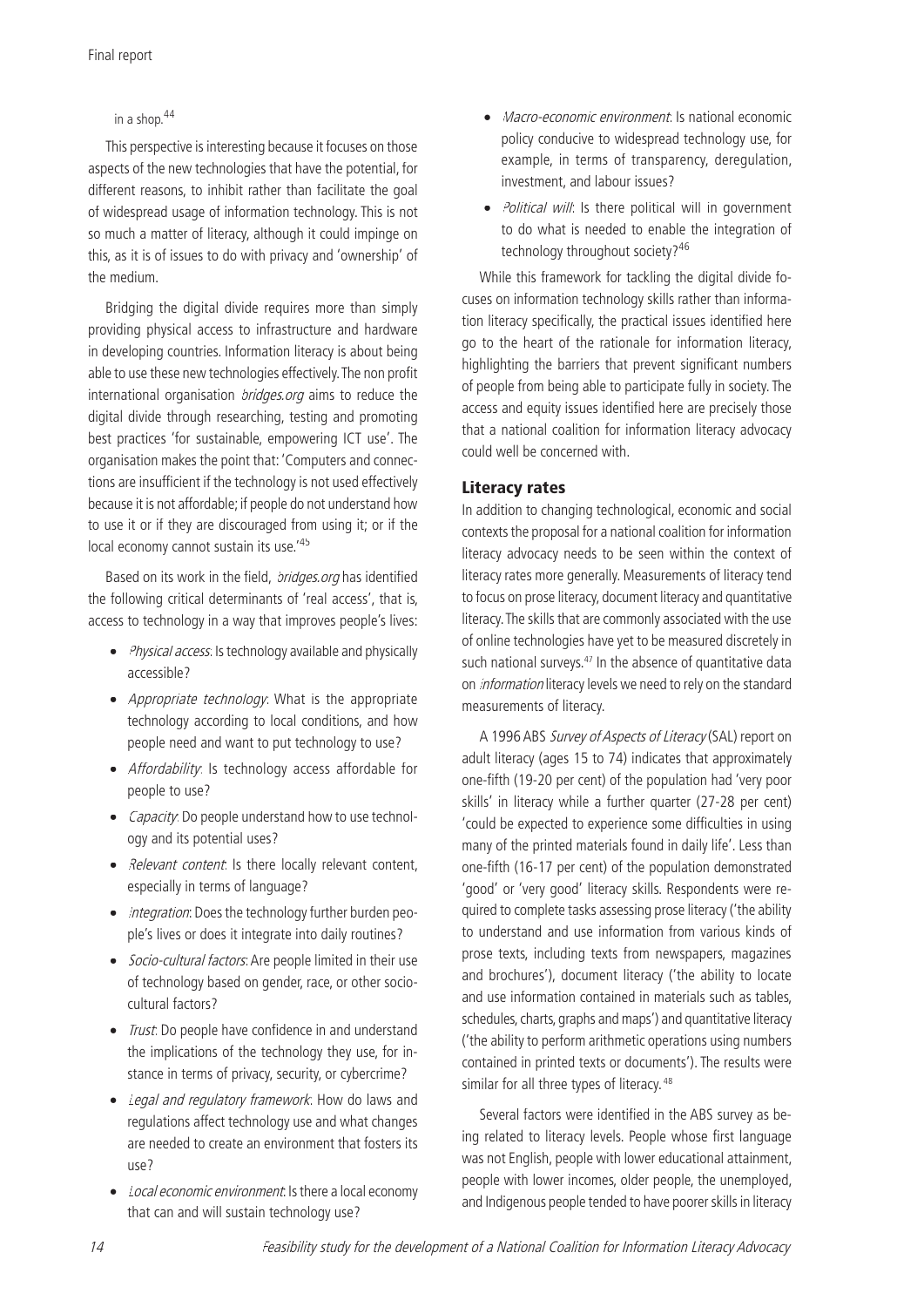compared with their opposite group.

In its 2001 national position paper, A Literate Australia, the Australian Council for Adult Literacy (ACAL) notes that:

Australia has a particular challenge with almost 20% of the adult population performing at the lowest level across types of literacy and numeracy (quantitative). Even more concerning is that less than 20% have the level of functionality deemed as appropriate for the new knowledge-based economy.49

Taking into account performance across the five levels for each of prose, document and quantitative literacy, as indicated in the ABS survey, ACAL concludes that 'in excess of 46 per cent of Australians are in the lowest two levels'. The OECD report, Literacy in the Information Age, identifies Australia as one of fourteen countries, including the United Kingdom and the United States, 'with large numbers of citizens at the lowest level of literacy'.50 In comparison with other OECD countries, the ACAL report suggests, there is an urgent need for a nationally cohesive adult literacy and numeracy strategy and 'whole-of-government' policy. ACAL suggests that this strategy be implemented through the establishment of a new national co-ordinating body, the Australian Commission for Adult Literacy and Numeracy.51

While the impetus for raising awareness about the need for a more information literate society has gained strength in Australia in recent years, it is not a new development. A recent issues paper prepared by Alan Bundy for the first national Round Table on Information Literacy by ALIA, notes that even before the first recorded use of the term 'information literacy' in 1974, the rhetoric associated with this concept was evident in debates in the 1960s.<sup>52</sup> In Australia, librarians and educators have led the push for information skills and information literacy education since the late 1970s and 1980s. Various government reports in the early 1990s drew attention to the need for information skills. Since then there have been five national conferences on information literacy, including the Adelaide conference in November 2001 which focused on how information is used to shape policy and social change.

At the tertiary level the growing interest in information literacy can be seen in such developments as the existence of formal grants awarded through the Committee for the Advancement of University Teaching to projects dealing with information literacy, the development of an Information Literacy Blueprint at Griffith University in 1994,<sup>53</sup> and more recently, the Council of Australian University Librarians' release of an Australian version of Information Literacy Standards.<sup>54</sup>

This, then, is the context within which a concern for information skills, that is, the literacy skills for a knowledge economy, has emerged. Given the significance with which such skills are being invested, the proposal for a national coalition for information literacy advocacy is a timely one.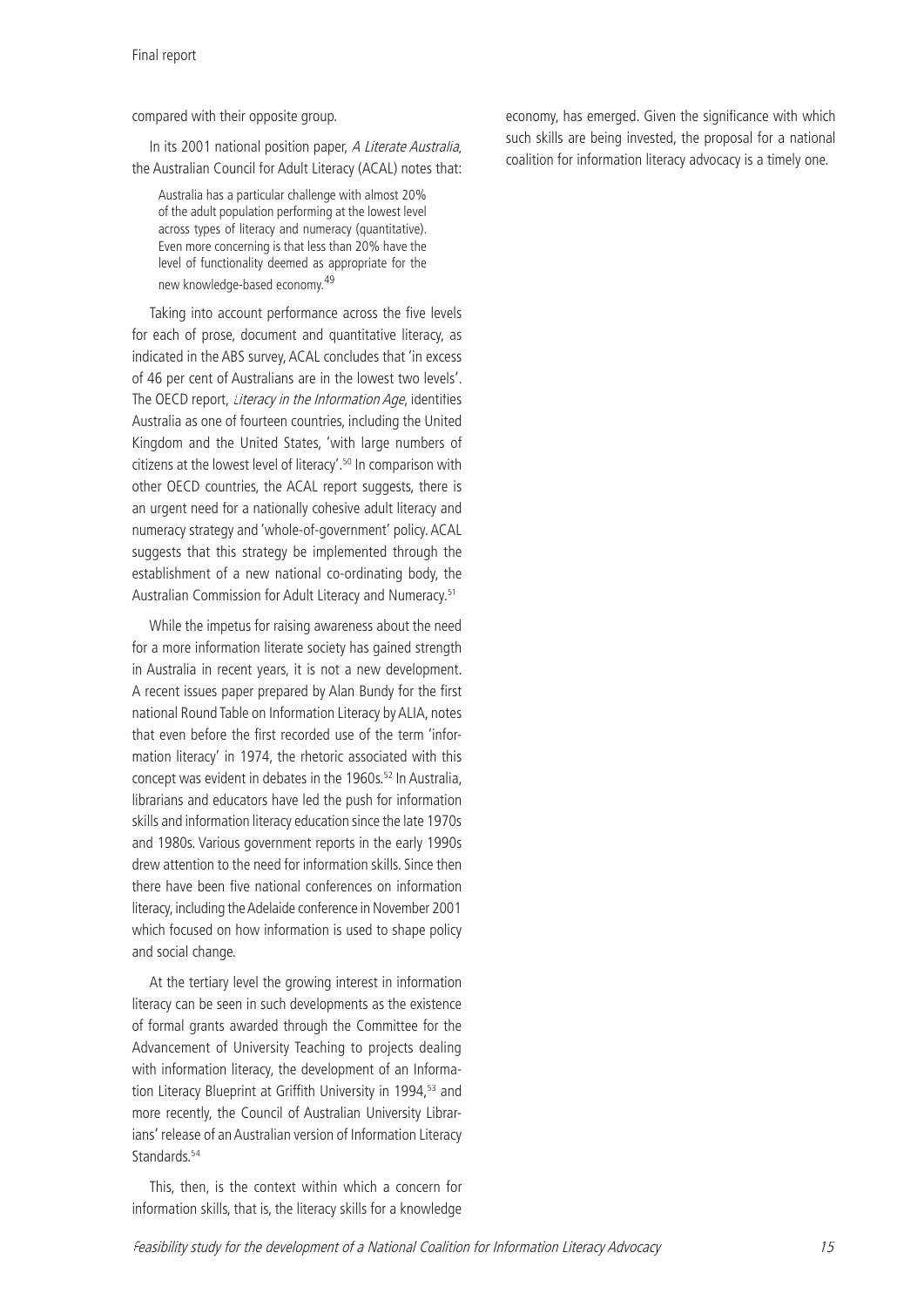# Examples of consumer needs in an information society

The mini case studies offered below give some indication of the diverse needs of consumers in an information age and of the importance of being information literate.

Tony lives on a farm in East Gippsland, Victoria. He recently purchased \$38,000 worth of cattle through an online auction.

Jameela voted for the first time recently and needed to sift through the information sent by the Electoral Commission and various candidates, as well as to make informed judgements about the often contradictory points of view presented in the media.

Malcolm used the internet to find out how to obtain legal aid and what documentation would be needed to support his application.

Max and Lucinda took advantage of the online service provided by local real estate agents to purchase a property with a small acreage. A virtual tour of the house convinced them to contact the agent and visit the house in person.

When Hung wanted to take up rowing, she obtained contact details from the local leisure centre, rang the rowing club and enrolled in a beginner's session.

Phil has helped his students locate multimedia resources for a local history project. His students are using audio recordings, archival film footage of the area, photos, local newspaper articles, and interviews with members of the local historical society.

Hannah was not satisfied with the treatment she was receiving for a medical complaint and used the internet to find out about the disease itself, its causes, likely duration, range of treatments available and side effects. Hannah was then able to discuss her condition with her doctor. She felt less intimidated and more able to ask informed questions.

Alison regularly uses e-mail and online discussion forums to share information and data with colleagues overseas.

When Sam needed to go to northern Italy for a family wedding, he used the internet to book airline tickets, accommodation and hire car. He also looked up information about local sites that would be worth visiting, currency rates and useful local tips for the traveller.

Before enrolling in an online course, Sasha sought information from the institution's web site about credit transfers, enrolment details, fees, and the kind of support available for distance students.

Seventeen year old Candy chose to obtain a hard copy of the Commonwealth Government Job Guide rather than to access it online because she wanted to sit down with her parents at the kitchen table and go through the information together.

Meena lives in a remote rural town. She uses the local community based access centre to carry out basic transaction services, such as banking and accessing Centrelink services.

In researching her family's history, Peta has used a com-

bination of microfiche records, old newspaper cuttings and family records, and the internet to find out how to search archives, the kind of information that might be useful and how to access this information.

Nineteen year old Tran chats online regularly with a group of people with similar interests in film and books, and sends text messages and e-mails to friends.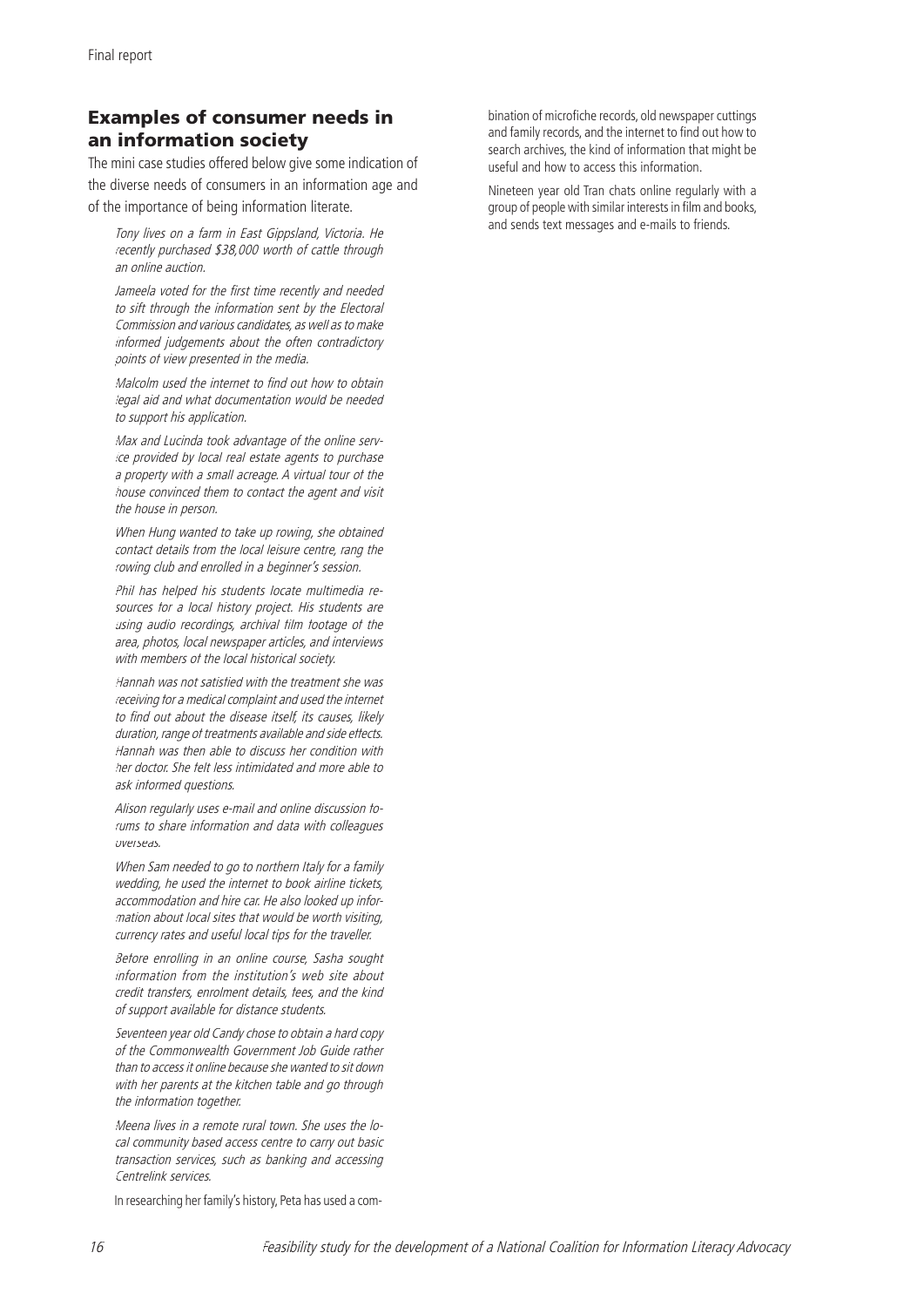# 3. Defining information **literacy**

While it is beyond the scope of this report to review the history of the information literacy debate, or to explore comprehensively the various attempts to define either literacy or information literacy, there needs to be some consideration of the issues if a national coalition for information literacy advocacy is to be adequately prepared for its role. This matter of definition is important for at least two reasons. On the one hand, an advocacy role demands a common vision or understanding of that which is being advocated if it is to operate effectively on behalf of its constituency. This does not mean that all groups represented within the coalition must have precisely the same attitudes towards information literacy but rather that the coalition is aware of the range of views and able to accommodate these within a mutually accepted framework of common goals. Without a unified framework based on an inclusive understanding of information literacy, it is difficult to see how a national coalition could present a united front when lobbying governments, contributing to policymaking, seeking funding support, or making statements to the media.

The matter of definition is also important because how information literacy is conceptualised goes to the very heart of the rationale for the creation of a national coalition. If information literacy is defined in terms of traditional literacy but within a new cultural context, for example, then it could be asked: how would such a coalition differ from other national federations in the area of literacy, such as the Australian Council for Adult Literacy or the Australian and New Zealand Institute for Information Literacy (ANZIIL)? What unique role might a national coalition for information literacy advocacy offer that other peak organisations in the field currently cannot or do not offer?

This section of the report looks briefly at different understandings of information literacy and at the relationship between information literacy and literacy itself.

## **Literacy**

As a joint project by the Victorian Department of School Education and the Catholic Education Office of Victoria highlighted in 1994:

Definitions of literacy are notoriously difficult to compose. Literacy is a social construct, a complex idea that means different things to different cultural groups at different times. Therefore literacy is a relative term and dynamic.<sup>55</sup>

Literacy has been viewed as an identifiable set of skills, an independent tool that is in itself neutral; it has also been seen as a product of particular cultural contexts and thus necessarily ideological. It has been defined in terms of a literate/illiterate dichotomy. More recently it has been conceptualised as a continuum with 'alphabet literacy' (that is, minimal print decoding skills) at one end, and higher order cognitive skills and cultural literacy at the other.<sup>56</sup> The 1996 ABS survey of adult literacy, for example, defines literacy not in terms of a threshold above or below which a person can be considered literate or illiterate, but as a continuum for three different types of literacy. Progression is characterised by 'increased ability to "process" information … and to draw correct inferences based on the information being used'.57

A commonly accepted definition of literacy in an Australian context is that offered by the Commonwealth Department of Employment, Education and Training in 1991: 'Effective literacy is intrinsically purposeful, flexible and dynamic and involves the integration of speaking, listening and critical thinking with reading and writing'.58 More recently, it has been suggested that literacy has taken on a 'more prosaic' meaning as the ability to use information effectively has been added to the suite of skills loosely encompassed by the term.59

It has even been suggested that 'literacy can never be an end in itself. It is always for use.' Thus if a person is able to read and write but does not do so then 'there is no literacy'.<sup>60</sup> What is crucial to this view is the practical application of the skills that have been learnt. 'The reader must go beyond having reading and writing knowledge to using this knowledge for personal, social, economic, political, religious, or other purposes'.<sup>61</sup> Most definitions of information literacy go beyond mere acquisition of information retrieval skills to entail some form of purposive intent and metacognitive reflection.

## **Original definition**

The concept of 'information literacy' appears to have been first used in 1974 when Paul Zurkowski, president of the US Information Industries Association, suggested that:

People trained in the application of information resources to their work can be called information literates. They have learned techniques and skills for utilizing the wide range of information tools as well as primary sources in molding information-solutions to their problems.<sup>62</sup>

Information literacy is here located in a problem-solving and corporate context. Subsequent definitions have offered variations on this theme, with a greater or lesser emphasis on skills acquisition, citizenship, reasoning, decision-making, problem solving and empowerment. For example, the Ocotillo Information Literacy Group has defined information literacy in terms of specific competencies grounded in academic discourse: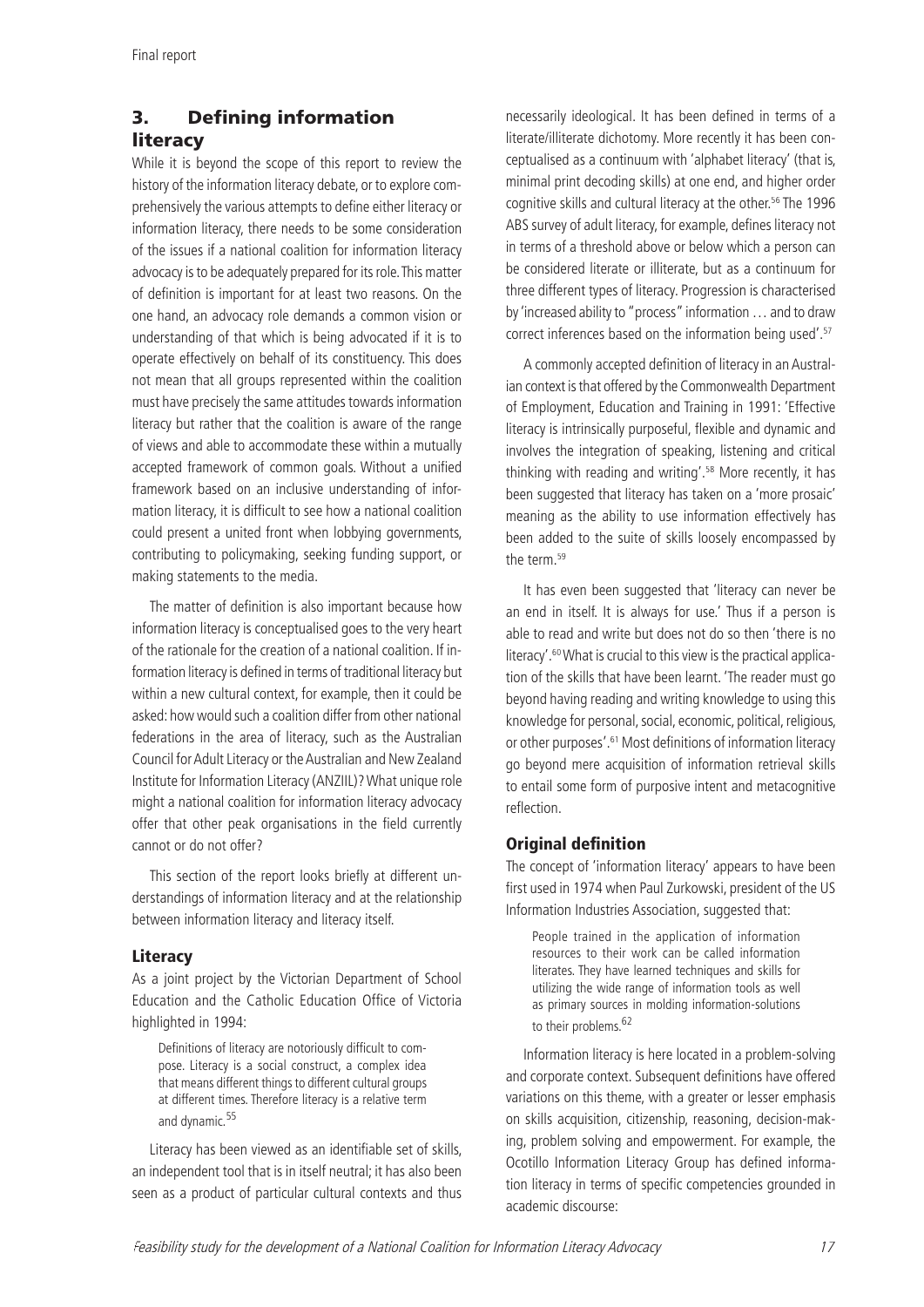Information literacy is the ability to identify what information is needed and the ability to locate, evaluate, and use information in solving problems and composing discourse. It encompasses a set of competencies that will provide for survival and success in an information technology environment.<sup>63</sup>

In general, librarians in the higher education sector have adopted this kind of approach with its focus on the identification, selection, evaluation, and application of information.

## **ALA definition**

Perhaps the most oft-cited definition of information literacy is that contained in the 1989 final report of the American Library Association (ALA) Presidential Committee on Information Literacy. Here it is suggested that to be information literate 'a person must be able to recognise when information is needed and have the ability to locate, evaluate, and use effectively the needed information'.64 Most subsequent accounts of information literacy have used this definition as a starting point for discussion of the concept, either accepting its components as they are or extending the definition to include more complex skills.

While some experts choose to try and define the concept itself, others prefer to describe at a generalised level the characteristics of an information literate.65 There is also diversity in terms of the weighting given to content knowledge and skill retrieval of this content. Healey, for example, suggests that information literacy 'is more concerned with the processes involved rather than the solutions'.66 Ford argues that, as new technologies increasingly mediate information, 'information control of a discipline will not be as important as understanding the structure of the information'.67

## A new literacy

The authors of a 1997 DETYA study, which looks at the nexus between literacy, technology and learning, argue that literacy has been 'revolutionised' by information and communication technologies and thus needs to be reconceptualised to better meet the demands of an information age and 'an increasingly competitive global economy'.68 The study conceptualises literacy in terms of its operational, cultural and critical aspects. The operational dimension is closer to conventional definitions of literacy, involving 'being able to read and write within a range of contexts in an adequate and appropriate manner employing conventional print and electronic media'. The cultural dimension involves understanding texts and information in relation to the contexts 'in which they are produced, received and used'. The critical dimension entails 'being able to innovate, transform, improve, and add value to social practices and the literacies associated with them'. The DETYA study talks of a new literacy that is relevant to the particular features of contemporary society

rather than of information literacy. The latter is subsumed under the former.

In general, there appear to be two discernible trends in the definition of information literacy. On the one hand, information literacy is conceptualised as a competency or set of skills separate from but allied with other sets of skills, such as other literacies. In this view information literacy is subsumed under the traditional broad umbrella of literacy alongside print, visual, computer, cultural, scientific, media, multimedia, and library literacies. On the other hand, the term information literacy is equated with a more generic literacy, similar to traditional literacy but adapted to the new circumstances of the digital age. The former interpretation of information literacy surfaces in popular usage as 'information technology skills'; the latter is closer to the ALA view of a broader kind of literacy associated with the work of the National Forum on Information Literacy.

Yet another conceptualisation of what is called the 'new literacy' can be found on the 21<sup>st</sup> Century Literacy Summit web site.<sup>69</sup> Here, 21<sup>st</sup> century literacy is said to incorporate technology literacy (defined as the ability to use new media such as the internet to access and communicate information effectively); contextual literacy (the ability to gather, organise and evaluate information 'and to form valid opinions based on the results'); media creativity (the capacity to produce and distribute content to audiences); and social competence and responsibility (the capacity to consider the social consequences of an online publication and the responsibility in relation to children and minors). These abilities extend beyond the traditional ones associated with reading, writing and mathematics to encompass familiarity with and confidence in using the new tools of the  $21<sup>st</sup>$  century as well as the ability to think critically about the use and management of information.

## Multiple literacies

The concept of 'multiple literacies' entails a range of discrete, discipline-specific skills, each of which has its own language and conventions. The following terms have all at various times been used in relation to information literacy: computer literacy, electronic information literacy, technological literacy, e-literacy, library literacy, media literacy, network literacy, internet-literacy, hyper-literacy, digital literacy and digital information literacy.

Another variant is corporate information literacy, which is about using information creatively in a management environment. 'An understanding of the influences that may lie behind the interpretation or presentation by the information creator' and of how data is collected and information created is here considered to be an information literacy competence.<sup>70</sup>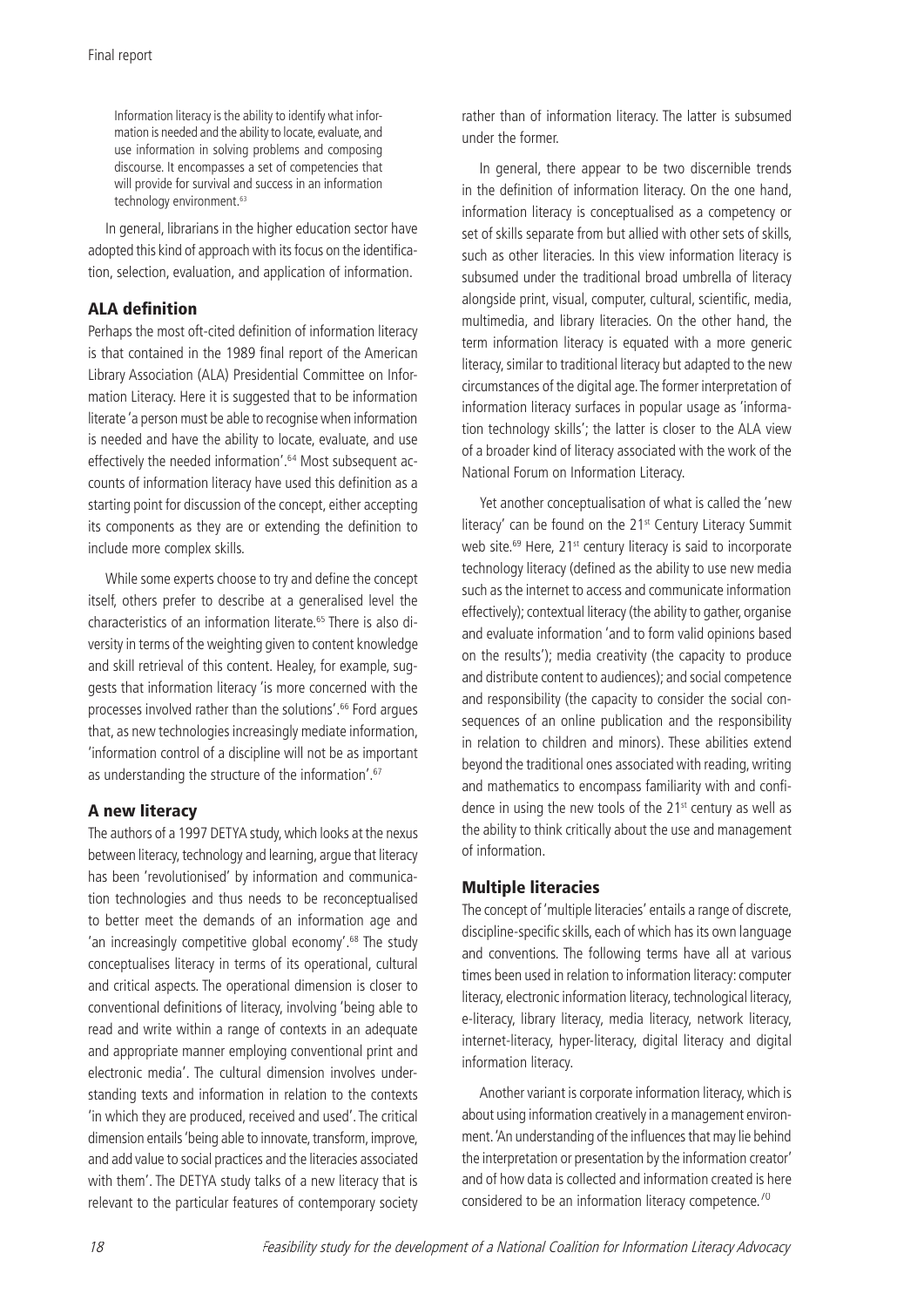In attempting to distinguish between information literacy and other forms of literacy, Nishimuro suggests that the key difference is this: traditional literacy is concerned with the ability to read, write and calculate; computer literacy is concerned with the use of computers and computer tools; and information literacy is concerned with 'how to make decisions, create values or solve problems', taking advantage of information technology and networks.<sup>71</sup> This distinction, while useful in that it attempts to identify what is particular to each concept, nevertheless assumes information literacy to be a form of technological literacy, the problem-solving and decision-making taking place largely within the context of the new technologies. At the same time, this definition of information literacy runs the risk of making the concept so broad as to become almost meaningless. If information literacy is defined only, or even primarily, in terms of its problem-solving and decision-making capacities, then what is unique to this concept? How does it differ, for example, from critical thinking?

Anecdotal evidence suggests that in popular usage information literacy tends to be conflated with computer literacy, digital literacy, network literacy or technological literacy. Information literacy in this sense refers to such capacities as the ability to use computers, negotiate the World Wide Web, use e-mail, videoconference, or use online banking facilities.

And yet the new technologies that are being used increasingly in the education and corporate sectors are simply tools in the same way that library catalogues or encyclopedias are tools. Information literacy not only encompasses all of the skills associated with information retrieval and use, but also the capacity to think about the quality of the tools and the information generated/created by these tools. In its broadest sense information literacy means to be able to locate, critically reflect upon, adapt and apply the full range of tools, both electronic and non-electronic, that currently exist, and to adapt to new tools as these emerge. Information literacy, then, is both a set of skills and metacognitive; it is the capacity to know what to do and to reflect upon the knowing and doing. The information literate person will be able to access the information and to reflect upon his/her own searching in terms of the quality of the processes being used and the quality of the information yielded.

Information literacy, it has been suggested, 'crosses' all of the other domain-specific literacies, being potentially empowering for all learners,<sup>72</sup> but there is also a sense in which information literacy can be said to encompass these other literacies, including traditional literacy. As Siitonen points out, the concept of literacy 'has been expanded into information literacy which goes beyond traditional literacy'.<sup>73</sup>

## Higher order skills

Perhaps the most conceptually elaborated definition of information literacy is that formulated by Bruce. Using a phenomenological approach, Bruce has identified seven qualitatively different 'experiences' or facets of information literacy which, taken together, 'show that information literacy cannot be equated with library skills, information skills or computer skills. Information literacy is fundamentally about conceptual skills, ways of experiencing or working with information'.74 Like Bruce, Laverty also sees information literacy as more than a set of technical skills, defining it as 'a means to express personal ideas, develop arguments, refute the opinions of others, learn new things, or simply identify the truth or factual evidence about a topic'.75 An information literate person, Laverty suggests, will use metacognition to monitor and revise search strategies.

An even more ambitious claim for information literacy is that it should be conceptualised as:

…a new liberal art that extends from knowing how to use computers and access information to critical reflection on the nature of information itself, its technical infrastructure, and its social, cultural and even philosophical context and impact — as essential to the mental framework of the educated information-age citizen as the trivium of basic liberal arts (grammar, logic and rhetoric) was to the educated person in medieval society.<sup>76</sup>

#### **Sceptics**

Not all commentators in the field of information literacy are enamoured with the concept. Foster, for example, claims that information literacy 'is a phrase in quest of a meaning' and goes on to challenge various components of the concept, such as the notion that an information literate person is one who knows how knowledge is organized. 'Knowledge', he points out, 'is organized in many different ways, and any organizational scheme is to a large extent arbitrary depending on the purposes and perspectives of the organizer'.77 While traditional literacy can be measured tangibly and addressed with appropriate remedies, he suggests, how is information literacy to be identified and measured? Snavely and Cooper. too, suggest that information literacy is 'empty of content', and after examining the arguments for and against the concept conclude that the term needs to be 'reconsidered' by librarians. In particular, librarians 'need to reinforce the idea that information literacy does not only refer to acquisition of computer skills (or computer literacy)'.78 The claim that information literacy is an empty or meaningless term would seem to have some substance when some of the definitions that verge on 'motherhood' statements are examined more closely. The claims currently being made for information literacy range from the relatively modest, which generally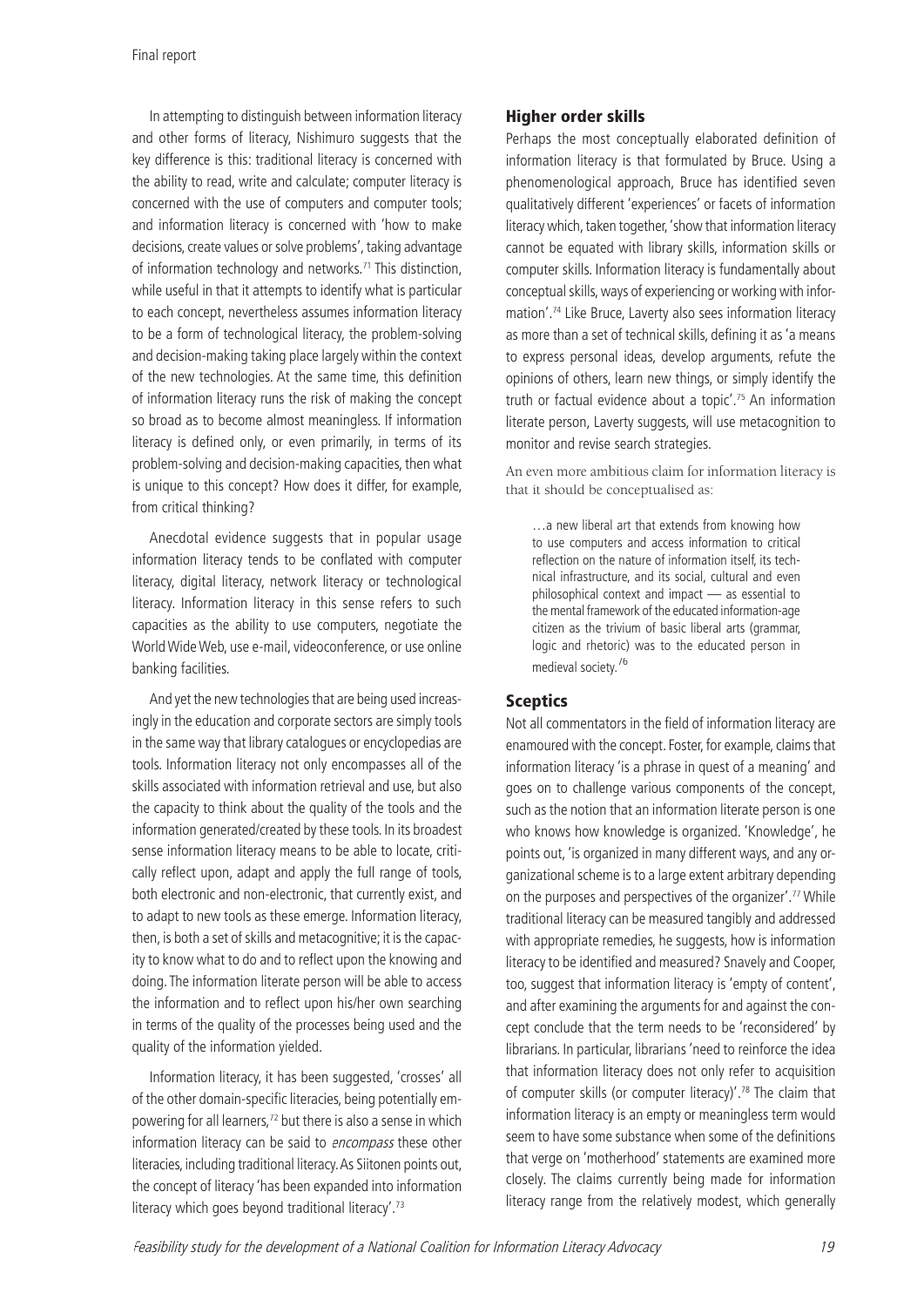focus on efficient information seeking and using, to the more ambitious scenarios that see information literacy as a form of reasoning and/or a means of negotiating life's uncertainties.79 A review of the literature suggests that the original ALA definition offered in 1989, which focuses on the capacity to know when information is needed and to find, evaluate and use this information effectively, remains a useful conceptualisation.

## **Towards a definition**

However information literacy is defined, its conceptualisation has implications for how a national coalition might carry out its advocacy role. The literature and anecdotal evidence suggests that while librarians, who have been in the forefront of thinking about information literacy, see information literacy mainly in the context of the range of skills needed by higher education students, those working in community groups regard what they are doing as more akin to computer or technological literacy. In the corporate field, information literacy becomes 'information awareness' in a knowledge management context. For governments information literacy is tied to the notion of economic productivity. While NOIE does not specifically talk about 'information literacy' in its Strategic Framework or in its Save@Home publication, the kinds of skills highlighted — banking, paying bills and shopping online; finding information about goods and services; finding information related to work, study, government allowances — can be said to represent the new face of literacy in an information economy.80

In its 2000 national position paper, A Literate Australia, the Australian Council for Adult Literacy (ACAL) refers to 'the new basic skills' of the twenty-first century such as 'using automatic teller machines, the internet, e-mail, filling in taxation forms or understanding supermarket checkout procedures'.81 Information literacy in this context means the ability to handle day-to-day activities and transactions and to be able to adapt to change. Similarly, the European Commission's Memorandum on Lifelong Learning defines 'the new basic skills' as those needed to function in a knowledge economy, such as digital literacy, learning how to learn, and making sense of information flows. Such skills, the Memorandum suggests, are now generic and are essential for both active citizenship and employability.<sup>82</sup>

Given the range of views about information literacy, one of the first tasks of a national coalition will be to determine the various ways in which potential stakeholders understand the concept and to arrive at a mutually defined and accepted concept.

# 4. The value of a national coalition

The feasibility study confirms the efficacy of collaborative partnerships in advocacy. NebGuide, a publication of the University of Nebraska-Lincoln, suggests that a coalition is needed when an organization recognizes it alone 'does not have the technical capability or people power to have a real impact on an issue'.<sup>83</sup> In its quide to coalition building, NebGuide suggests that a coalition can assist in the promotion of an issue by:

- setting priorities for action,
- $\bullet$  helping to identify specific data and informational needs from other groups and agencies,
- carrying out the educational plan,
- broadening the development of new audiences,
- reporting the results of coalition activities through media, [and]
- improving the educator's capacity for providing information to citizens, interest group, and policymakers.<sup>84</sup>

The American Library Association's Information Literacy Community Partnerships Initiative suggests a coalition is necessary when there appears to be 'no one person or group responsible for an issue but many are or can be affected or can benefit from a solution'; when the issue to be addressed is too large, unwieldy, problematic or costly for just one group; and when a large number of people is needed to give the issue credibility and prominence or to educate people.85 The proposal for a national coalition for information advocacy appears to meet all of these criteria.

In calling for the setting up of a national coalition in America, the ALA in 1989 gave as its rationale the need to raise public awareness about the problems associated with being information illiterate:

The need for increased information literacy in all aspects of people's lives — in business, in family matters, and civic responsibilities — must be brought to the public's attention in a forceful way.<sup>86</sup>

The ALA envisaged a body that would be able to exploit the media in the interests of public consciousness-raising and that would also promote research and good practice models.

Many of those consulted in the course of the feasibility study recognised the potential value of having a national information literacy body. One of the fears expressed in relation to information literacy has been that 'discourses about the digital age will be dominated by technical experts who go on endlessly about bandwidth or transmission speeds, or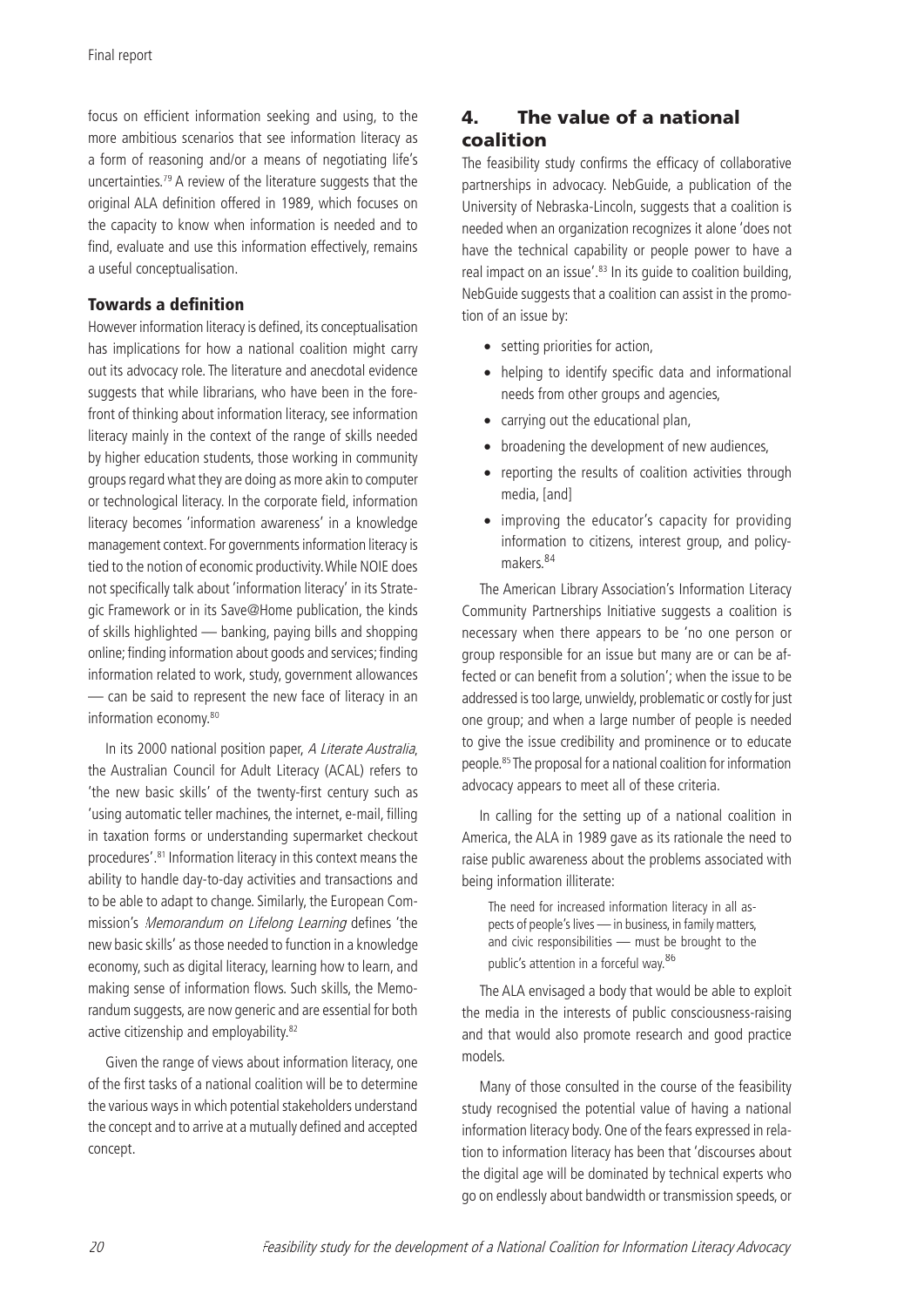by advocates of e-commerce who overlook the social, intellectual and cultural aspects of the digital revolution'.87 One of the benefits of having a national coalition for information literacy advocacy was thus seen to be its advocacy role on behalf of the educational and cultural communities, and thus its role in providing more marginalised groups and individuals with an authoritative voice. A coalition would not allow the debate about information tools, systems and delivery to be dominated by more powerful interest groups but ensure an inclusive debate that recognises a broad range of needs.

An Australian version of the National Forum on Information Literacy could adopt similar objectives to its American counterpart, such as monitoring and initiating research and projects, encouraging commitment to guidelines or standards, promoting teacher education. It could lobby governments and push for more structured, sustained and ongoing professional development, particularly in relation to academics and librarians. UK information literacy expert Sheila Webber suggests that information literacy needs to be embedded into the higher education curriculum to ensure it is taken seriously.88 A national advocacy body could work towards ensuring information literacy is given a greater role in the curricula of librarianship.

A coalition would play a valuable role in disseminating information about the kinds of activities and initiatives being undertaken by member organisations. Like the National Forum, an Australian coalition could also encourage the dissemination of views and studies as well as initiating and commissioning research in the field.

Other correspondents have suggested that a national coalition might be able to bring some influence to bear on higher education bodies to adopt a more unified approach to encouraging academics to teach generic skills.

One of the difficulties Australia faces with its multiple tiers of government is the effective coordination and delivery of activities and programs. A national coalition could provide a united stance on issues associated with information literacy. There are existing models of national peak bodies that have successfully achieved this, such as the Australian Chamber of Commerce and Industry, the Australian Council for Social Services, and the Australian Association for the Teaching of English. These bodies cross state/territory borders and encompass other peak organizations, and have managed to represent their constituencies effectively at the national level.

There can be an advantage for government bodies in interfacing with one main body rather than having to work with several organisations in the same field. This situation would need careful handling though so that peak organisations who are being represented by the national coalition would not feel aggrieved at having their own avenues to government bodies diminished.

A national coalition could help the cause of information literacy by being in a stronger position to lobby for more funding. Projects such as the Victorian Government's Skills.net, for example, need to be able to attract good teachers, pay for technical support, purchase/maintain hardware and cover administrative costs. A national body could act as an authoritative voice in putting across these needs.

For Patricia Senn Breivik, Chair of the National Forum on Information Literacy, the main value of the American coalition has been 'the credibility and respectability that such a diverse group brings to discussions to people and organisations outside the field of librarianship'. Information literacy is not wholly the province of librarians, even though this group is responsible for much of the 'consciousness-raising' that has occurred in tertiary institutions around the world. As Breivik points out, a national coalition is not about selling libraries; it is about 'selling the importance of an information literate citizenry and workforce'.89

Information literacy advocacy is important not only because it helps promote awareness of the need for an information literate society but, in doing so, helps ensure that the gap between the 'information rich' and the 'information poor' in Australia is steadily reduced. Those groups identified as most disadvantaged can only benefit from a national agenda that stresses the importance of all its citizens being literate and able to participate fully in the life of the nation.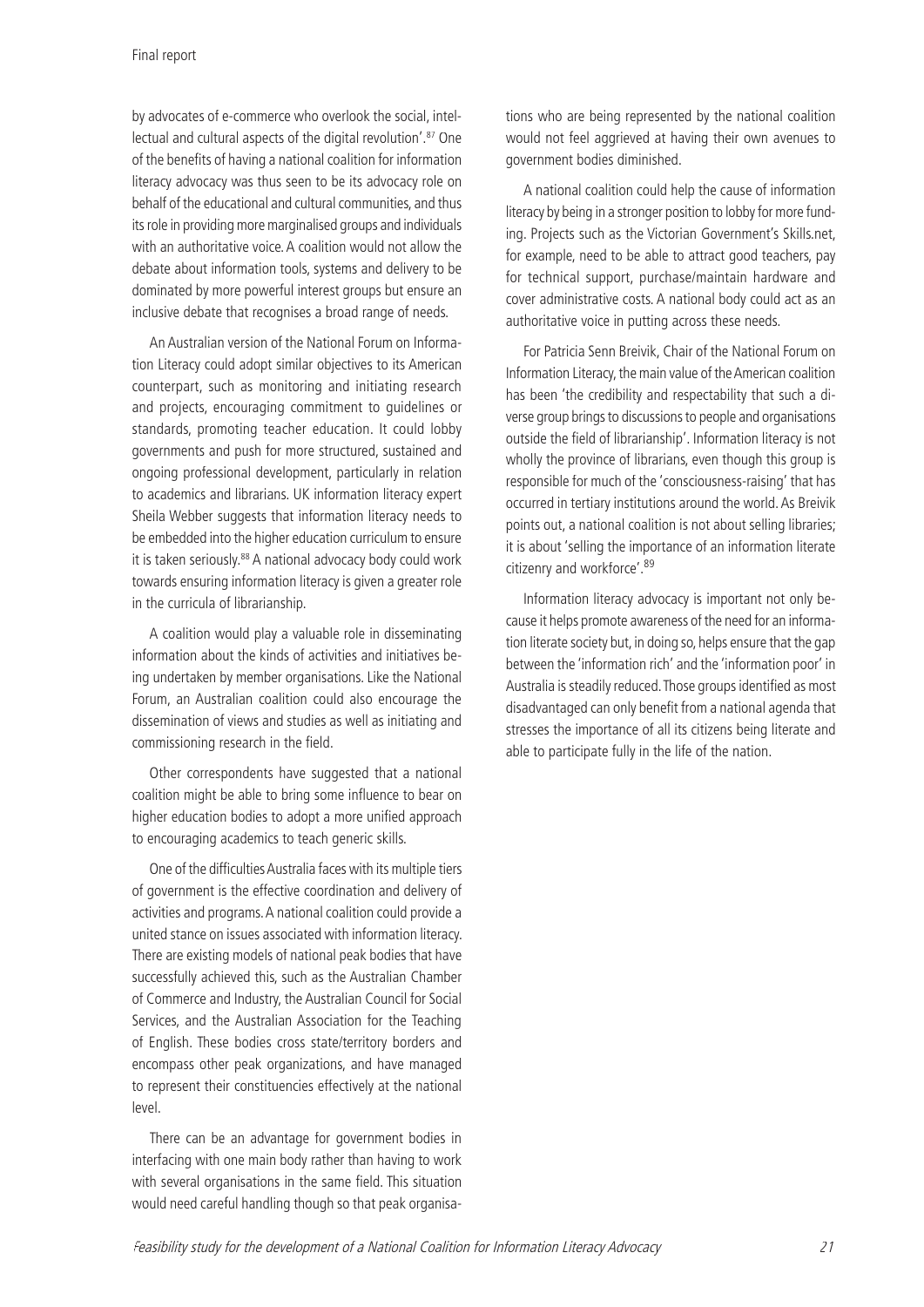## 5. Difficulties

Overseas and local experience points to several factors that could potentially be problematic for a national coalition for information literacy advocacy in this country unless addressed during the developmental phase.

The concept of information literacy itself does not necessarily resonate with those working in community projects in the field. Not all practitioners are familiar with the term, use the term even when aware of it, or see it as a description of what they do. The literature suggests there may be a gulf between library-focused information literacy and the kind of information literacy that is practised by community groups. One correspondent, for example, reports that when a group of community networking practitioners was asked what they thought of the concept of information literacy, the responses ranged from 'What's "information literacy?" to "It's a job creation scheme for librarians." No one saw any intersection with their own concerns'.<sup>90</sup> Others working in community online initiatives have also indicated a tendency to see what they do as something other than 'information literacy'.

One initiative in Brazil that started out as a 'consortium is now an 'alliance'. The aim of the project was to help schools cope with internet technology and to work collaboratively so that costs and expertise could be shared. The business model now adopted involves developing individual agreements with schools instead of working together collaboratively because 'it was impossible to get them all to agree on basic things'. The main difficulty of the original consortium idea, however, was identified not as an inability to work co-operatively, but as 'setting up and operating in a sustainable way'.91

At a simple level the Brazilian example highlights both the need to establish common ground with diverse bodies whose organisational structure and goals may be quite different, and the need to secure ongoing funding arrangements to ensure sustainability. Forming an umbrella agency that embraces peak organisations needs careful negotiation. Peak organisations have their own avenues for funding and to other agencies, including government bodies and may not welcome another 'level' superimposed. It is important that stakeholders feel a strong sense of 'ownership' of the national coalition project.

Information literacy crosses jurisdictional boundaries at state/federal levels, government departments, education sectors (VET providers, Universities, TAFEs, ACEs, schools, employers, telecommunications industries), business and community sectors. The potential for demarcation disputes in terms of 'ownership' of information literacy is a distinct possibility. Even if responsibility is not in dispute much work will need to go into ensuring the views of all stakeholders in the field are given adequate attention and advocacy.

There is also the question of how a national coalition for information literacy would interact with other peak organisations or large bodies that already have a role in information literacy (or literacy more generally), such as the Council of Australian University Librarians (CAUL), ANZIIL, and even ALIA. It would be important to ensure as little duplication of effort as possible and a smooth working relationship with other representative bodies in the field. Given the set of goals listed on the ANZIIL web site, for example, it is not clear how a national coalition for information literacy advocacy would differ in practical terms from the work of ANZIIL, which is still in its planning phase.<sup>92</sup> Several correspondents have expressed this concern, with the ANZIIL example being mentioned specifically.

Much of the education agenda both in America and Australia is driven by economic imperatives. One Australian correspondent has suggested that an economic rationalist understanding of information literacy rather than 'a transformative or emancipatory one' could be an obstacle to the advocacy role of a national coalition for information literacy.

The vastness of Australia's geographic landscape means travel (and accommodation) can be prohibitive when endeavouring to establish a national body based in one city. Cost may thus be a factor in determining the regularity, duration and location of meetings among coalition members.

The absence of a 'charismatic and credible leader who can transcend sectional differences and get people to come together for the common good' has also been identified as a possible obstacle in the way of a national advocacy group. The appointment of a full time professional officer has been highlighted by some as a means of helping to ensure the coalition's longevity.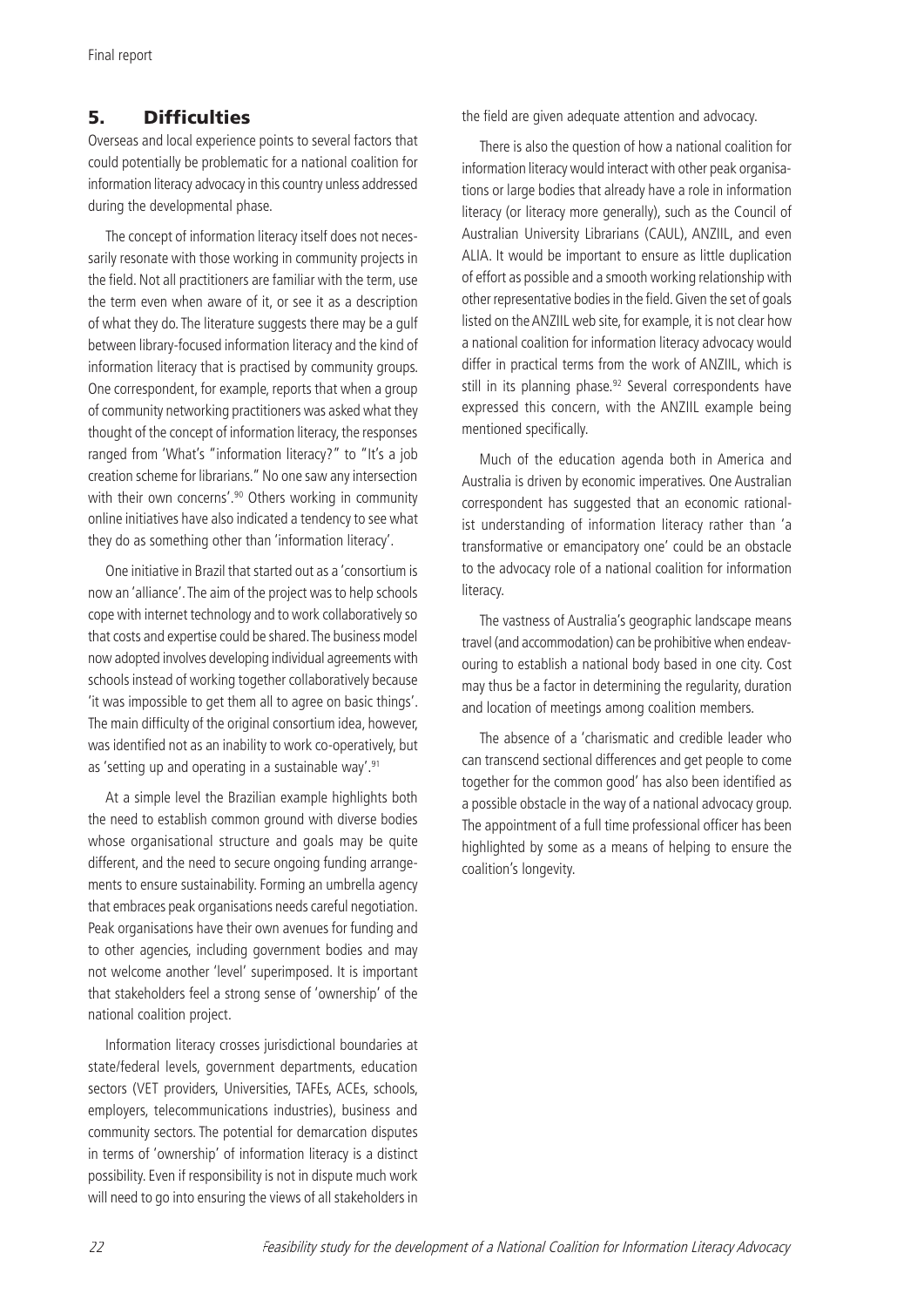# 6. Initiatives

One example of literacy advocacy occurring at the global level is the proposed United Nations Literacy Decade initiative to be debated in late 2001. The Director-General of UNESCO, which anticipates being the lead agency for this development, notes that information and communication, including the technologies that are transforming them, 'are central to the practice of literacy'. Initiatives such as International Literacy Day or the proposed International Literacy Decade, he suggests, recognise 'that literacy is not just about the mechanics of reading and writing but is about personal dignity, the right to participate, the empowerment of the marginalised and the excluded, and the opportunity to learn in a variety of ways and settings, both formal and nonformal'<sup>93</sup>

Another global initiative is the proposed World Summit on the Information Society to be held in 2003 under the auspices of the International Telecommunication Union, a United Nation's agency. The ITU is responsible for telecommunications regulation and development globally. The Summit stems from a recognition that 'the inherently global nature of knowledge-based societies makes it vital that international dialogue takes place and that worldwide approaches be considered in order to narrow the digital divide and forestall the emergence of conflicting frameworks'.<sup>94</sup>

It is expected that the Summit will bring together leaders at the highest levels of government, industry, civil society and non-government organisations globally to address and influence the development of the Information Society. The first phase of the Summit will take place at Geneva in December 2003 and the second phase will be in Tunis 2005. The main outcomes are expected to be a Declaration of Principles and an Action Plan for achieving the identified goals of the Information Society.

The purpose of this section of the report is to give a brief outline of some of the current and/or recent projects and initiatives carried out in Australia and overseas in relation to information literacy. The literature search has not yielded national equivalents of the proposed coalition for information literacy other than the United States National Forum on Information Literacy. Examples abound of peak national advocacy bodies but these organisations are generally situated within a particular domain, such as library/information management or literacy, rather than operating as part of a broader cross-sectoral alliance. 95

In line with the consultation, brief examples of other initiatives in the field have been provided. Some are simply workshops or courses; others are nation-wide projects. While many tend to focus on only one aspect of information literacy (such as assessing the teaching of computer skills in tertiary institutions, teaching librarians information technology skills, or setting up online access points in remote communities) collectively, they demonstrate the breadth and richness of the field. Those behind the conceptualisation and/or implementation of these initiatives may not necessarily describe what they do in terms of 'information literacy' but each in its own way is making a contribution to raising awareness of its importance. Given the time constraints of the feasibility study only a sample of initiatives is included, enough to give the Steering Group and key stakeholders an idea of the scope and variety of projects that exist. Most of the information has been gleaned from e-mail contact with project personnel and from project web sites.

## International

## Adult Literacy and Lifeskills Survey

http://www.ets.org/all/ (accessed 7 January 2002)

Originally known as the International Life Skills Survey (ILSS), and modelled on the International Adult Literacy Survey (IALS), the Adult Literacy and Lifeskills Survey (ALL Survey) is being developed by the Educational Testing Service (ETS) on behalf of the OECD. Initially it was intended that this new study would cover prose and document literacy, redevelop quantitative literacy as numeracy and add several other categories including ICT literacy. Subsequently the aims of ILSS were scaled back and the ALL survey represents a more modest version of the proposed new study. Initial plans for a direct measurement of ICT literacy have given way to the inclusion of an ICT literacy component in the background questionnaire. Seven dimensions of ICT literacy have been recognised in the Information and Communication Technology Literacy Assessment Framework for the ALL study: general ICT use; computer and internet use; computer use and skills in work contexts; computer use in non-work contexts; development of computer skills; personal benefits of computer use; and receptivity to computer use among current non-users.<sup>96</sup> ICT literacy itself is defined as 'the skills and abilities that will enable the use of computers and related information technologies to meet personal, educational and labour market goals', a skills-based definition that is consistent with other forms of literacy.<sup>97</sup> The purpose of the survey is to gain an idea of the level of computer literacy in an international adult population as well as information about the incidence, frequency, complexity and usefulness of ICT in daily life.

## bridges.org

http://www.bridges.org/ (accessed 14 November 2001)

A non-profit international organisation, bridges.org aims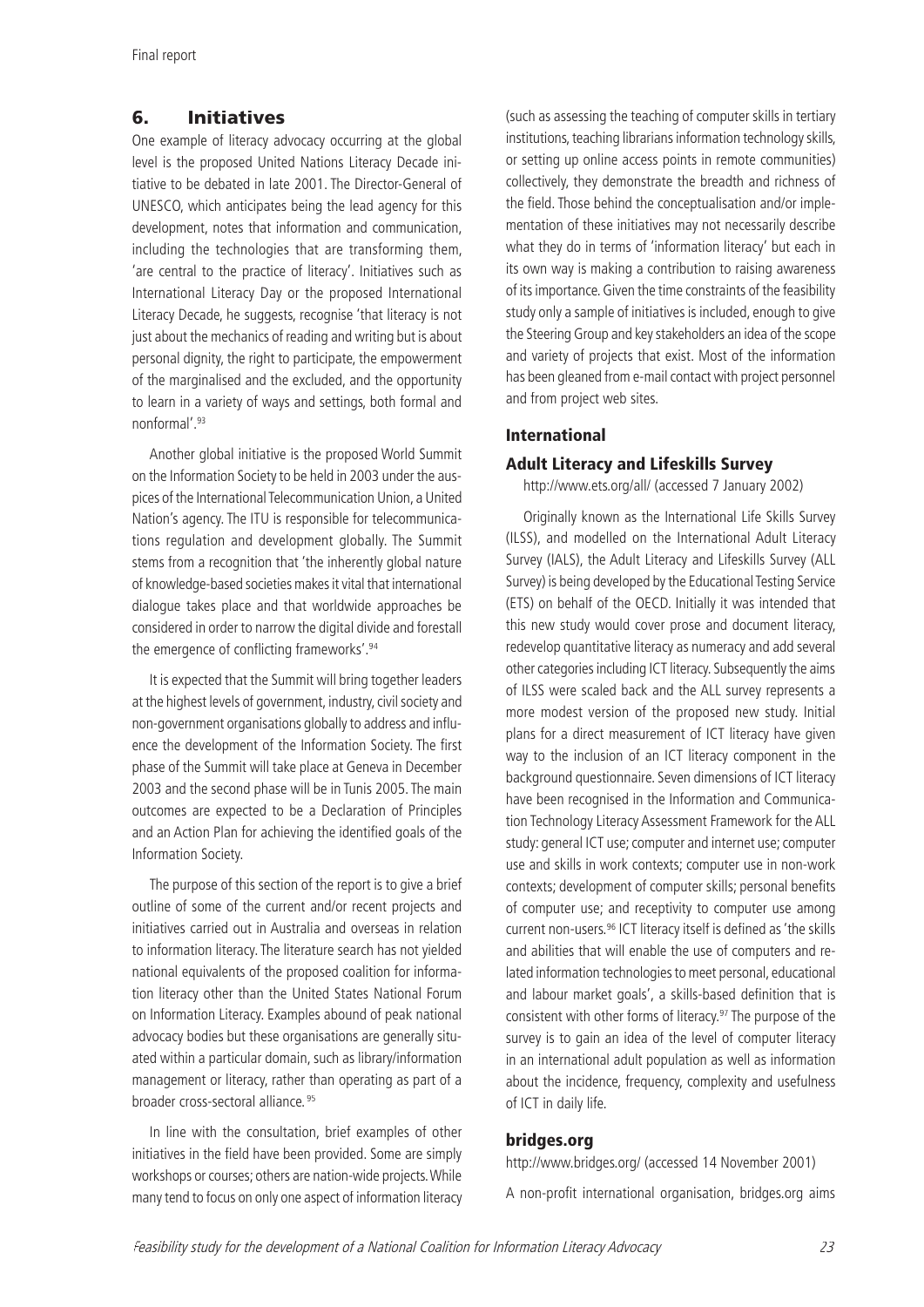'to help people in developing countries use information and communication technology to improve their lives'. The organisation is about empowering people rather than supplying infrastructure or hardware. It recognises that 'e-literacy' is about more than simply physical access to technology: there is a strong commitment to accessibility, reducing the dimensions of the 'digital divide', and developing sustainable models for effective ICT use in communities. While its projects are discrete the group adopts a holistic approach to the problems associated with the 'digital divide'. Its services include providing information and resources; advising decision-makers on key issues; supporting grass-roots projects, local businesses and e-government efforts; and offering an e-literacy tool for basic computer use in the form of its bridges.tech.guide. This toolkit offers advice regarding telecentre resources, guidelines for assessing the 'e-readiness' of a community or a country, e-literacy materials and a database of online resources.

## Global Knowledge Partnerships

http://www.globalknowledge.org/ (accessed 12 November 2001)

This network of private and non-profit organisations from around the world has evolved from an initial collaborative sponsorship arrangement when a number of organisations jointly funded the 1997 conference 'Knowledge of Development in the Information Age'. Since then the GKP has been involved with a range of projects designed to ensure the inclusion of the most disadvantaged in the global information economy. The central focus is on 'the use of information and communications technologies to expand participation of all stakeholders in the production, dissemination, and use of knowledge and information so as to achieve sustainable development'. The web site provides examples of some of the initiatives undertaken to improve the information, communications and knowledge resources of developing countries.

# Readiness for the Networked World: A Guide for Developing Countries

http://www.readinessguide.org/ (accessed 14 November 2001)

The Guide describes itself as both an education resource and a diagnostic tool. Its main function is to assist developing countries to assess their readiness for joining global information networks and as such is a first step in developing a strategic approach to planning for this readiness. E-readiness is assessed according to criteria developed for each of the following categories: access, learning, society, economy, and policy. The Information Technologies Group in the Centre for International Development at Harvard University produce the Guide.

# UNESCO Institute for Information Technologies in Education

http://iite.artstyle.net/iite/about (accessed 9 October 2001)

Set up recently in Moscow, the Institute's goals include monitoring and supporting the use of information technologies in education, conducting research in the field of ICT in education, training educators in these skills, developing a strategy or policy of development of information technology education, providing an information clearinghouse, and encouraging the dissemination of ideas and views amongst practitioners.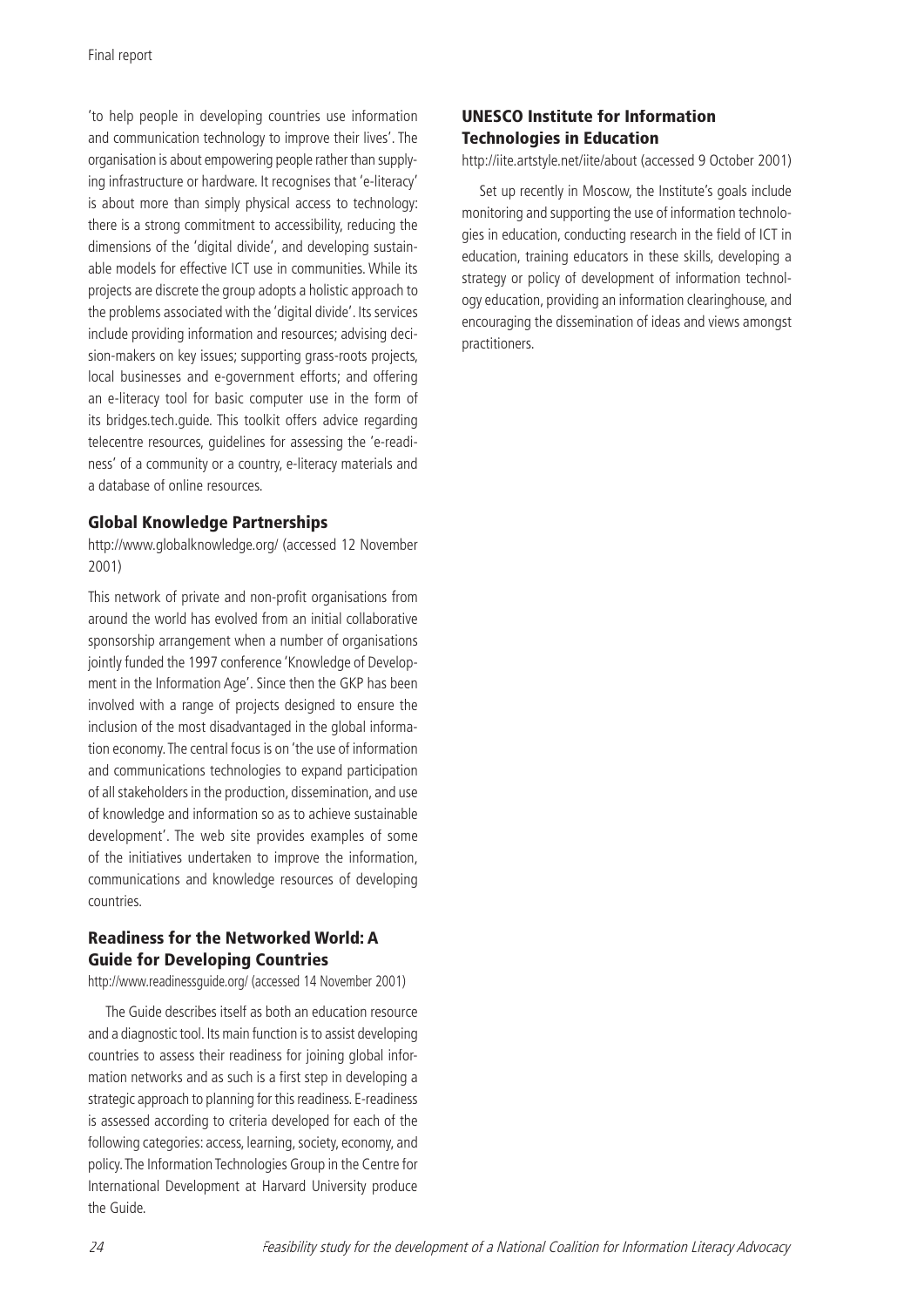# Africa

Some indication of current ICT projects being carried out in Africa can be found in a recent report from a meeting of Partners for Information and Communication Technologies in Africa (PICTA) in Ethiopia held in early September 2001.98

The five-year long *INFOLIT* project was launched in July 1995. Funded by the Readers Digest, the project's main aim was to promote information literacy in the higher education sector in the Western Cape Region of South Africa. Infolit was committed to 'an information literacy framework which ensures that learners have the skills, capacity, confidence and fluency to operate productively in the information age'. $99$ Learners were encouraged to both use and critically evaluate the information they access. The largest co-operative project was CALICO, the Cape Library Co-operative, which aimed at developing a regional network of information services. The strategic plan adopted by Infolit included an audit and needs analysis to identify examples of good practice in the region.

# The Khanya Technology in Education project

This national pilot project aims 'to deliver curriculum and to establish a more efficient administrative communication system' within the Western Cape Education Department (WCED) using ICT and audio-visual technology. The project is described as endeavouring 'to give all learners and teachers access to appropriate ICT-based and AVT-based learning and teaching resources in all learning areas. Besides enabling learners and teachers to become ICT/AVT literate, proficiency in information skills are accepted as crucial for the advancement of lifelong learning'. A remarkable feature of the program is that it is seeking to achieve these goals in a situation of 'overwhelming economic and social disadvantage'.100

# America

# Best Practices and Assessment of Information Literacy Programs (US)

This 37 month long project is an initiative of the Institute for Information Literacy (IIL) on behalf of the Association of College and Research Libraries (ACRL) (a division of the ALA). The aim of the project is to develop criteria for assessing information literacy programs, identifying exemplary models that fit these criteria and disseminating information about the criteria and models via a national conference and other avenues.

# Community Technology Center's Network (CTCNet)

http://www.ctcnet.org/ (accessed 29 October 2001)

This national network of over 500 community technology centres encourages collaborative approaches to information technology and provides greater access to computers and the internet for electronically disadvantaged groups. A wide range of useful links can be found at the CTCNet site, including a detailed practical guide to establishing a CTC complete with business plan. The CTCs are similar to Australia's telecentres (see below).

# Information Literacy Competency Standards for Higher Education (Association of College & Research Libraries, United States)

http://www.ala.org/acrl/ilcomstan.html (accessed 2 November 2001)

These standards were approved in January 2000 and have since formed the basis for information literacy standards in other organisations and nations around the world. They are outlined in terms of the standards, performance indicators and outcomes and are stated in these terms:

- The information literate student determines the nature and extent of the information needed.
- The information literate student accesses needed information effectively and efficiently.
- The information literate student evaluates information and its sources critically and incorporates selected information into his or her knowledge base and value system.
- The information literate student, individually or as a member of a group, uses information effectively to accomplish a specific purpose.
- The information literate student understands many of the economic, legal, and social issues surrounding the use of information and accesses and uses information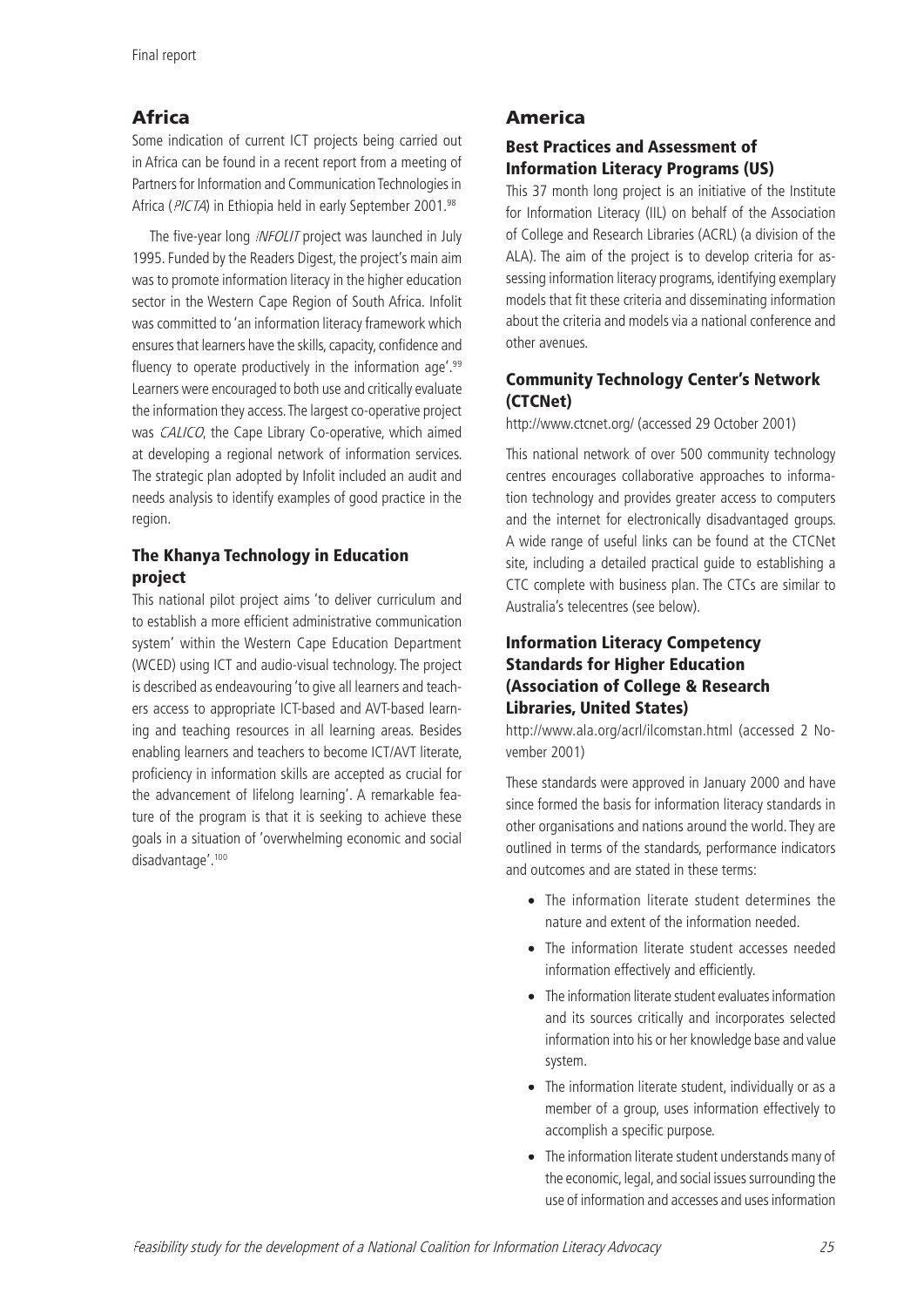ethically and legally.

## The Institute for Information Literacy (IIL)

http://www.ala.org/acrl/nili/nilihp.html (accessed 30 October 2001)

The IIL reports to the ACRL Board and aims to promote information literacy largely through professional development. Its stated goals are to 'prepare librarians to become effective teachers in information literacy programs'; 'support librarians, other educators and administrators in playing a leadership role in the development and implementation of information literacy programs'; and 'forge new relationships throughout the educational community to work towards information literacy curriculum development'. It carries out these aims through such initiatives as Annual Immersion Programs, in which librarians receive intensive information literacy training; Institutional Strategies: Best Practices, which involves identifying exemplary information literacy programs and encouraging the dissemination of information about them at a national conference; Community Partnerships, which encourages collaborative approaches to information literacy; and Web Resources, which provides hyperlinks to a range of information literacy sites.

# internet Navigator

http://www-navigator.utah.edu/ (accessed 30 October 2001)

This web-based instructional module created by the Utah Academic Library Consortium is an online, self-paced and independent study course that is intended to assist tertiary students with using information resources.

## Information Power

http://www.ala.org/aasl/ip\_nine.html (accessed 30 October 2001)

This 1998 document by the ALA and the Association for Educational Communications and Technology outlines Nine Information Literacy Standards for Student Learning that are centred around information literacy, independent learning and social responsibility.

# Information Skills Tutorial

http://www.kyvl.org/ (accessed 29 October 2001)

An initiative of the Kentucky Virtual Library, the Information Skills Tutorial is the result of a collaborative effort among librarians in the state. It is currently being revised and a version for young people is also being developed. The tutorial is designed to help students formulate research questions, develop effective research strategies, identify appropriate information sources, search electronic databases, evaluate the information found, and use the information responsibly and ethically.

# National Forum on Information Literacy

http://www.infolit.org/ (accessed 20 October 2001)

The Forum was established as a result of a 1989 recommendation contained in the final report of the American Library Association's Presidential Committee. The report recognised that the major barrier to people becoming information literate was a lack of public awareness about the problems created by information illiteracy. Representatives of member organisations meet three times a year, and are encouraged to integrate information literacy awareness and strategies in their practices. The Forum initiates and supports projects and research, actively encourages regulatory bodies to adopt information literacy guidelines, assists educators to incorporate information skills into their teaching and encourages the dissemination of ideas and examples of good practice in this field.

# National Institute for Literacy

http://www.nifl.gov/ (accessed 29 October 2001)

The NIFL was officially set up in 1991 to provide a focal point for 'public and private activities that support the development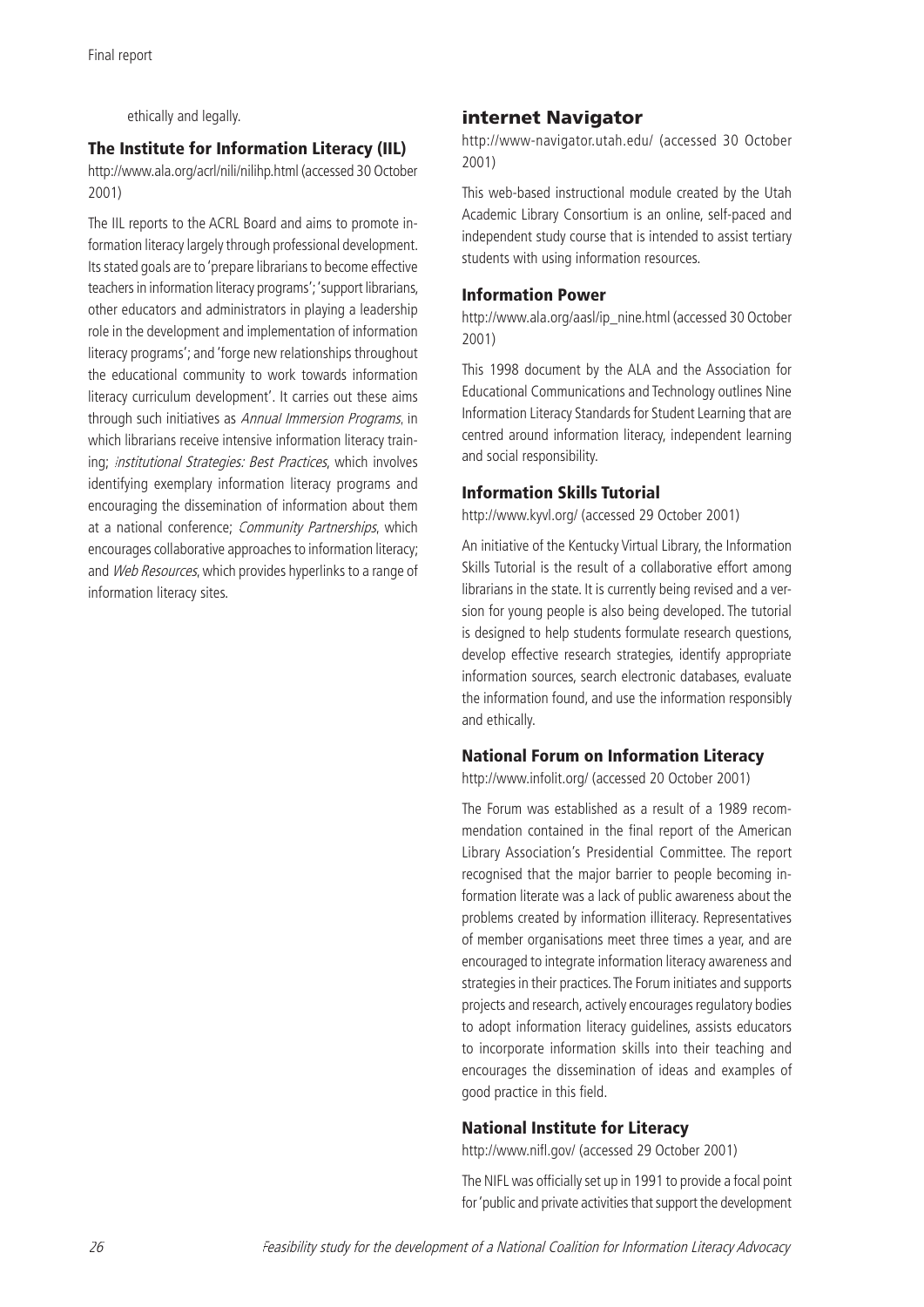of high-quality regional, state, and national literacy services'. While the NIFL does not specifically target information literacy, it does recognise the importance of lifelong learning and the need to raise literacy skills to ensure individuals can take full advantage of lifelong opportunities. The NIFL uses LINCS, an internet-based information retrieval and communication system, to provide access to electronic resources to do with literacy and to the National Literacy Advocacy (NLA) List. The NIFL service provides an online forum for users to discuss public policy issues that affect stakeholders in the field of adult literacy. List members are also able to inform policy makers about strategies that would benefit adult learners in literacy programs.

# Project JSTOR (Journal Storage Project)

http://www.mellon.org/jstor.html (accessed 29 October 2001)

Project JSTOR in Minnesota, North Dakota and South Dakota is a three-year initiative that aims to promote 'digital library use and scholarly research'. Currently there are 35 colleges and universities in the JSTOR network. http://www.mncolleges.org/projectjstor/index.html (accessed 29 October 2001)

Another source of grants is the Faculty/Librarian Instructional Partnership (FLIP) grants which are used 'to encourage partnerships that will be models for strengthening teaching methods and student learning with information resources and digital tools'. One funded initiative is the Collaboration for Program Enrichment: Exploring JSTOR and Nursing project at the South Dakota State University. One of the aims of this project is 'to establish a uniform framework for insuring that information literacy competencies are attained. The Information Literacy Competency Standards for Higher Education will be the framework used to incorporate the essentials throughout the program to insure outcomes related to information literacy'.

Another FLIP funded initiative is the *Improving the Lab* Report: The Biology Program & Information Literacy project, at Southwest State University which aims to improve students' information literacy skills by getting students to locate and evaluate academic resources for biology projects. This represents a collaborative effort between biology staff (who have introduced a new course requiring students to improve their literacy skill) and librarians (who have developed an online tutorial to supplement the biology course presentations). It was anticipated that by autumn 2001, biology students would be using 'electronic databases, interlibrary loan service, evaluated web sources, plus the library's periodical and reference collection continually throughout the Biology courses'.

## Uwired (University of Washington)

http://www.washington.edu/uwired/projects/index.shtml (accessed 31 October 2001)

Its goals are to provide access to the tools and resources needed to use technology to enhance teaching and learning; promote fluency with information and information technology (for example, by offering workshops for students offered on a drop-in basis and by encouraging teachers to share teaching ideas and approaches); and to foster innovation in technology-enabled teaching and learning;

# VIVA workshop (Virtual Library of Virginia)

VIVA recently sponsored a workshop 'Information literacy Now! Collaboration, Best Practices, and Strategy' for librarians across the state. For a summary of the talk see http: //www.viva.lib.va.us/viva/outreach/promotions/curzon-talk-7-27-2001.html (accessed 9 November 2001). A further three regional conferences are planned following on from recommendations at the July workshop.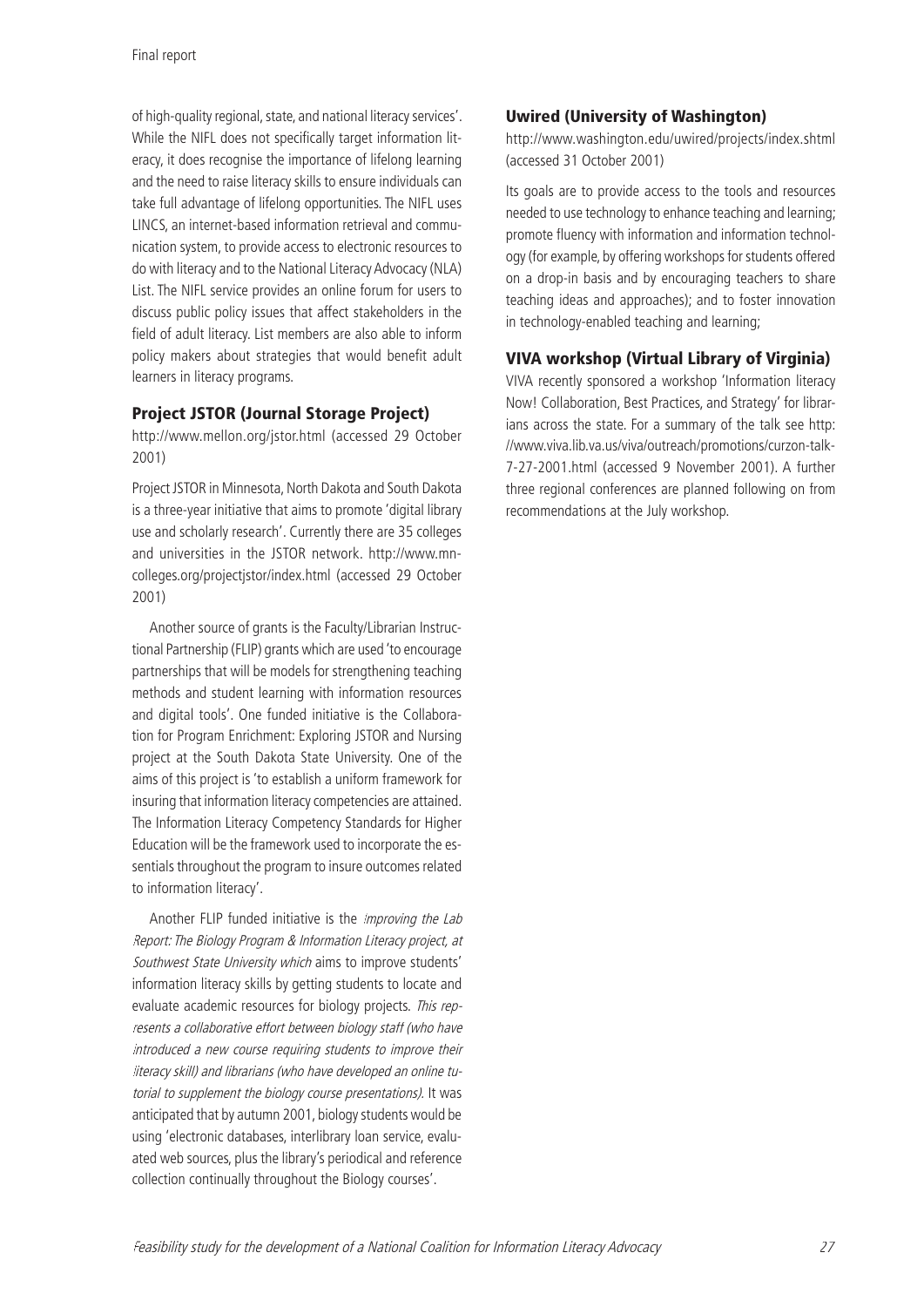# Asia

# Asia Pacific Summit on Information Society

http://www.aptsec.org/ict/summit-summary,ppt (accessed 12 November 2001)

This summit was organised by the Asia Pacific Telecommunity (APT) and the ministers in attendance adopted the Tokyo Declaration which addresses the issues of bridging the digital divide, developing ICT infrastructures, enhancing information literacy and articulating a common vision in the Asia Pacific region. The Declaration affirms the high priority that needs to be given to 'ICT literacy' and sets the goal of having as many people in the region with access to the internet by 2005, including access from schools and post offices. Member administrations have been asked to set up internet access points, implement pilot projects to improve literacy in rural areas, promote the development of ICT technology for the elderly and those who have social needs. There are currently 31 pilot projects being implemented in APT member countries (such as Tele-education in Iran, Virtual Post Office on the Net in the Republic of Korea, and Community Access of Shared Healthcare Information in Hong Kong). There is a strong focus on knowledge and information sharing.

# Digital Partners' South Asia Initiatives

http://www.digitalpartners.org/sai.html (accessed 12 November 2001)

Digital Partners is a non profit organisation based in the United States. It is an example of using IT expertise for the social good, such as for alleviating poverty. It is not so much about promoting awareness of information literacy as about using information technology and entrepreneurial expertise in practical ways to reduce poverty in South Asia. One initiative involves the setting up of a 'Brain Trust' to look at ways in which digital technologies are being integrated into projects designed to benefit the poor. Digital Partners encourages IT experimentation, for example, and is working towards making government controlled information more accessible to the public through the internet. The organisation hopes to 'understand the key issues surrounding the control and dissemination of such information and determine the most appropriate and effective means of public-private partnerships for its dissemination'. In late November 2000, Digital Partners is hosting a two-day consultation to discuss IT access in India and to develop an Action Plan for implementing innovative strategies to enhance access.

# ICT Use in Education Project (Korea)

http://aemm.moe.edu.sg/asp/asp\_aemmpaper/paper/ 9)\_IT\_Case\_Study\_ROK\_4\_Mar\_00.PDF (accessed 13 November 2001)

In keeping with the Korean Government's 1999 'Cyber Korea 21' strategy, which aims to make Koreans 'the most proficient and knowledgeable computer users in the world', this project aims to prepare students at both school and tertiary levels for the knowledge-based society 'by realizing lifelong learning via a cyber-education system'. The initiative recognises the importance not only of providing access to computers for all students but of ensuring teachers have the necessary ICT skills to teach students. The government has also offered free ICT training to 500,000 economically disadvantaged students. Educational and multimedia software is provided for students, teachers and parents via a Networked Educational Information System (EDUNET) which was set up in 1996. The priority given to computer skills is evident in the fact that from 2001 all Korean students will be taking ICT education as a compulsory course. On completing this course every middle and high school student receives a Student Information Literacy Certificate.101

# Workshop on Public Awareness about Information Technology (Cambodia)

http://www.apdip.net/ (accessed 13 November 2001)

This three-day seminar was held in September 2001 and was aimed at raising public awareness of the benefits of IT. One of the key elements in the long-term strategy outlined by Samdech Hun Sen, Prime Minister of Cambodia, in his opening address was the need to promote computer literacy to Cambodians and to include it in the curriculum of schools, faculties and universities in the country.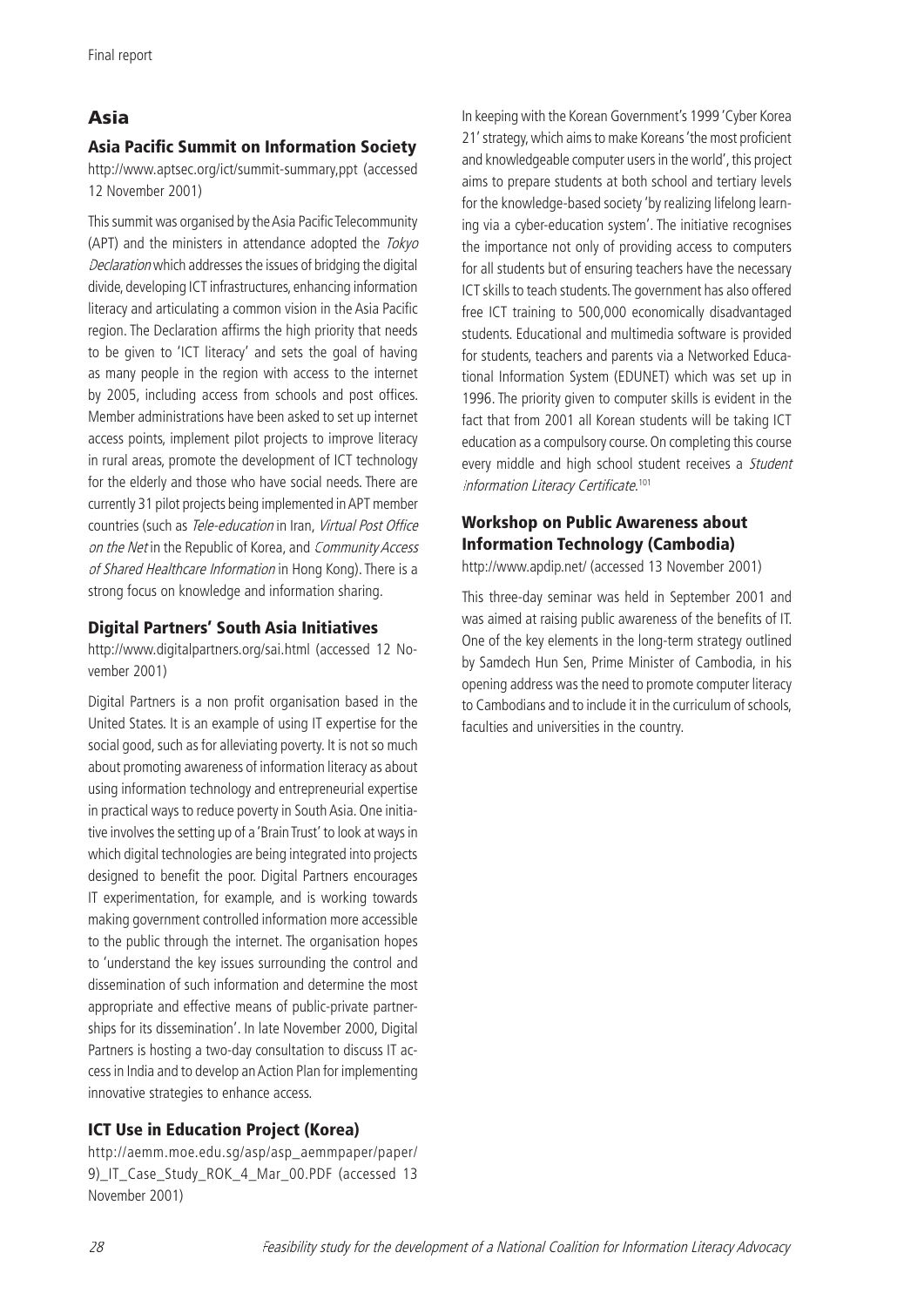# Canada

# Building Information Literacy (Province of Prince Edward Island)

http://www.edu.pe.ca/bil/bil.asp?ch0.s1.gdtx (accessed 22 October 2001)

This document is described as being for and by educators. Its focus is resource-based learning and the document provides information for educators about such things as student learning outcomes for information literacy, relevant resources, and the development of information skills and strategies critical to student achievement.

# Canada SchoolNet

http://www.schoolnet.ca/home/e/ (accessed 1 September 2001)

This online service is similar to other initiatives that countries have taken to link schools electronically and to encourage collaborative online partnerships. The aim of the service is to support the use of ICT technologies in learning. Over 5000 evaluated web sites are offered through the portal, with links to a wide range of resources including curriculum areas, educational support services and federal institutions. It offers specific initiatives to encourage ICT use in the classroom (such as LibraryNet, Network of Innovative Schools, Youth Employment Initiative) and services designed to keep students and teachers up to date with what is happening in ICT.

# Europe

In 1999 the European Commission launched its eEurope initiative, part of a broader strategy 'to bring the benefits of the Information Society within reach of all Europeans'.102 The key objectives of eEurope: An Information Society For All are to bring 'every citizen, home and school, every business and administration online and into the digital age', create a 'digitally literate' Europe, and ensure a socially inclusive process in doing so. A number of priority areas have been identified, including putting government and health care services online, providing internet connectivity in schools, and facilitating collaborative partnerships among researchers and students through high speed access to the internet. The 2001 Eurydice publication ICT@Europe.edu: Information and Communication Technology in European Education Systems, gives an overview of national strategies for introducing ICT into education systems.<sup>103</sup>

While these policies and initiatives focus on the implementation of information technologies by national governments in the European Union rather than on information literacy more broadly, they offer a valuable 'snapshot' of current practices in ICT throughout European Commission countries. Many involve collaborative partnerships and/or exchanges of expertise via computer networking. The range of initiatives includes the establishment of virtual universities, centres of expertise, online distance education courses, independent research and development centres, networked school systems, training courses for teachers, multimedia resources and web sites. France, for example, has instituted a computer science and internet certificate that formally recognises the ability of students to use multimedia tools effectively; in Spain, more than 30,000 teachers have been trained in the use of ICT during the period 1996 to December 2000 through the Formación de Profesores a través de internet Programme (Teacher Training over the internet); Austria is in the process of setting up ICT scientific centres that will enable ICT to be more fully integrated into universities; and in the United Kingdom the National Grid for Learning (NGfL) provides both a gateway web site to a diverse range of qualitative information and learning resources, and the technological infrastructure for schools and other educational institutions. While some of the projects mentioned below predate the e-initiative, most are being carried out within its broad 'digital literacy' framework.

# Beyond the Online Tutorial (University of Edinburgh)

This initiative was a Joint Systems Information Committee (JSIC) funded workshop in which information literacy issues were discussed with colleagues working on other JISCfunded projects around the UK and with interested library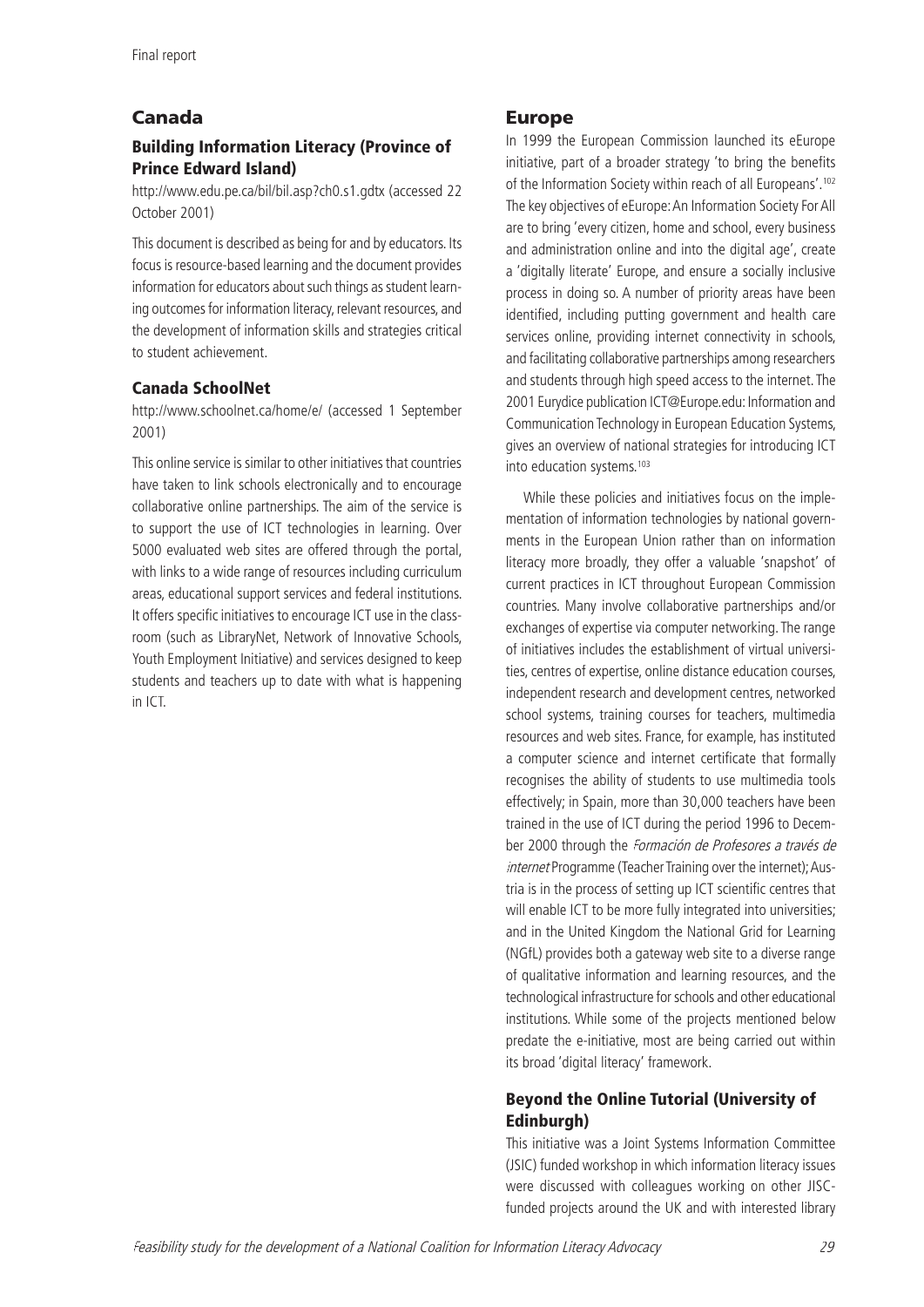and academic staff. The SCONUL Seven Pillars model<sup>104</sup> was discussed as were the issues relating to information literacy and the academic influences on the information literacy debate in the UK. A report on this tutorial — 'Beyond the Online Tutorial: the Relevance of Information Literacy and Pedagogy to DNER Learning and Teaching Projects', held 30 August 2001 — will be placed online soon at the EDINA web site http://edina.ac.uk (accessed 30 October 2001)

# The Big Blue (UK)

http://www.leeds.ac.uk/bigblue (accessed 30 October 2001)

This project, funded by JISC and managed by the Manchester Metropolitan Library and Leeds University Library, is looking at current practice in information skills training for students in higher and further education in the UK. While the initial aim of the project was 'to establish a blueprint for the future, ensuring a coherent approach to the development of an information literate student population in the UK', it is now acknowledged that the aim was 'rather naïve in its conception'. The project now aims 'to promote and advocate a mixed bag of good practice which colleagues from a wide variety of institutions can pic'n'mix to suit their individual circumstances'. Anticipated outcomes include a final report with recommendations for future action, a series of case studies focusing on a wide range of information literacy initiatives in the UK HE/FE sector, and a series of models designed to help colleagues with the development of information literacy programs. The dissemination phase of the project will begin in April/May 2002.

# CITSCAPES (C&IT Skills: Current situations, Avenues of Possibility, Emerging Solutions, Scotland)

http://www.citscapes.ac.uk (accessed 6 November 2001)

Funded by the JISC, CITSCAPES is looking at the current situation in student communications and information technologies (C&IT) training/induction at tertiary institutions in the UK. The goal is to determine 'the level and nature of support that students might need in the future' to enhance their existing skills in this area. The project is based at Glasgow University. The term C&IT refers to 'the whole process of providing students with learning, teaching, support or training to equip them with C&IT skills, whenever they are delivered'. Outcomes so far include a general overview of current practice; an outline of relevant case studies; the development of a 'reflective tool' to assist institutions to evaluate their progress in C&IT induction provision; and the identification of key factors that will help improve the current system.

# The DEDICATE Project (Distance Education Information Courses with Access Through Networks)

http://educate.lib.chalmers.se/DEDICATE/object.html (accessed 22 October 2001)

This project, a spin-off of the EDUCATE project (see below), involving Sweden, Finland, Lithuania, Poland, Latvia, Estonia, Hungary and the UK, has developed cost-effective distance education courses and information literacy courses. While the DEDICATE project has now ended, Elisabeth Saalman of the Chalmers Library at Chalmers University of Technology has indicated that the ideas generated by this successful information literacy initiative are still being 'worked on'.

# The EDUCATE Project (End-user Courses in Information Access through Communication Technology)

http://educate.lib.chalmers.se/eduinfo.html (accessed 29 October 2001)

Funded under the European Union Telematics for Libraries Programme (Third Framework) from January 1994 to February 1997, the specific aim of this three-year project was to produce 'a new type of model self-paced user education course in the selection and use of information tools'. The project involved six institutions from France, the UK, Spain, Sweden, and Ireland. Chalmers University of Technology Library has since assumed responsibility for developing the EDUCATE programs under the name Into Info. These subject-specific online programs are mainly for students, researchers, teachers and academics. Other spin-offs have included MEDUCATE, DEDICATE and EXPLORINFO.

# Educational Taskforce Multimedia Project

The Multimedia Task Force Projects began in 1998 and offer a wide range of initiatives aimed at integrating new media into education. For example, SMILE (Austria) has produced a prototype multimedia and multilingual training course on CD-ROM for deaf people learning written language; EXE (Italy) uses extranets to train educators in the use of technologies in learning; and In-TELE (Germany) aims to 'create, apply and test the organisational, technological, pedagogical and psychological conditions for the development of media competence of students and teachers in a modern Europe'. These and other Educational Multimedia Task Force projects can be accessed at http://www.ecotec.com./mes/projects.html (accessed 14 November 2001).

## European Schoolnet

http://www.eun.org/ (accessed 1 September 2001)

European Schoolnet was officially launched in September 1998. It represents an international partnership of European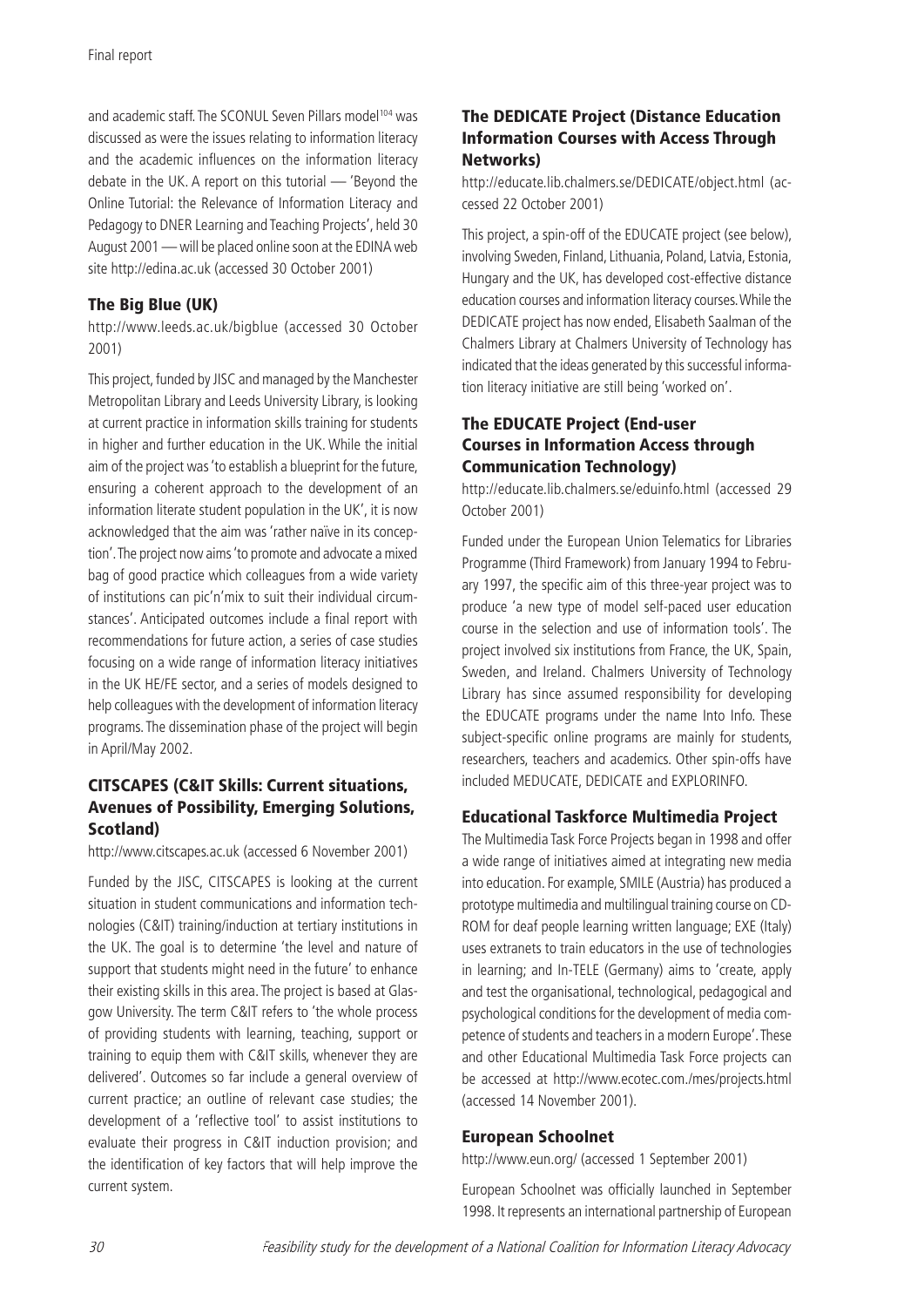Ministries of Education and provides a gateway or portal to a wide range of online resources. It also encourages a collaborative approach to innovation and information exchange on ICT in education. One of its initiatives is the week-long virtual eSchola event, which is about 'learning online from each other, working together and celebrating success using new technologies in Europe's classrooms'. Teachers can use this opportunity to showcase their skills and achievements. There were nearly 1000 entries for the 2001 eSchola event.

# Library Public Information Services Program (Czech Republic)

The LPIS Program includes among its aims the 'provision of public access ICT sites with skilled assistance guaranteeing equal access to information sources and networks for all groups of citizens, support for life-long education and meeting the cultural needs of citizens, and training librarians from all types of libraries in ICT skills enabling them to provide for qualified assistance to all library users in utilising information sources and networks'. The LPIS Program is divided into nine cross-linked subprograms. A priority of the first phase of the program is to provide at least one employee in each public library with training in ICT skills so they can provide other township/community inhabitants with skilled assistance and basic ICT instruction and also fellow library staff with instruction. The importance of getting these skills to 'special groups of inhabitants (e.g. the elderly, housewives, ethnic and social minorities, youth)' is recognised.

# Network Library Program – Open Society Institute (Bulgaria)

Information literacy projects are hampered in Bulgaria because libraries are still in the process of being transformed into electronic libraries. A loan from the World Bank will finance computer centres with internet access in four hundred schools in Bulgaria and thus create a network of schools.

Nevertheless some initiatives have been undertaken. The Open Society Institute-Budapest is sponsoring a project that trains librarians 'in all aspects of modern librarianship, including computer literacy, and techniques for searching databases and collections'. The School Libraries Project, (which is a collaborative venture by the municipality of Blagoevgrad, five high schools and the regional public library), aims to provide a catalogue of the school libraries' collections to facilitate resource sharing and to provide internet access and training in internet skills and navigation techniques to high school students.

## Union of Associations of Slovene Librarians

Under a new Act of Librarianship that has just been passed, information literacy is to be developed in 'all types of libraries (school, public, academic, special and the national library)' as an 'integral part of their library activities'. Previously there had been a compulsory information literacy program for primary and secondary schools. Development in other libraries had been unsystematic and incomplete. Now there is to be a general program with 'goals, contents and recommendations' for giving librarians the skills to promote information literacy skills among library users.

## Virtual University Projects (Finland)

The Undergraduate Library of the University of Helsinki has developed support services for students, including information skills courses and information retrieval training. There have been seminars for university librarians and the ACRL Information Literacy Competency Standards for Higher Education have been discussed and promoted. The University of Helsinki library is currently working towards a test for evaluating the information skills of new students. The Standards have been welcomed because they 'give a common basis for the libraries in teaching and they strengthen collaboration between teachers and librarians'.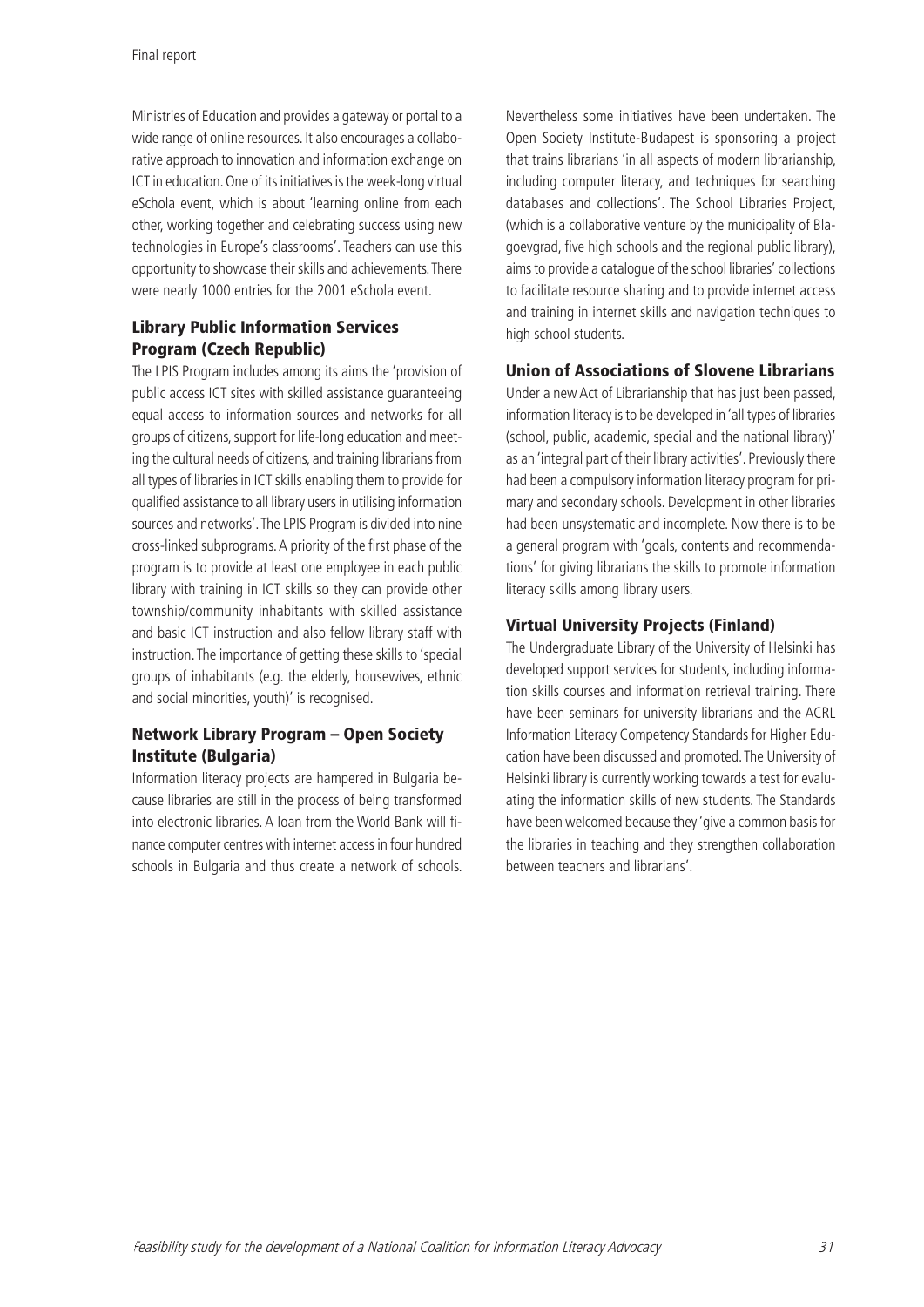# Australian initiatives

Many of the information literacy initiatives in Australia aim to increase computer literacy, focus on rural and remote areas and target the most technologically disadvantaged groups. One of the more effective initiatives has been the development of Tele-Service Centres (also known as Rural Transaction Centres, Online Access Centres, internet Cafes, Community Technology Centres, Telecentres, Public Access Locations, Network Centres and Resource Centres). These Centres are similar to the United States CTCs (identified earlier) for people in small communities.

Community Technology Centres (CTCs) in New South Wales are based in small towns and provide access to a range of technological tools such as computers, printers, video and teleconferencing facilities, scanners, fax machines, photocopiers, and 'e-commerce incubator facilities'.105 They may also offer services such as banking, ticket sales, post office, Centrelink, Medicare, database design and development, online education and training access, room hire for meetings, desk top publishing, e-mail, secretarial services, laminating, equipment hire (data projector, digital camera, scanner), ICT tutorials, web site design and development, access to government services, and software programming.

The CTCs are based on the success of existing telecentres that were set up in regional NSW during the 1990s. NSW Telecentres have now joined the CTC@NSW network.

CTCs can be Stand Alone Centres with a single site and single managing community organisation, or Multi-site Centres with a main centre (hub) managed by a single community organisation and multiple outreach centres with members of each town included in the network. The target audience includes students, individuals, groups, community organisations and local businesses. The towns generally have less than 3,000 inhabitants.

Western Australia also has a strong background in teleservices. There are telecentres in nearly 100 rural towns. As in NSW these centres are not-for-profit, community owned and shaped. Core services include access to a phone, fax, internet, photocopier, laminating machine, scanner, and Microsoft Office. Two-way digital videoconferencing is currently being installed in all centres 'opening up possibilities for tutorials, training, telelaw, telehealth and telebanking (with one bank manager serving all telecentre banks and communicating with customers via videoconference as well as via the internet)'.106 These facilities act as shop fronts for Registered Training Providers rather than providing the training themselves, although telecentres in WA also provide their own non-accredited courses. State and federal funding helps set up the Centres and goes towards the wage of a Coordinator. The Telecentre Access Points (TAPs) have coinoperated machines for users. The co-ordinator of the WA Telecentre Support Unit suggests that 'the telecentre network has been a critical component in bringing an understanding of technology to small rural towns'.107

More recently, the WA government has established a \$1 million First Click fund (http://www.training.wa.gov.au/ training/content-firstclick.asp) for projects that increase basic literacy skills by providing free learning resource packages for people wanting to experiment with computers and the internet in their own time. The learning resource package contains a CD, video and print-based materials. The aim of the initiative is to increase computer literacy amongst those adults in WA who have no computing or internet skills and no desire to enrol in a formal course.<sup>108</sup> In particular this initiative is aimed at indigenous Australians, women between 40 and 54 who are not in paid employment, the unemployed, seniors, people for whom English is a second language, low income households and people in regional areas.

One community project funded under the First Click initiative, for example, aims at helping women learn skills that will enable them to electronically access health information, bill paying, banking and other internet services as well as e-mail family members overseas. Another project, which targets indigenous people in a remote community without access to a doctor, chemist or an affordable place selling basic food items, aims to introduce basic computer skills and to help build confidence with the internet amongst participants.

Anecdotally, e-mail feedback from project participants to the Department of Training indicates a high level of enjoyment and appreciation for the skills gained. The most appealing aspects of the initiative appear to be the free training non-threatening environment.

Similarly, the Community Skills Development Program in ICT (CDSP) in Queensland (http://www.iie.qld.gov.au/ comminfo/csdp.html) aims to reduce the digital divide in regional, rural and remote communities. CSDP funding enables community service organisations in areas with populations of less than 10,000 to provide onsite ICT training to their members and to develop databases, web sites and CD-ROMs for their organisations. Current projects include developing a historical CD-ROM to preserve local historical resources; developing a community web portal; training local people to use ICT to promote sport and recreation in their area; assisting a community to store copies of its photographic collection digitally; assisting participants to use digital cameras and scanners as well as building a web site and marketing their community's services; and developing ICT skills to enable local industry to develop closer ties with a sister city.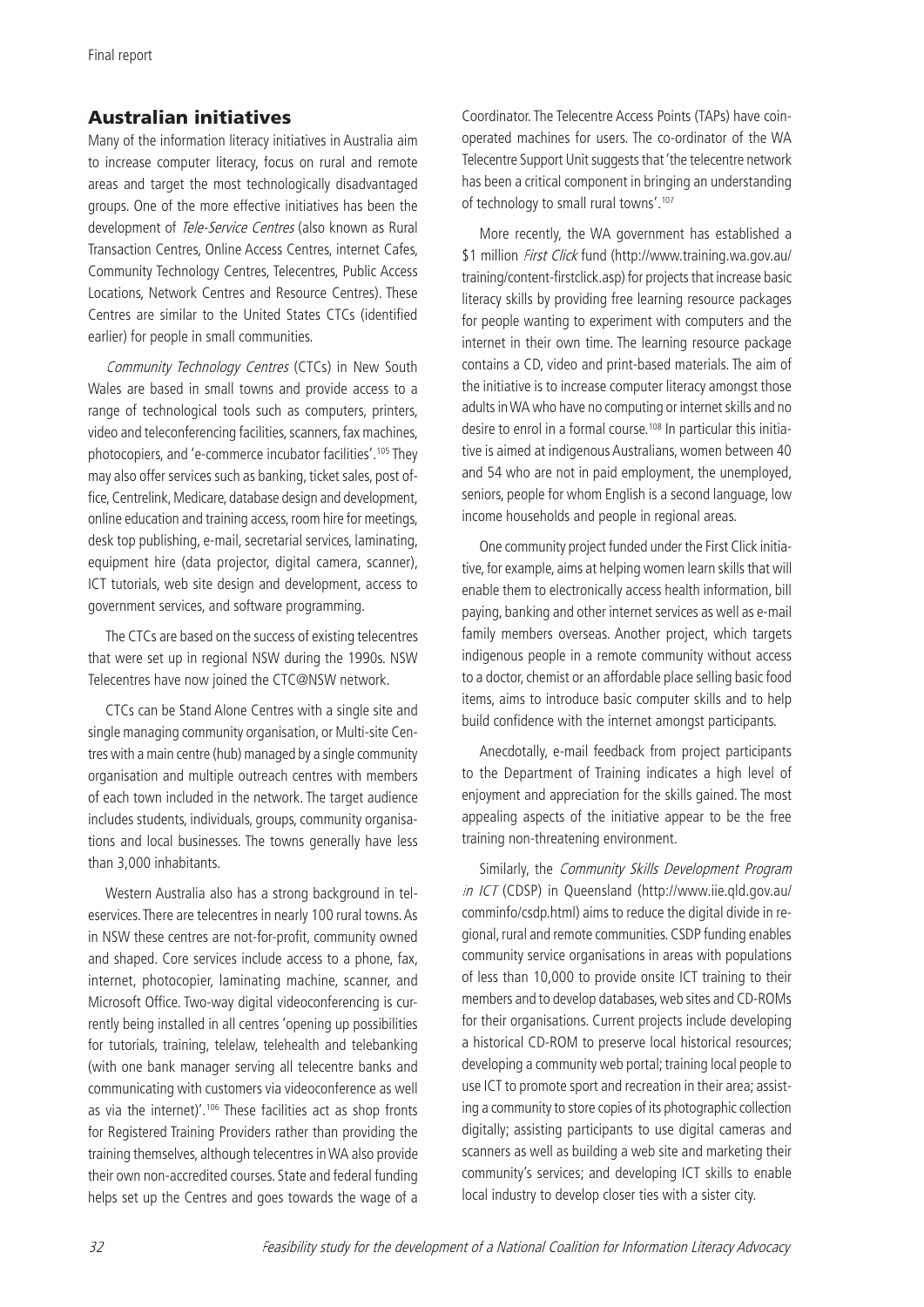In South Australia, Networks For You (http: //www.iepo.sa.gov.au/networks/networks/) provides a free introduction to the internet (such as how to use e-mail, how to search the Web, how to get online at home, how to access local ISP services) in rural and regional areas. The program is a project of the South Australian Information Economy Policy Office and is jointly funded by the Commonwealth (through the Networking the Nation initiative) and South Australian Governments. These 'internet awareness and facilitation programs' are carried out in Network Centres, which are located in existing community venues such as libraries, schools, council offices, telecentres and neighbourhood centres. The Network Centres are staffed by co-ordinators, project staff and volunteers.

The Victorian government Connecting Communities initiative has provided funding for hundreds of locally based providers to deliver internet access and training to Victorians who have been identified as ICT disadvantaged. Through its Skills.net program (http://www.skills.net.au/) (accessed 28 October 2001), it is estimated that by mid 2003, 80,000 people will have received internet training and access through the Skills.net projects in Victoria. Skills.net provides free or low-cost training to individuals and groups. This training has taken place in libraries, schools, community centres, Aboriginal co-operatives, aged care facilities, day care centres, churches, disability organisations, and employment organisations. Skills.net is funded by Multimedia Victoria and co-ordinated by VICNET. Some of the courses run by VICNET include learning how to design a web site, learning basic skills such as negotiating the internet and using e-mail, evaluating web resources and learning how to train others in these skills. VICNET is a business owned by the State Library of Victoria.

One correspondent gave an example of how Skills.net works in practice at the grassroots level. A network of schools in the La Trobe Valley, Victoria, make available the physical facilities for tutors to provide free internet training to members of the community. The target audience in this particular project is parents and older members of the community. The skills taught range from 'safe parenting' which helps parents monitor their children's use of the internet, to looking up a family history, accessing online resources such as newspapers, and learning how to do online banking. While there is a generic course, it can also be customised to the particular needs of participants.

The Northeastern Online Network (NEON) (http:// www.neon.net.au/) has set up a number of public access locations (PALs) in the north-east of Victoria in partnership with local community organisations. Like other Skills.net projects, NEON aims to 'provide internet access to rural communities,

as a focus for information sharing, and technological awareness, as well as internet training and services'. NEON also provides web publishing opportunities.

The Skills.Net Association Cooperative (SNAC), with a membership of around 200 organisations across Victoria, was established in February 2000 and has developed from the skills.net program. Its main function is to 'promote and facilitate best practice in the use of Information and Communication Technology in community development'. SNAC is interested in practical ways of addressing social justice and access issues through its advocacy role and support services.

The Tasmanian Communities Online Project (http: //www.tco.asn.au) has been similarly successful in bringing information technology skills to small communities. There are 64 community owned and managed Online Access Centres in rural and regional Tasmania, most of which have access to rent-free premises and telecommunications at no cost to the Centre and can offer low-cost access to computers and the internet, as well as one-to-one assistance in the use of these. According to the manager of the TCO initiative 'the great achievement of these Centres is that the communities see them now as being essential infrastructure', with many individuals contributing significant amounts of unpaid time to ensure the ongoing operation of the Centres. The manager suggests that those involved are 'increasingly providing leadership by demonstrating ways in which ICT can be used to enable a range of community projects that assist in small town renewal and the creation of vibrant and healthy communities.'109

In 2000 a peak body was set up, Community Tele-Services Australia Inc (CTSA), to provide a coordinated national support base and network for these services. CTSA's primary focus is on rural rather than urban telecentres. It has received funding to establish a National Teleservices Support Unit and to work (in partnership with NOIE) on a mapping exercise that will identify the availability of suitable internet/extranet and one-way video locations that could provide access to Telecentre Services.

## Adult Learners Week

Based on similar initiatives overseas, Adult Learners Week is co-ordinated by Adult Learning Australia (ALA) and funded by the Australian National Training Authority (ANTA). While not specifically focused on information literacy, the initiative is intended to celebrate and promote lifelong opportunities. Its stated aims include reaching out 'to those who are marginalised from learning', increasing the profile of lifelong learning in Australia, promoting the diversity of lifelong opportunities for adults and promoting the value of learning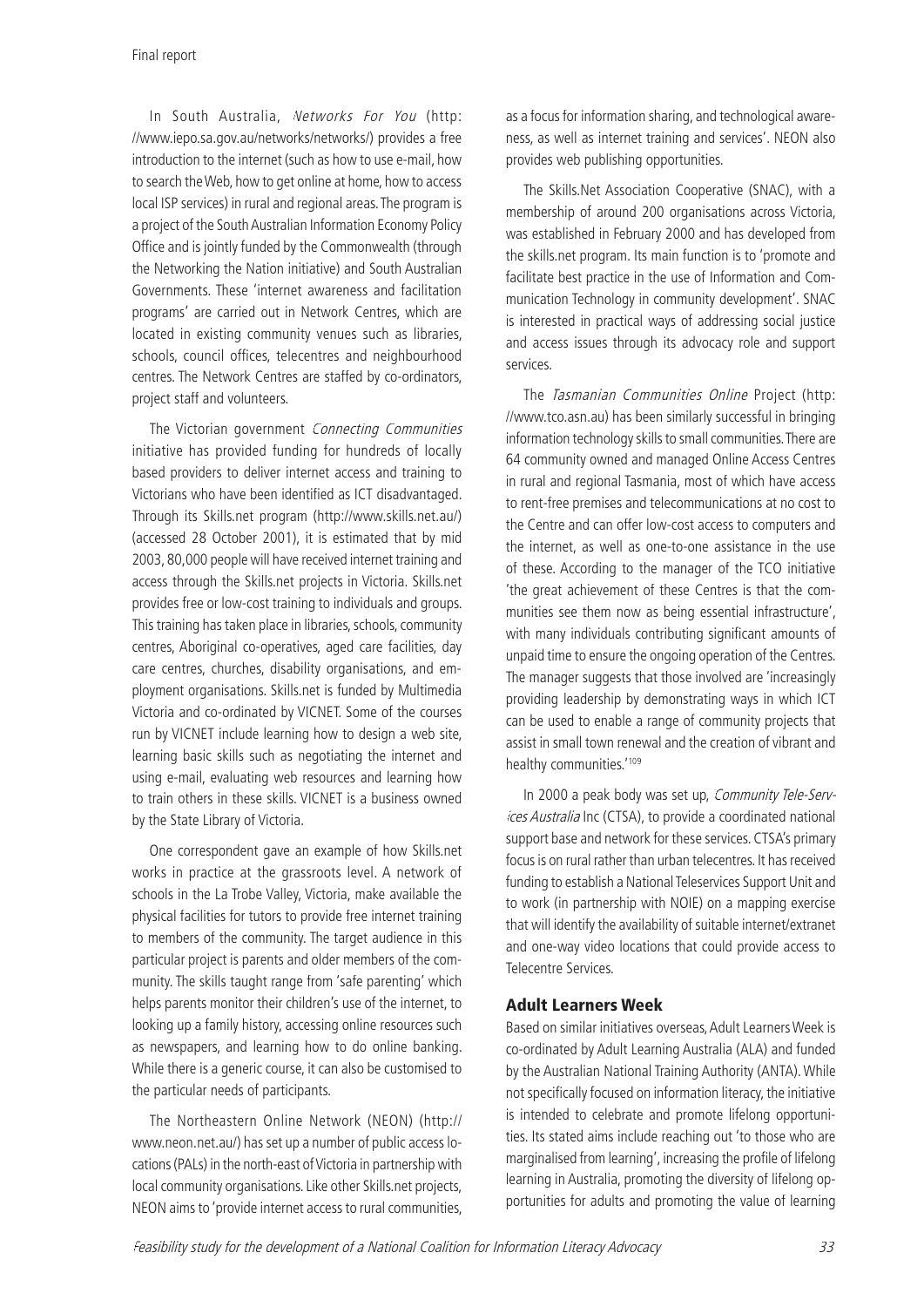for the community. See http://www.adultlearnersweek.org/ about.html (accessed 30 November 2001).

# Australian Information and Communications Technology in Education Committee (AICTEC)

http://www.aictec.edu.au/default.htm (accessed 31 October 2001)

This Advisory Committee of the Ministerial Council on Education, Employment, Training and Youth Affairs (MCEETYA) represents all States and Territories and is the national forum for policy advice on issues relating to the educational uses of information and communication technologies. As the only cross-sectoral national committee in its field, responsible to all Australian Ministers of Education and Training, AICTEC is able to 'act as the authoritative national forum providing coordinated policy advice relating to the use of online technologies in education and training; be an effective vehicle for cooperative and collaborative policy development work; and encourage cross-fertilisation and shared access to ICT research and resources between systems and sectors'.110

## **Australian and New Zealand Institute for Information Literacy** (ANZIIL)

http://www.library.unisa.edu.au/about/anziil.htm (accessed 29 October 2001)

This organisation is still evolving under the auspices of the University of South Australia. It is based on the US Institute of Information Literacy model and aims to promote information literacy and 'integrate information literacy within the total educational process'.

# **Council of Australian University Librarians** (CAUL)

http://www.anu.edu.au/caul/ (accessed 28 October 2001)

CAUL's 2001 Literacy Information Standards document is based on the United States model and provides a framework 'for embedding information literacy in the design and teaching of educational programs, and for assessing the information literate individual'. The standards provide the opportunity for a continuum to be established from secondary to tertiary educational levels. They also encourage students to become more aware 'of the need for a metacognitive approach to learning, making them conscious of the explicit actions required for recognition of need, gathering, analysing, and using information'.

More recently, CAUL has initiated the *Information Lit*eracy Assessment Research Project which aims to develop a performance measure for information literacy. Anticipated outcomes include criteria for evaluating information literacy

programs at the tertiary level, a selection of benchmark programs and examples of good practice 'to inform institutional information literacy improvement and development'.

# **Information Literacy Blueprint (Griffith** University)

http://www.gu.edu.au/text/ins/lils/infolit/resources/ blueprint/home.html (accessed 31 October 2001)

Prepared in 1994 after consultation with 'a range of stakeholders' on the various campuses of the university, the Information Literacy Blueprint aims 'to provide a framework that facilitates the development of innovative partnerships between academic and Divisional staff in order to deliver challenging and well coordinated information literacy opportunities for the University community'. The Blueprint offers both a theoretical context and a strategic plan to enhance the professional development of staff and the information literacy of students.

# Information Technology Literacy Project

http://www.caudit.edu.au/

http://www.caudit.edu.au/caudit/information/projects/ itlit\_2001.html (accessed 22 October 2001)

The Council of Australian University Directors of Information Technology (CAUDIT) commissioned this project. A survey of university practices in regard to information technology literacy has led to several characteristics of good practice being identified in relation to organisations, students and general staff. For example, the report suggests that 'best practice' at the organisational level might be characterised by: having one senior manager responsible for overall information technology literacy; a collaborative approach among stakeholders; a university level policy including the rationale for information technology literacy, its definition and 'ownership' at the senior level; and an implementation strategy. It also discusses the International Computer Driving Licence (ICDL), an internationally recognised certificate that attests to the standard of competence in the area of computer applications.<sup>111</sup>

# International Computer Driving Licence (ICDL)

http://www.acs.org.au/icdl/index1.htm (accessed 25 March 2002)

The ICDL is based on the European model known as the European Computer Driving Licence (ECDL) (http: //www.ecdl.co.uk/) and is run by the Australian Computer Society. The aim of the ICDL is 'to raise the general level of computer competence, improve productivity in the workplace and reduce user support costs'. The ICDL offers a testing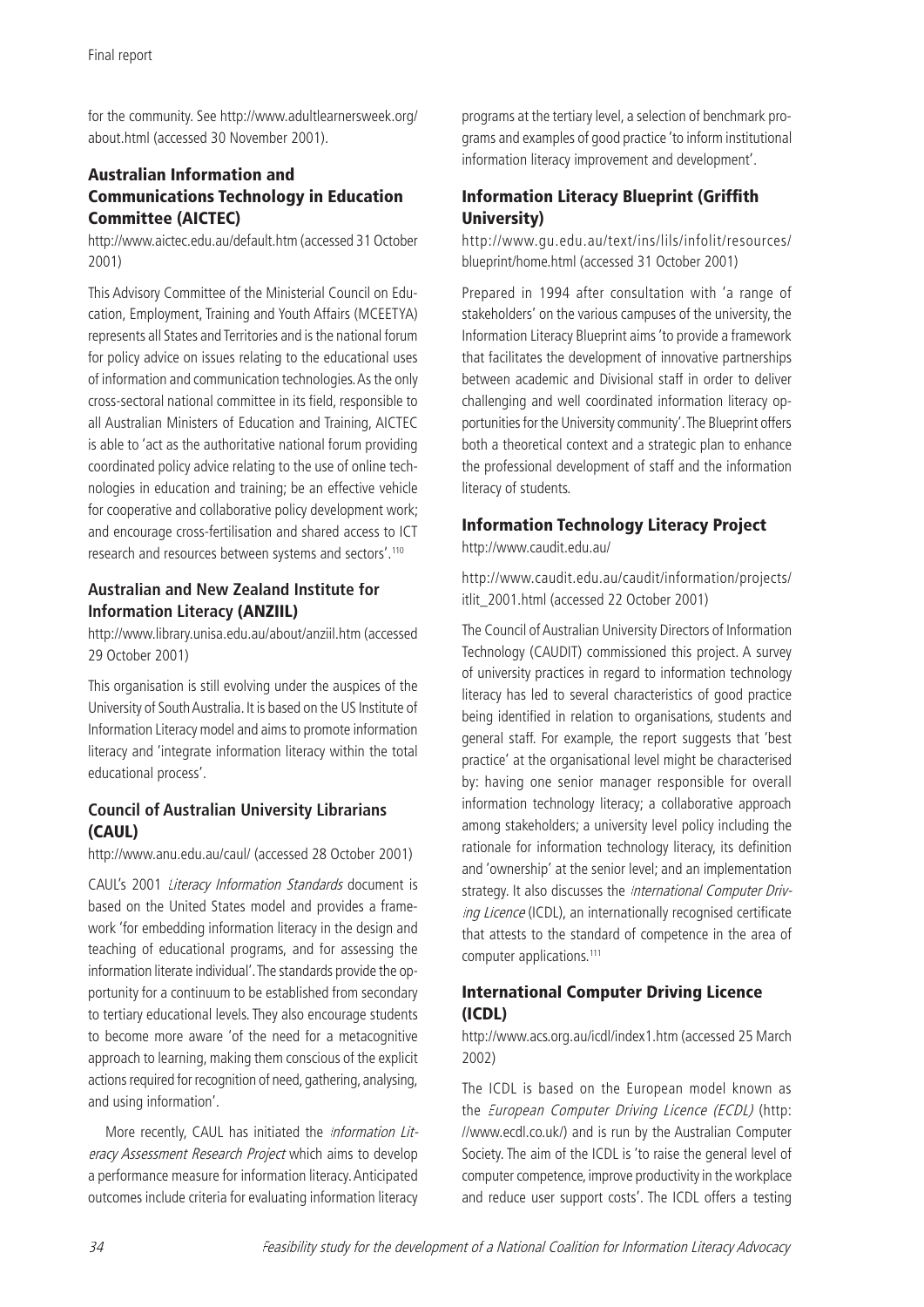framework for ICT literacy and targets groups such as people in rural and remote areas, women returning to the workforce, mature aged people and the unemployed. The ICDL assumes no prior knowledge. The seven modules include using word files, spreadsheets, word processing, databases and filing systems, presentations and general information and communication skills. After taking the 'driving test' individuals can then move on to further training or work or simply use the skills for day-to-day transactions and activities.

## NetAlert

http://www.netalert.net.au/ (accessed 25 March 2002)

NetAlert is an independent community advisory body set up by the federal Government initially to make the internet a safer place for users. Netalert's brief has since expanded to promote the use of technology in enhancing people's lives. The new-look NetAlert provides a 'community gateway to the internet' and aims to help people use the internet confidently as a tool for communication, collaboration and education. The target audience is divided into 'under 12', 'teen', 'under 30', 'under 55' and 'senior', each with its own resources and links. The portal is still in its early stages.

# 7. Towards an operational model

The critical questions to be addressed in formulating a strategic plan for the development of a national coalition for information literacy advocacy are:

- what is the anticipated audience that it wishes to influence?
- what are its goals and desired outcomes?
- what form of governance would best suit its purpose? and
- what scale of operation is anticipated and what methods are envisaged?

This section of the final report considers these questions in the light of the research undertaken for the feasibility study, including consultations with key stakeholders.

## Audience

Given the diversity and breadth of the field of information literacy, a national coalition for information literacy advocacy needs to have a clear sense of its intended audience. Consultations with key stakeholders indicate a range of views as to the main audience that a national coalition should be seeking to target. Not surprisingly, most suggestions tended to reflect the organisation's own target audience. Key stakeholders identified the target audience as being the general public, members of the education sector, librarians, industry leaders, those working in the community sector, and government officials. The most commonly identified groups within the category 'general public' were described as those with poor literacy skills, the unemployed, the elderly, those with disabilities and those adults who have experienced barriers to their learning. It is on behalf of these groups that much of the advocacy work would presumably be done by the coalition.

Most key stakeholders also highlighted the importance of targeting high level administrators with power to influence public policy and funding decisions, such as government ministers, senior managers, and leaders in the education, community and business sectors. This group was seen as critical to the success of the coalition if such an organisation is to be effective in representing the information needs of the most vulnerable Australians.

The identified audience in the education sector included administrators, principals and academics as well as teachers and tutors (in primary, secondary, tertiary, continuing and further education, adult and community education, vocational education and training, distance education, and special education). In a library context, those who work in, make use of and fund libraries were seen as potential mem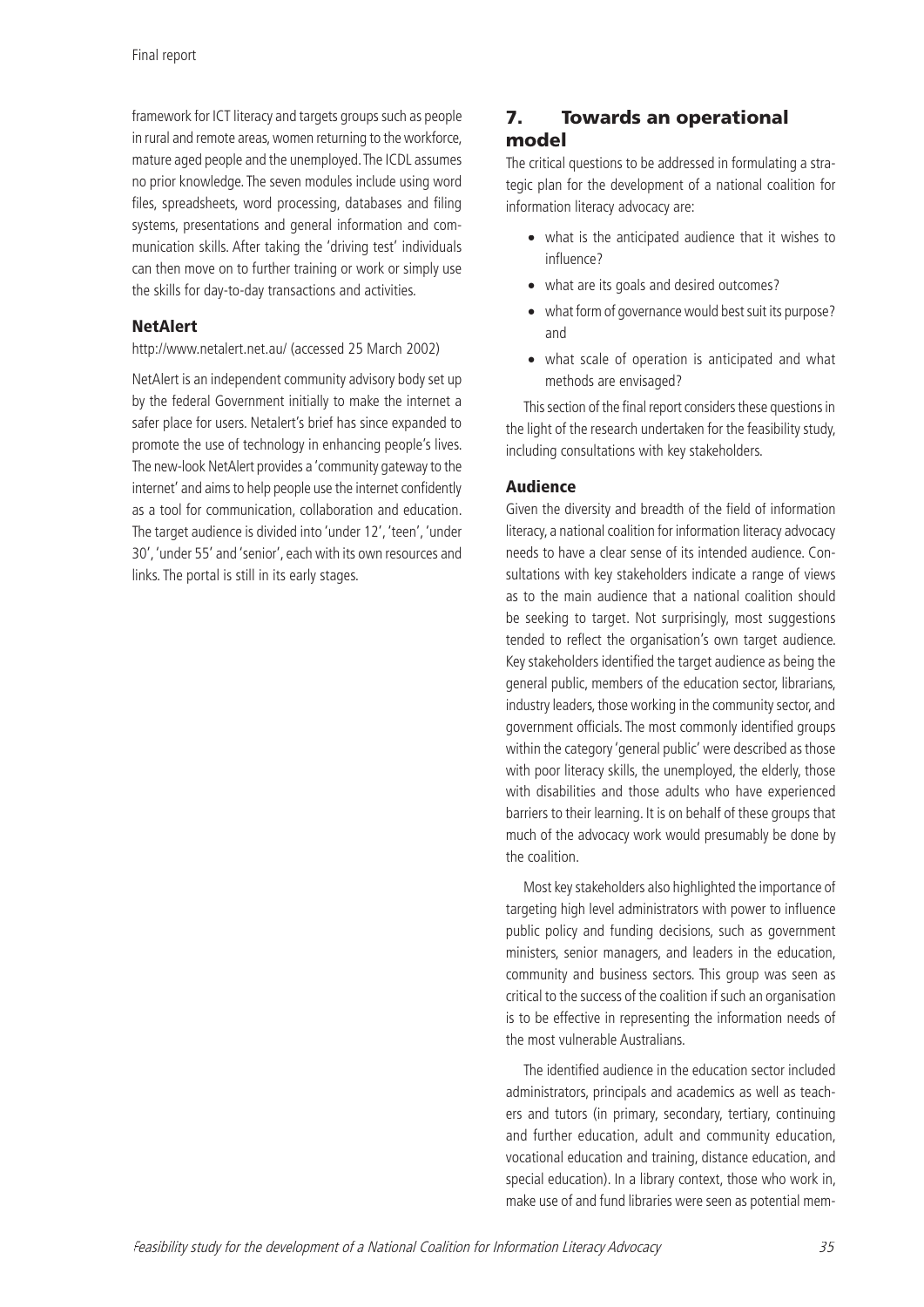bers of a national coalition's constituency. Business leaders were perceived to be important both as potential sources of support for initiatives aimed at improving information skills, and as members of a sector whose workers need to be information literate if the country is to remain globally competitive. Those already working in an advocacy role on behalf of particular disadvantaged groups were also seen as a legitimate target for the national coalition.

While several media groups were included in the feasibility study, this sector was not identified by key stakeholders as part of the intended audience for a national coalition; rather the media was seen as an adjunct in the promotion and dissemination strategies used to target key groups.

Identifying a target audience is one thing; attracting and holding the interest of the various groups within this audience is another. The National Forum on Information Literacy, the nearest equivalent to the proposed national coalition describes itself as a coalition of education, business and the community. While the list of member organisations is impressive, the overwhelming majority of members are drawn from within the education sector. Those that might be categorised as 'business' include Dow Chemical (Business Intelligence Centre), the Information Industry Association, and the United States Small Business Administration. Community groups include the National Hispanic Council on Aging and the National Consumers League. Government is represented through the Department of Commerce and the Department of Education. American Broadcasting Company News Interactive is the main media organisation in the Forum. Even an otherwise successful advocacy body such as the National Forum has not been able to achieve a genuine balance across sectors. Yet such an alliance is critical if the national coalition is to attract and hold the interest of its diverse constituent groups.

Some stakeholders warned that the involvement of business/industry could undermine the coalition's independence. This was seen to be more of a risk if individual corporations rather than peak business bodies were invited to join. A greater problem, however, is likely to be that the business community itself will need to be convinced of the potential benefits to be derived from becoming partners in a national information literacy initiative of this kind.

#### Goals and desired outcomes

For the national coalition to be effective in its advocacy role, the issue of terminology and a more precisely defined mission for the coalition need to be addressed and accepted by the key stakeholders. Feedback given in response to the Draft Report suggested that 'the clearest statement of the coalition's mission and goals is based on the project brief for this report:

- Mission Statement. The challenge in a democratic society is to ensure that all people have the right to access and use the vast amount of information that is available in order to enhance their lives. A thriving national and global culture, economy and democracy will be best advanced by people who recognise their need for information, and identify, locate, access, evaluate and apply the needed information.
- Goals: Promoting and encouraging the development of information literacy skills in all individuals by promoting and advancing the integration of information literacy into community, business, government, public library, school and tertiary education programs; ensuring an awareness of information literacy for lifelong learning; and identifying and promoting existing best practice in information literacy, targeting key sectors and program areas.'<sup>112</sup>

While these statements serve as a useful starting point for debate about the proposed goals and outcomes of a national coalition, it is important that the mission statement evolves from the coalition itself — that is, from those members who form the nucleus of the initial organisation — rather than being 'imposed'. A sense of ownership in terms of focus and direction is likely to be a critical factor in determining the degree of practical support that is given to the coalition. Several key stakeholders emphasised the need for 'dialogue' and for 'developing agreement' about the direction and content of the coalition's field of interest. For some, membership of the coalition was conditional on the coalition adopting as part of its mission a particular issue (such as equity of access or lifelong learning).

The mission statement needs to articulate and promote a sufficiently broad vision to encompass the diverse interests and concerns of stakeholders. As indicated earlier in the report, information literacy has been defined in a variety of ways. For some it forms part of a broader suite of conventional literacy skills; for others it is defined in terms of active citizenship or consumer protection; others equate information literacy with computer literacy or lifelong learning or critical thinking; it has also been invested with almost miraculous attributes associated with the betterment of society.

Key stakeholders talk about information literacy in terms of 'navigating knowledge', 'creating knowledge', active citizenship, technological literacy, using the internet effectively, and the possession of lifelong skills. If the coalition is to use the term 'information literacy' within its title, there must be a common understanding of the scope that is intended, or at least an agreement that the term retains a degree of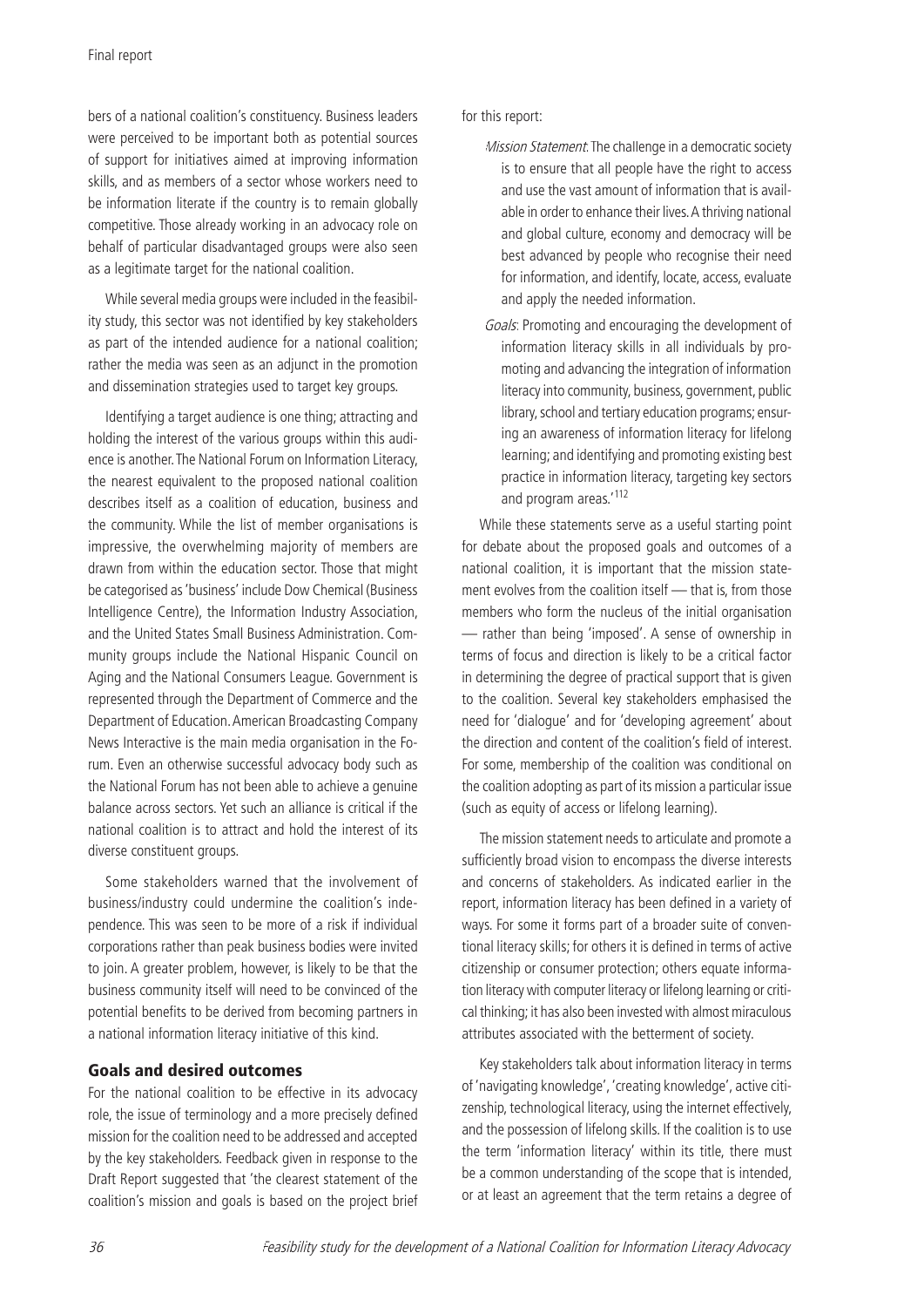flexibility in its interpretation to allow for the broad range of organisations that may wish to participate. Government bodies were more likely to define information literacy in terms of its role in wealth creation and global competitiveness. Both the definition and the mission statement must recognise the diversity of the coalition's intended constituency.

Consultations with key stakeholders suggest relatively harmonious and common understandings of what the main focus or task of the national coalition should be. The most commonly expressed goal related to the question of access and equity. Access was talked about in terms of 'empowering' people, and of reducing the digital divide in an Australian context, and ranged from ensuring access to broadband infrastructure and training opportunities to publicising the adverse impact of the digital divide and creating public debate about the issue.

Other tasks seen to be within the scope of the coalition's mission included coming to an agreed understanding about information literacy (including how it relates to lifelong learning and critical thinking); raising awareness about the importance of information literacy; promoting the concept of learning networks/communities; linking information literacy to active citizenship; identifying key issues for debate (such as the digital divide); and lobbying for greater funding for information literacy initiatives, including professional development.

One issue that did not attract much attention from stakeholders was that of ensuring consumers are adequately protected. Only one organisation identified consumer protection as a priority, citing as an example the need for individuals to be able to make an informed choice about the best electricity provider to meet their needs. Yet the feasibility study makes clear the growing importance of this component of information literacy, particularly as more people gain home internet access and choose to conduct financial transactions or business online. The mission statement will need to recognise the critical importance of information literacy for consumers.

The coalition's mission will also need to provide sufficient uniqueness of purpose to substantiate its establishment when there are other national peak bodies that have elements in common with the coalition. As indicated earlier, some key stakeholders have expressed concern that the proposed coalition might cut across advocacy work already being done by other peak bodies. For example, a possible overlap was seen to exist between the roles of ANZIIL and the coalition at the national level. Uniqueness need not rely on the coalition assuming a role that others do not have however. It may be sufficient and appropriate for the coalition to provide a common focus of action for organisations that are otherwise diverse but overlap only in their vested interest to promote and advance information literacy.

In this regard, the coalition could act as a rallying point and instrument of leverage that offers its member organisations an ability to achieve substantially improved advocacy for information literacy through unity of purpose. To be useful to its members, the coalition must achieve a collective outcome greater than the sum of the investments (in time, effort or resources) that its members are required to contribute.

Consultation with key stakeholders confirms that initial interest in the proposal for a national coalition is likely to be greatest within the education and library sectors. The coalition's long-term viability, however, will depend on its ability to attract and hold the interest of the wider stakeholder community, particularly those in the government and business sectors.

## Governance

This issue, together with the question of how such a body might be funded, has proved to be the most problematic aspect of developing a strategic plan. Before the coalition can begin to operate, it is necessary to consider what might be the most effective form of governance. To determine the most appropriate structure, it is necessary to consider the most likely members of the coalition, how those members and the coalition might want to interact, and the jurisdiction in which its main actions are accomplished.

The formation of the coalition will need to address the formal structure (or determine that only an informal structure is necessary), the initial membership, a model for governance and the processes for including new members. Each of these items is mutually interdependent and also affected by the decision about the coalition's purpose. The structure must provide mechanisms that allow members to participate in the decision-making processes of the coalition and to engage in coalition activities to the extent that each member chooses for itself.

The need for a formal structure increases in relation to the level of resources that the coalition could be expected to administer. This formal structure does not necessarily require dedicated staffing but would need to provide accountability for the application of resources to projects even in situations where the human resources are provided on a casual or volunteer basis. If the coalition is likely to engage in projects requiring funds to be administered directly by the coalition, or it is potentially contracted to provide services related to its purpose, then a formal incorporation is advisable. In that case, governing documents such as a constitution should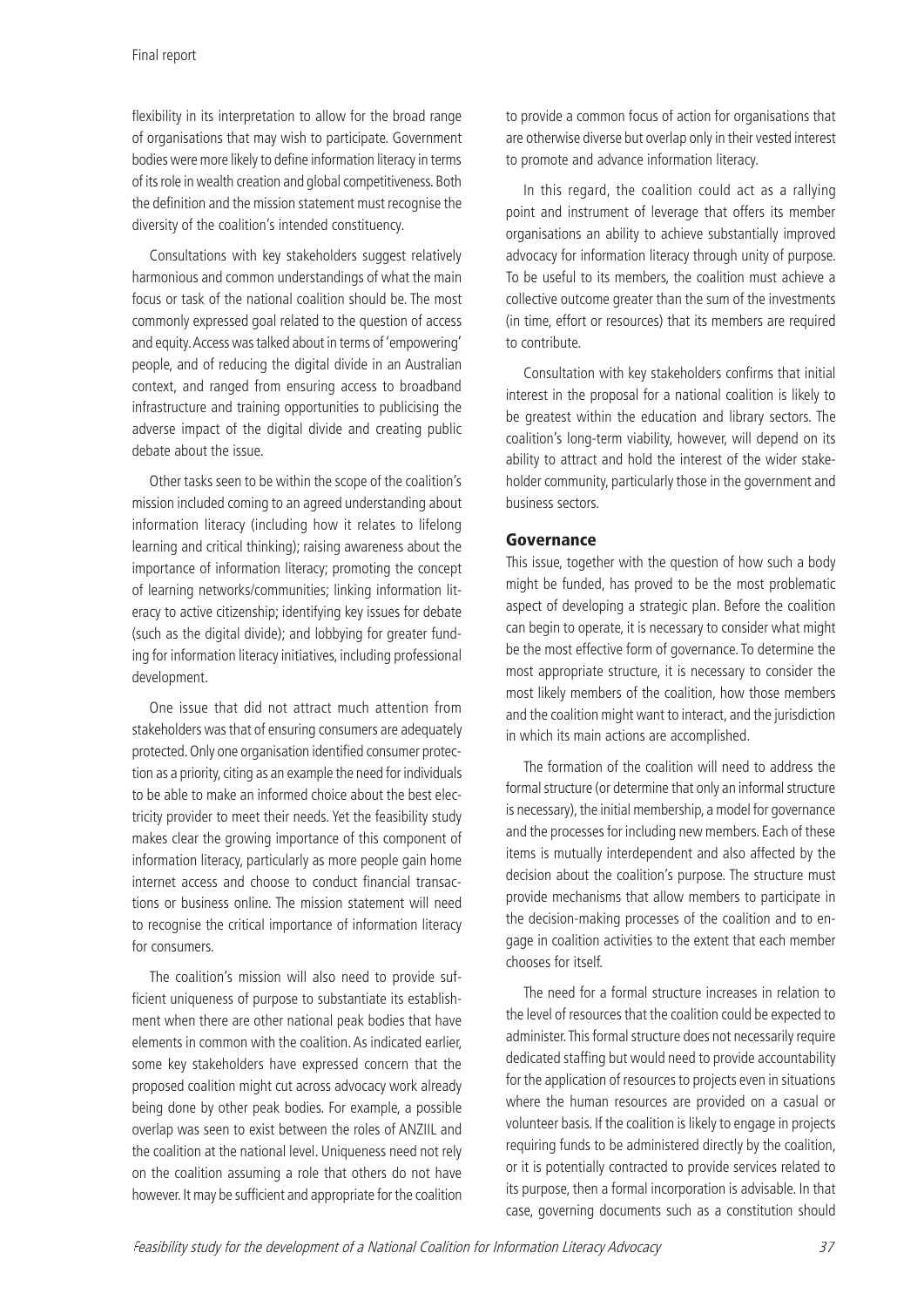#### be created.

An initial consideration in determining the structure is the question of whether the coalition operates at a national level only or has both national and state-based activity. This question would not arise if all the member organisations were themselves national bodies as it would be assumed that the coalition would operate only at a national level in that case. In many cases, peak bodies are formed to focus national representation on behalf of a collection of state/territory-based organisations. This often occurs where the state bodies have been formed over time and then seek nationally coordinated activity or representation.

If the state/territory-based organisations are unique or only one organisation from each state is affiliated with the national body, then the development of a formal structure for the national body and representation of the state/territories is an uncomplicated process. This in part is aided by the relatively small number of states/territories that need to be represented in Australian peak bodies that are based on a geographically representative structure. Within such bodies the interaction between national and state/territory is frequently a process of multilateral support across all member organisations. Benefits are often bi-directional between the national organisation and the state/territory member organisations.

Consultation with key stakeholders has done little to further the strategic plan in respect to the issues of governance and funding mainly because there were so many variant models. It was suggested, for example, that the coalition might be a formally constituted body with salaried officials; a Round Table to a clearinghouse; an informal network of organisations with a memorandum of understanding; and an initially loose coalition that would gradually become a more formal organisation. Several stakeholders suggested that the coalition would need to be affiliated with a prominent body — such as NOIE, the NLA or ALIA — in order to ensure credibility, a high profile and the necessary public and political influence.

#### Funding

Key stakeholders agreed overwhelmingly on the importance of obtaining government funding to ensure long-term sustainability. Information literacy is a national issue that goes to the heart of the federal government's economic strategy. In the Joint Ministerial Statement on Education and Training in the Information Economy, issued by MCEETYA ministers in December 2000, for example, the following 'highest priorities' for co-operation were identified:

• ensuring that the education and training sector is able to provide all learners with opportunities to develop their ability to use technology confidently and creatively, and to develop the specialist skills needed to service the needs of the information economy;

- supporting education and training workers, especially teachers, to acquire and maintain the skills needed to take full advantage of the potential of ICT to transform learning;
- providing effective and affordable access to the internet for all learners, regardless of their geographic location;
- promoting collaboration in the development and dissemination of high quality digital educational content, services and applications that enable Australian learners to gain maximum education benefits from the online revolution, while also developing a market and generating export income;
- sharing leading practice and research on ICT issues; and
- working across agencies at all levels of government to ensure the development of a policy and regulatory framework that supports the uptake of ICT in education and training'.<sup>113</sup>

This declaration recognises the importance of having an information literate country and commits the various governments in Australia to working collaboratively to achieve these ends. As one stakeholder suggested, the Joint Statement 'can be used to provide leverage' in the funding of programs associated with MCEETYA's priorities.

NOIE was also identified as a possible source of funding given the compatibility of NOIE's work on the information economy and information literate consumers and the kinds of issues most likely to be of interest to a national coalition.

Other suggestions for funding options were to obtain industry sponsorship for the position of Executive Officer, to collect fees from membership organisations, and to approach business groups for support for specific projects. For example, it was suggested that it would be in the interests of IT companies to support an organisation that could lead to more people purchasing computers and software packages; at the same time these IT corporations would be assisting the community in practical ways. It would also be in the interests of the major banks to support an initiative that assists people to take greater advantage of online transaction services. As part of its financial strategy the coalition would need to target those groups whose interests they are serving through their advocacy role.

#### **Non-financial support**

Key stakeholders were more willing to commit to practical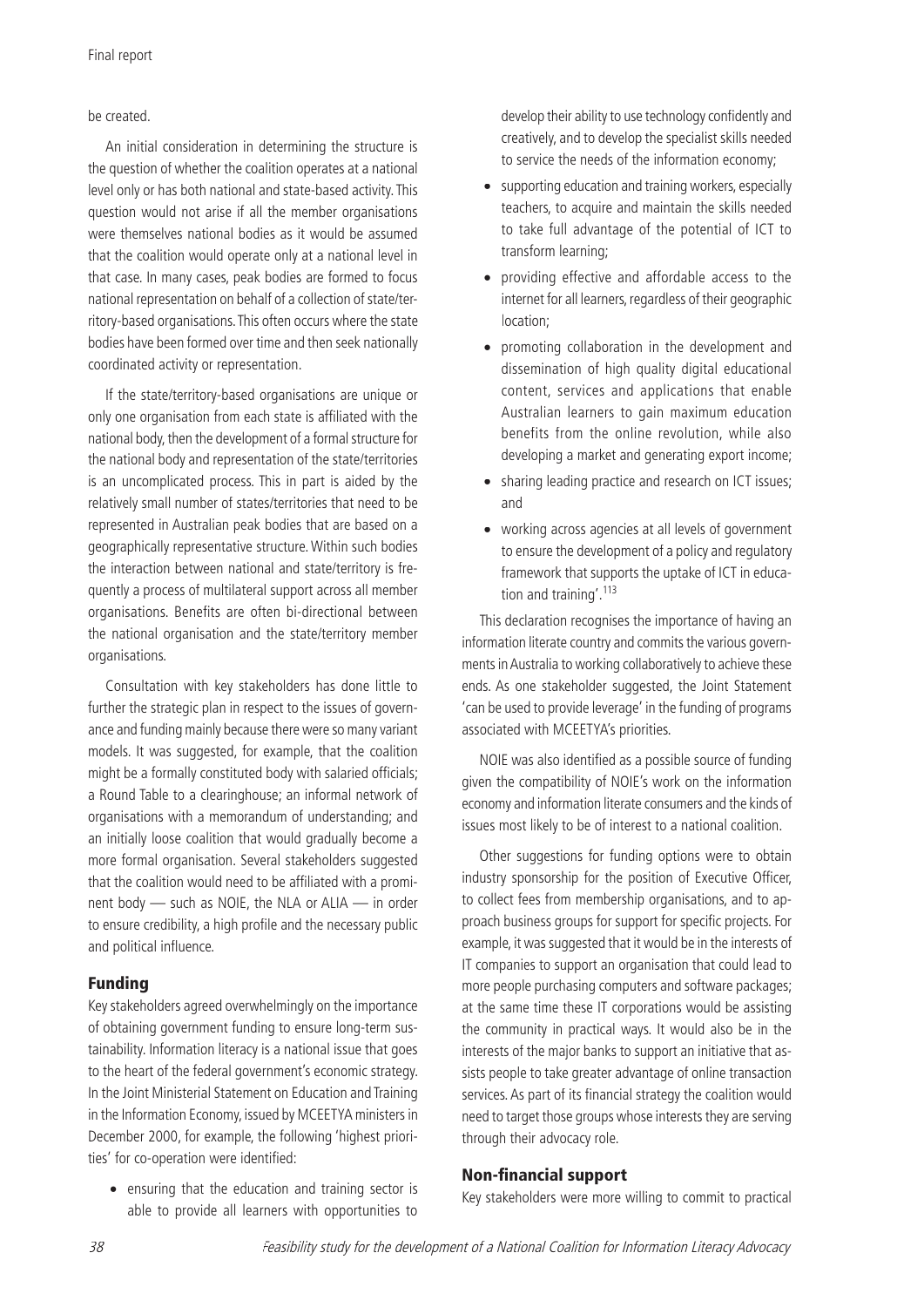forms of assistance that did not involve a financial contribution. The main kinds of support offered were 'goodwill', access to a substantial membership base, dissemination of information, publicity through publications, infrastructure to contact schools, time, advice in regard to operational matters. Most key stakeholders indicated they would be prepared to join the coalition although for some this was conditional on whether the coalition's mission statement was linked to particular goals identified by the organisation.

## Possible models

The structure for cooperation between multiple national bodies occurs in many forms. This sub-section of the report looks at several models that could provide useful insights and information for a national coalition. The National Education Forum (NEF), for example, is a coalition of 34 national associations of practising educators and parents created in 1992 with a view to enhancing their individual and collective capacity to respond to national education policy, issues, initiatives and directions.<sup>114</sup> Membership of the NEF is a broad community consisting of professional associations in many specific curriculum areas and educational administration, teacher educator organisations, unions and parent and student organisations. The membership fee is \$150 per annum. The NEF operates with a small elected executive of President, Secretary, Treasurer and one member without portfolio. Secretariat services are provided by one of the member associations with funding from NEF.

The organisation meets three times a year, twice in Canberra and once at an alternative location. Its ability to operate effectively, to represent a wide range of viewpoints on educational issues and to actively participate in national activity is evidence of the value that broad-based coalitions can have.

An alternative model for a coalition of national interests, and one that has been mentioned several times already in this report, is that of the National Forum on Information Literacy in the USA.<sup>115</sup> It has no membership fees but was established with modest funding from the American Library Association (ALA) and continues to receive a small annual fund from ALA. The Forum has no formal organisational structure other than the appointment of a voluntary Chair. It relies on in-kind support for minor administrative functions and appears to operate as an information-sharing forum and opportunity for collaborative action with subsets of its membership. That assessment is substantiated by the comments from its Chair, Patricia Senn Breivik, during the first Australian national conference on information literacy:

We thought in very traditional terms of setting a national agenda initially, but we soon realised the right approach was to permeate and infuse these national organisations with the concepts of information literacy and where appropriate, resource based learning, in ways that were meaningful to their very diverse memberships.<sup>116</sup>

The Forum has therefore tended to 'progress' its interests through member organisations rather than in its own right. Projects have been funded and staffed by individual member organisations or have arisen through interaction between a small group of members with initial prompting by the Forum.

Hence it is possible to discern a distinction between the model of action by the National Forum on behalf of its members and the model of individual action by Forum members fostered through interaction within the Forum community.

Given that the National Forum seems to be the only model of a broadly based national coalition for information literacy available, it is useful to consider whether the Forum model is feasible and/or desirable within an Australian context. Several features of the National Forum are influenced by the American context in which it operates. Professor Phillip Candy has identified three such features that make the United States experience different: 'the scale of the American economy, their tradition of establishing special interest groups and the concentration of major national bodies', especially in Washington D.C. itself.<sup>117</sup> Patricia Senn Breivik has also pointed to the fact that most of the organisations that make up the Forum are based in the country's capital. In addition, she has indicated some scepticism that the Forum's 'nonfinancing model would work anywhere else'.<sup>118</sup> There is a strong voluntary element and much of the vision, drive and energy comes from the Chair herself.

Another overseas group that may provide a useful model for the national coalition is the Irish Expert Group on Future Skills Needs (EGFSN).<sup>119</sup> Initially established in 1997 as an (Interim) Skills Group by the Irish Government, its main purpose is to identify the existing and future skills needs of key sectors of the economy and to provide advice as to how these needs can best be met. Its usefulness as a model for a national coalition of information literacy is in the successful partnership it has been able to maintain across industry, trade unions, government and education sectors. It has an independent Chair appointed by Government and its members include business people, educationalists, policy makers, public servants and 'members of the industrial promotion agencies'. The group's objectives are specific and its agreed focus is the IT sector. Its work is carried out largely through cross-sectoral Working Groups. Its five reports to date have made a significant impact on government policies and the Irish economy, to an extent where the Government has determined its strategic and operational direction until October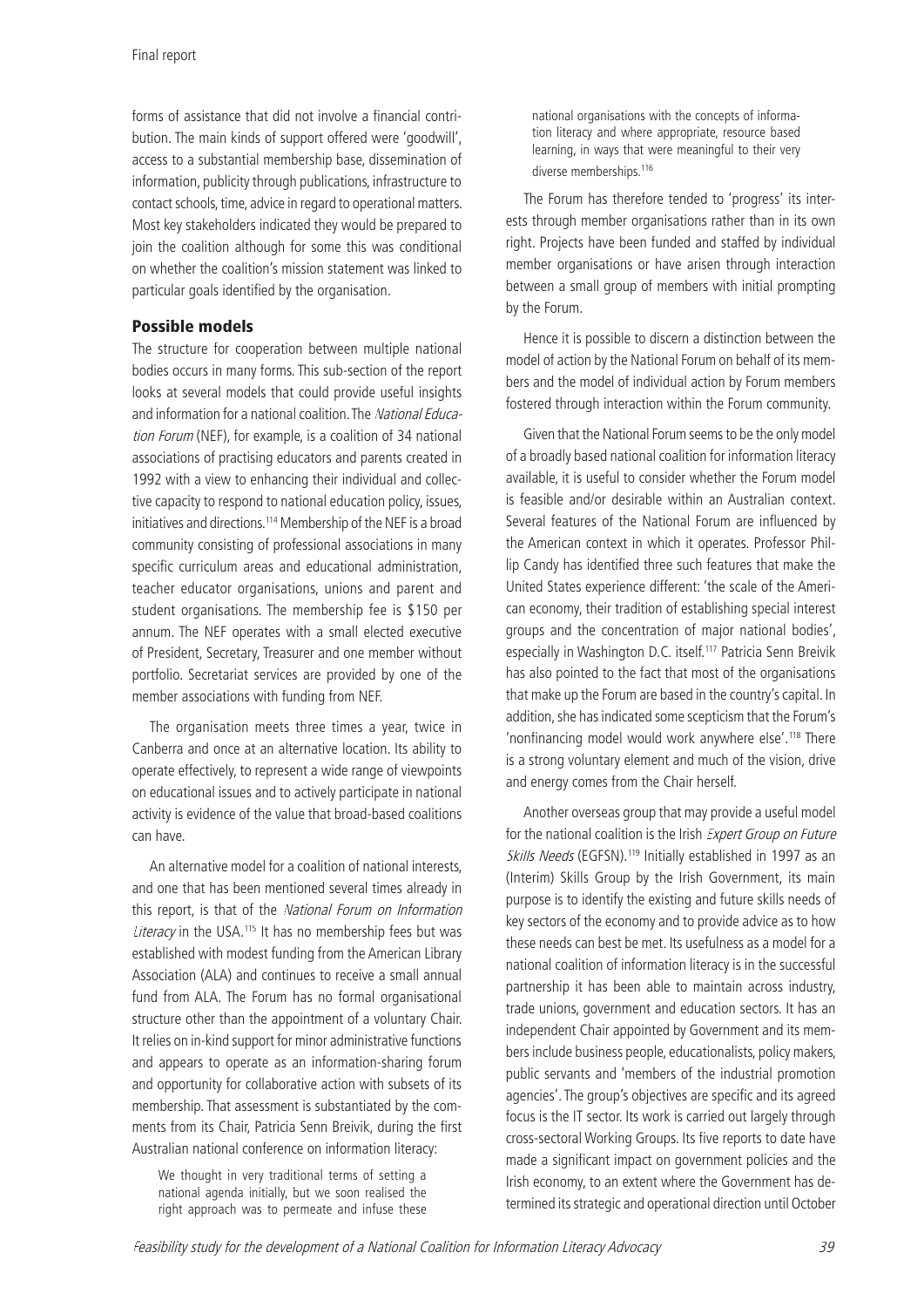2004. It operates under the aegis of the Industrial Policy and Science & Technology Policy Board (Forfás). One reason for the success of this partnership model has undoubtedly been the level of support provided by the Irish Government.

An example of a successful trans-national peak body is the **European Network of Cultural Administration Training Centres** (**encatc**), which currently has 101 members from 31 countries. Logistically it is an interesting example of how an alliance of culturally diverse groups can function as a united advocacy body in the field of cultural management. One of its stated goals is 'to be an independent and effective umbrella organisation which supports its members and lobbies on their behalf on a national and international level, addressing their needs to opinion leaders and decision makers who can exert influence on research and development activities in the field of cultural management'.<sup>120</sup>

Its aim is to be as financially self-supporting as possible. It offers three categories of membership with a sliding scale of fees: full membership with the right to vote, mainly for institutions playing a strategic role in the field; associate membership, which includes professional associations and research institutes; and *supporting members*, which includes individual and corporate donors, trusts and foundations. It has a seven-member board elected by an annual General Assembly and has operational links with UNESCO, the European Commission and the European Cultural Foundation.

The **National Coalition of Mental Health Professionals and Consumers**, an advocacy group in the United States, operates with a formally constituted Executive Board, Advisory Board and an Office Manager. Its main usefulness as a model for an Australian coalition lies in the breadth of experience board members bring to the organisation and the type of advocacy work the coalition has undertaken.<sup>121</sup> The coalition offers eleven categories of financial membership although payment is ultimately a matter of what the individual or organisation can afford. It advocates on behalf of both customers and practitioners.

**Community Tele-Services Australia** (**CTSA**) provides a useful model of a recently formed rural advocacy body. Established in its current form in late 1999, CTSA's main focus is to provide a co-ordinated national service for rural Tele-service Centres. It has obtained funding of \$100,000 over two years from Regional Solutions to enable the initial establishment of the organisation. The federal government has provided a further \$21,000 through the Networking the Nation program for CTSA to work with NOIE on Part 1 of a proposed Network Plan. As of July 2001 there were 167 members and this membership base was expected to increase significantly over the next few months as the

organisation becomes more established. CSTA operates with a voluntary Board made up of representatives from different states and territories, a paid Executive Officer and paid support staff ('as determined by needs, available funding and grants held'). It also has 'special interest chapters which are the focus of the grassroots participation and are co-ordinated by interested individuals on a voluntary basis'. A clear outline of the Executive Officer's responsibilities, and the draft strategic objectives and operating plan are available on the CTSA web site.122 CTSA's main usefulness as a model for the proposed national coalition for information literacy advocacy is its online account of how it has gone about the process of setting up this advocacy partnership, including the kind of thinking that has been done about its possible operational structure.

Another useful model in an Australian context is the **Australian Digital Alliance** which is hosted by the National Library of Australia.<sup>123</sup> The main focus of this national body is on issues to do with copyright law. Structurally, the ADA has a Chair and Board, which meets twice a year. Day to day decisions are made by a full time Executive Officer whose position is funded jointly by the library sector and members. The NLA provides an office for the Executive Officer and, until recently, also did the bookkeeping. The ADA has recently become incorporated. Members of the alliance include 'schools, universities, consumer groups, major cultural institutions, IT companies, scientific and other research organisations, libraries and individuals'. Fees for individuals are \$55 and for organisations \$550, with some members paying substantially more in order to support the organisation's advocacy work. As an alliance of private and non-profit bodies presenting a single and effective voice for a particular issue, the ADA may offer a possible model of governance and funding, particularly in its attachment to the NLA, although most stakeholders have indicated they would want to see a stronger financial base for the proposed national coalition for information literacy advocacy.

A different kind of model is offered by the **Business/ Higher Education Round Table (B-HERT).** Established in 1990, this forum for the academic, research and business communities pursues 'initiatives that will advance the goals and improve the performance of both business and higher education for the benefit of Australian society'.<sup>124</sup> Membership is by invitation and consists of the vice chancellors of Australian universities and the chief executives of major Australian corporations and research organisations. Corporate member organisations include BOC Gases Australia Limited, Ernst & Young, Hewlett Packard Australasia Limited, Shell Australia, ANZ Banking comprises eleven members who meet face to face three times a year.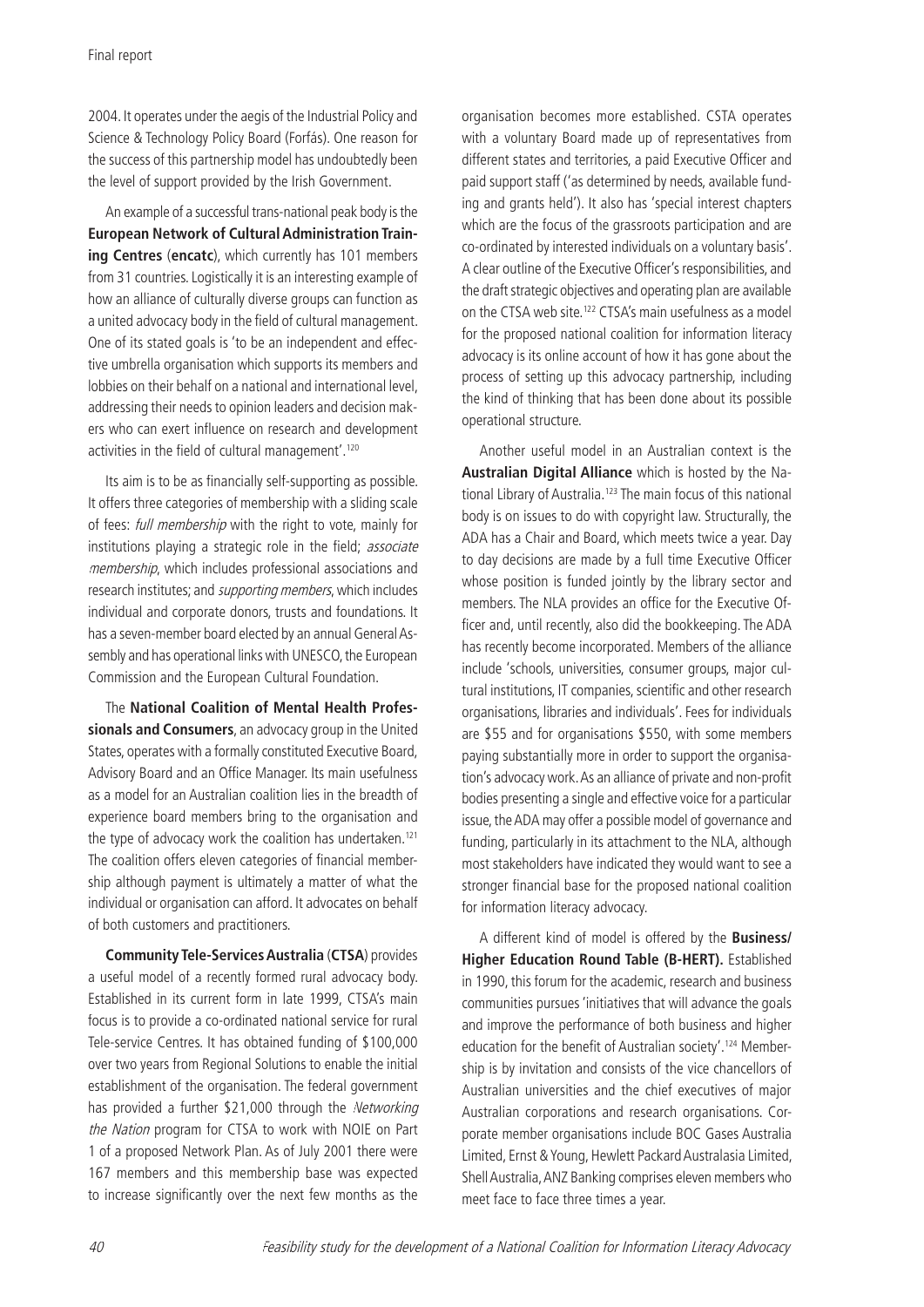The 70 members of B-HERT meet twice a year in May and November and the location of these meetings alternates between Melbourne and Sydney. B-HERT has an Executive Director and a full time Executive Assistant. Communication with members is done via mailouts and the B-HERT web site. Members pay an annual subscription and this is B-HERT's primary source of funding.

The **Australian Literacy Federation** no longer exists although its web site is still operational at the time of writing.<sup>125</sup> Initially set up in 1990 as a federation of the five peak English and Literacy education professional associations in Australia, it represented over 30,000 academics and teachers in the fields of English and literacy. Two of these peak bodies, the Australian Literacy Educators' Association and the Australian Council for Adult Literacy (ACAL) have also been identified as key stakeholders in the national coalition consultations. While ALF's demise was the product of a number of factors, the experience of this relatively short-lived national peak body highlights the need for a national coalition to have a secure source of funding, a paid Executive Officer in the job over a sustained period, and a sensitive handling of member organisations' own spheres of influence. In this sense the ALF is useful more as a cautionary tale than as a possible role model.

# 8. Conclusions and recommendations

Compelling reasons exist for promoting the skills and understandings associated with information literacy amongst Australians. Both nationally, to enable Australia to compete effectively as a knowledge economy in a global marketplace and personally, to enable individuals full access to the benefits of citizenship and consumer services in an information society, information literacy is crucial in this age of information and high technology.

In this context, a national coalition for information literacy advocacy has an important role to play. The feasibility study indicates that the main value of a national coalition is in the role it might take in:

- promoting awareness of the importance of information literacy;
- lobbying for funding for research and project support;
- disseminating examples of good practice to practitioners;
- assisting with policy development in this area;
- ensuring that information literacy is infused through all layers of government, education and across all fields:
- advocating on behalf of the most disadvantaged and vulnerable in our society to ensure they are brought in from the margins;
- representing all sectors and not simply the business or education communities;
- formation of partnerships and alliances across the business, community, education and government sectors;
- providing one agency and voice through which communications can be channelled;
- ensuring that the message about the importance of information literacy is disseminated beyond the library profession; and
- encouraging the development of and commitment to information literacy standards.

Several factors have been identified as potentially problematic unless given due consideration by those developing the model for a national coalition. These include:

- the possibility of autonomous peak bodies with their own funding and other arrangements feeling aggrieved at another level of 'intervention' or authority above them;
- a diverse range of views about the meaning of infor-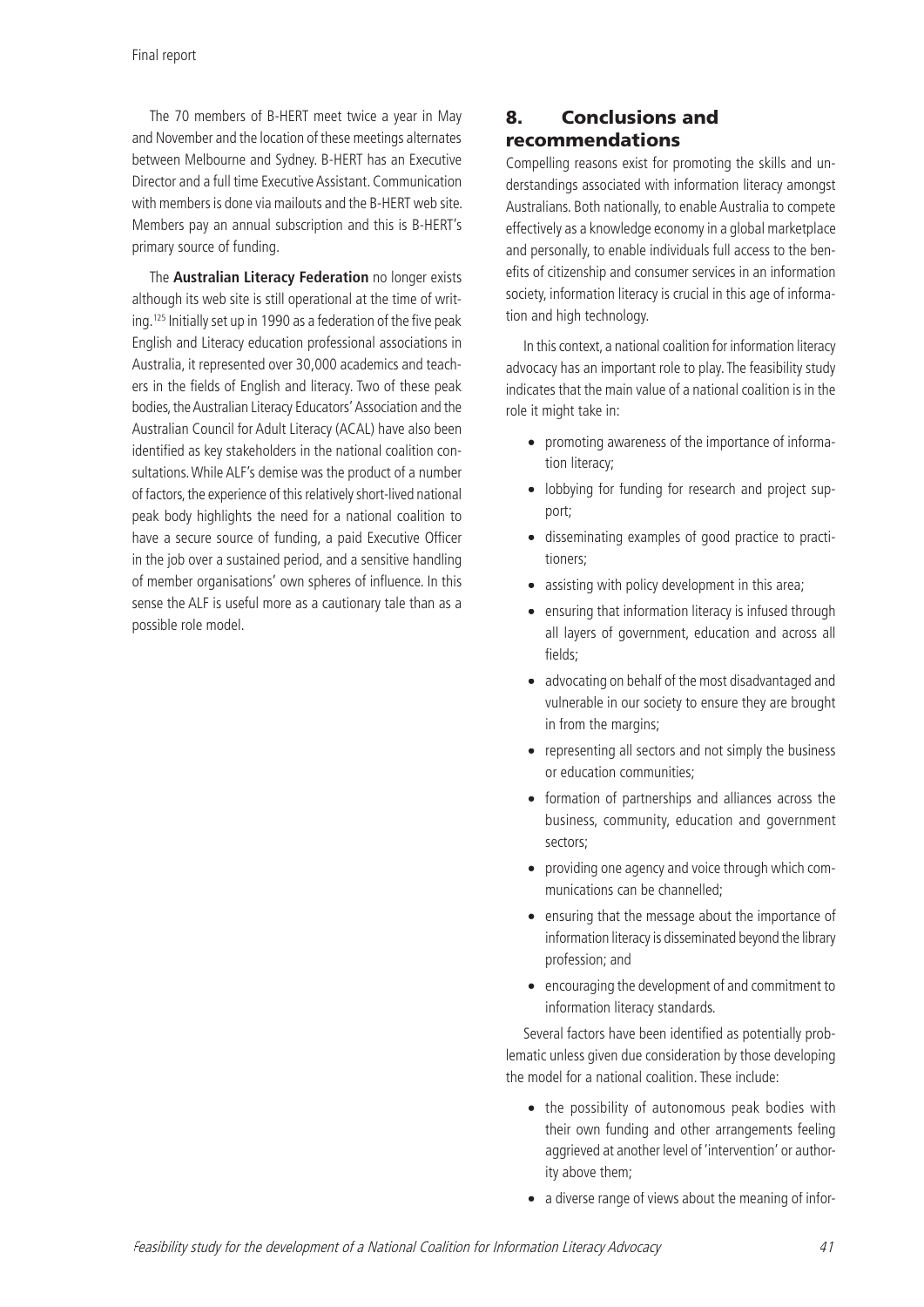mation literacy that are not easily reconciled;

- potential demarcation disputes about which tier of government (local, state or federal) or which sector 'owns' information literacy;
- a possible overlap with peak bodies in literacy;
- the need to ensure the ongoing interest and involvement of nonlibrary groups, in particular the business sector;
- the need for securing dependable sources of funding to ensure sustainability and planning; and
- Australia's geography which means travel and accommodation costs are expensive overheads.

The feasibility study raises questions to do with the role of the national coalition in relation to other peak bodies. Thought needs to be given as to what will be unique about the national coalition. What can it offer that other peak organisations in the literacy and/or information technology fields are not currently offering? The Australian Council for Adult Literacy's recent paper, A Literate Australia, for example, calls for a coordinated approach to ensuring digital literacy among Australians. It suggests that one strategy for breaking down the digital divide is the 'comprehensive provision of training in information and communication technologies in tandem with foundational literacy and numeracy skills'. In addition, ACAL also recommends that a National Adult Literacy and Numeracy Summit be held in 2002 and that a co-ordinated National Adult Literacy and Numeracy Policy be adopted, one that takes a 'whole-of-government approach' to literacy.126 It is not clear to what extent a national coalition for information literacy would be concerning itself with similar strategies and initiatives and to what extent it could be offering a distinctive agenda of its own. It is also not clear how a national coalition would complement or replicate the work of ACAL's proposed Australian Commission for Adult Literacy and Numeracy. Once established would the national coalition embrace ACAL and assume responsibility for the issues currently seen as the sphere of ACAL? If so subsumed, what role would ACAL then have in relation to its traditional constituency and to the new umbrella body?

Perhaps the most problematic area highlighted in the feasibility study is the question of how the coalition might be structured and organised. While the National Forum provides a useful model for a similar coalition of interested groups, it also has some features that suggest it may not be entirely suitable. For example, it was originally hoped that such a body would become redundant once information literacy awareness had been 'infused' in the various member organisations.<sup>127</sup> It is difficult to imagine a national coalition in Australia contemplating redundancy as an objective,

particularly when the wellbeing of so many disadvantaged groups is at stake. Advocacy would seem to entail, almost by definition, speaking out in a sustained way on behalf of those who do not have a voice. Similarly, while the National Forum appears to have no ongoing source of funding, an Australian coalition would need to secure reliable funding to enable a strong and effective advocacy role.

As indicated earlier in the report, there was a difference of opinion among stakeholders in regard to the type of governance that a national coalition should adopt. While a sample of possible models has been provided, it is difficult to see how decisions can be made in this regard until the coalition's target audience, goals and mission have been clarified.

It is clear from the feasibility study that a mutually acceptable understanding of information literacy by key stakeholders needs to be developed if advocacy at a national level is to be effective. This definition needs to be broad enough to encompass, but not be reduced to, the skills and attributes required by the new technologies; at the same time it cannot be so broad that it becomes empty of meaning or platitudinous.

The United Kingdom information literacy expert Sheila Webber also cautions against 'a tendency to spend a lot of time drawing up lists and definitions amongst members, rather than communicating with/researching target groups' conceptions, practice and needs'.128 Fortunately, while the literature review suggests a wide range of definitional views, feedback from the key stakeholders suggests a good basis for reaching consensus about the fundamental attributes of information literacy, whether this is ultimately defined in terms of a person's attributes ('Information literate individuals can …') or the concept itself ('Information literacy is …').

The national coalition needs to recognise that information literacy is broader than technology skills. Even though most of the initiatives highlighted earlier in the report, and much of the conceptual work that has been done in the field, tend to focus on literacy in a technological context, information literacy embraces all kinds of information: electronic, nonelectronic and verbal. It should not be reduced simply to ICT skills but also encompass those skills traditionally associated with literacy. Information literacy may be thought of as a 'new literacy' for a new age but should also encompass the basic skills that enable a person to read, write and speak about this new age.

This cannot be stressed too strongly. Even key stakeholders who were adamant that information literacy means something more than computer literacy often collapsed the two in conversation.

While information literacy projects are generally initiatives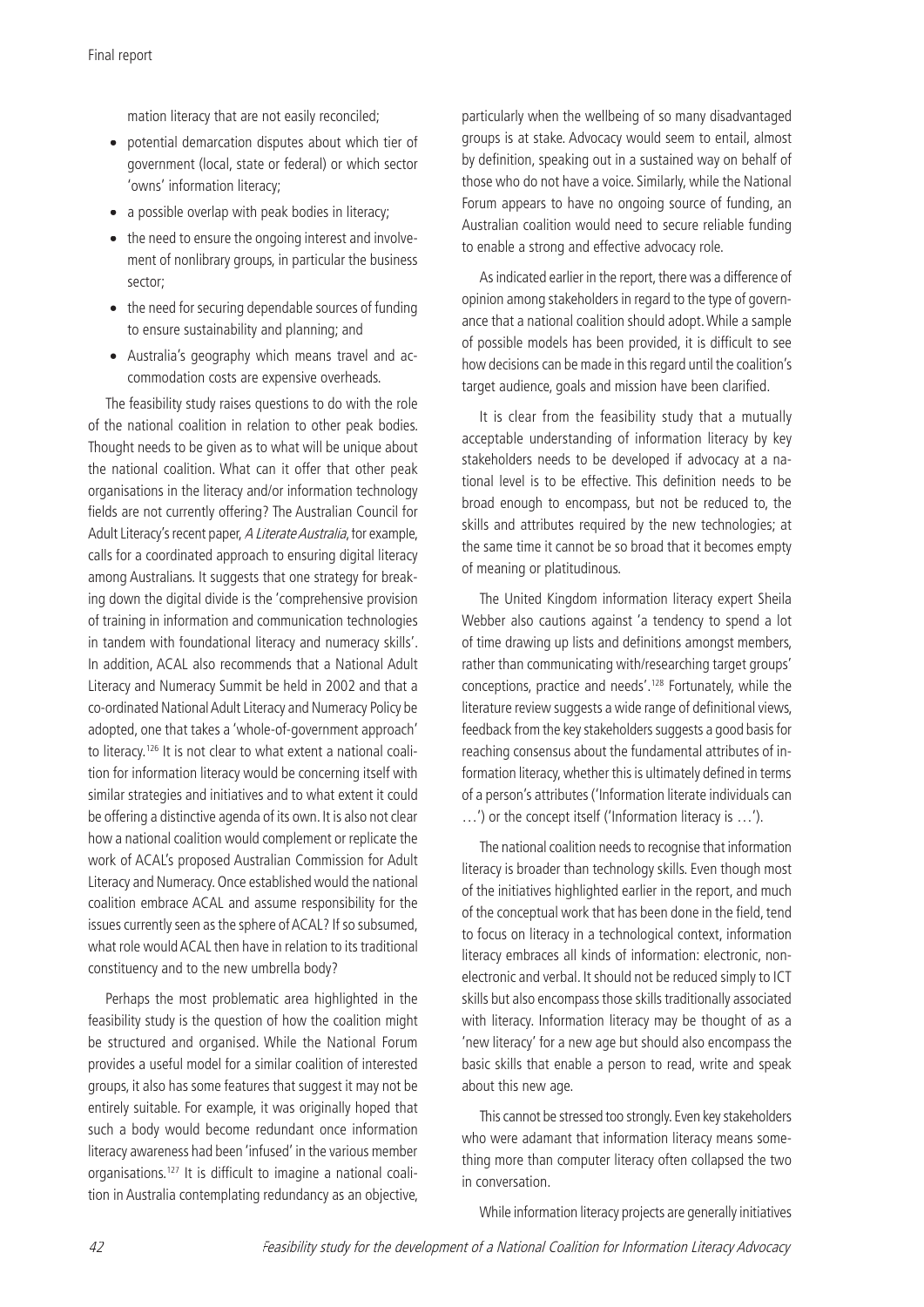in technology, the sample of initiatives and projects included in the final report indicate the richness and breadth of the work that is currently being done in this area of information literacy. A national coalition could initiate further research to determine what constitutes good and not-so-good practice in the field, help disseminate models of good practice and initiate new projects.

While the feasibility study has perhaps raised more questions than it can answer, there is sufficient support for the concept of a national coalition for the idea to be pursued further and taken to the next stage. What is still not clear though is how such a body might be constituted. The only other overseas model that exists currently is not entirely suitable for an Australian context. While it may be useful to look at models in allied fields such as health or education, it seems that there are still many issues to be worked through before deciding which direction would be most appropriate.

As a result of the feedback gained during the course of the feasibility study, it is suggested that the project to develop a national coalition for information literacy advocacy be carried out in three phases. Such a staged approach would enable a strong and clear foundation to be established and would give sufficient time for the concept to gain acceptance within the community.

## Recommendations

- That a national coalition for information literacy advocacy be established.
- That the project to develop the national coalition be carried out in three phases:
	- Stage 1: completion of the feasibility study and final report;
	- Stage 2: implementation over a two year period of recommendations relating to the proposal to establish an interim body; and
	- Stage 3: formation of the coalition at the conclusion of this two-year (Stage 2) period.
- That an interim body consisting of a small group of representatives from the key stakeholders consulted during the feasibility study, and/or other stakeholders considered appropriate by the Information Literacy Steering Group, be formed with a view to implementing the recommendations of this report. This core group:
	- should consist of those who are likely to have a firm commitment to developing the coalition: and
	- should be committed to a timeline that allows Stage 2 of the project to be completed within two

years; and

- should aim to phase out its own existence by the end of this two-year (Stage 2) period.
- That the interim body, taking into account the information provided in the final report and the expertise of its own members, prepares a mission statement setting out the short and long term goals of the coalition. As part of this process, during the first year of Stage 2, the interim body needs to:
	- agree on a definition of information literacy that is mutually acceptable to the key stakeholders represented in the core group;
	- identify the priorities of the national coalition and how these will be achieved;
	- establish a realistic timeline for implementation of these goals and strategies; and
	- establish contact with other comparable bodies to determine the usefulness and appropriateness of their structures and operational methods for the national coalition.
- That during the second year of Stage 2, the interim body develops a long term strategy that involves:
	- deciding who will be invited to join the coalition, what benefits members can expect, the costs of membership, and the mechanism(s) by which communication with members will be carried out;
	- exploring funding options, particularly from industry and government, to offset operational costs and provide a more secure source of longer term funding; and
	- addressing physical and legal issues to do with governance (such as incorporation).
- That the interim body be phased out by the end of the second year (of Stage 2) and that a national coalition for information literacy advocacy be established. The project would then enter its final phase, which involves developing a work program for the coalition.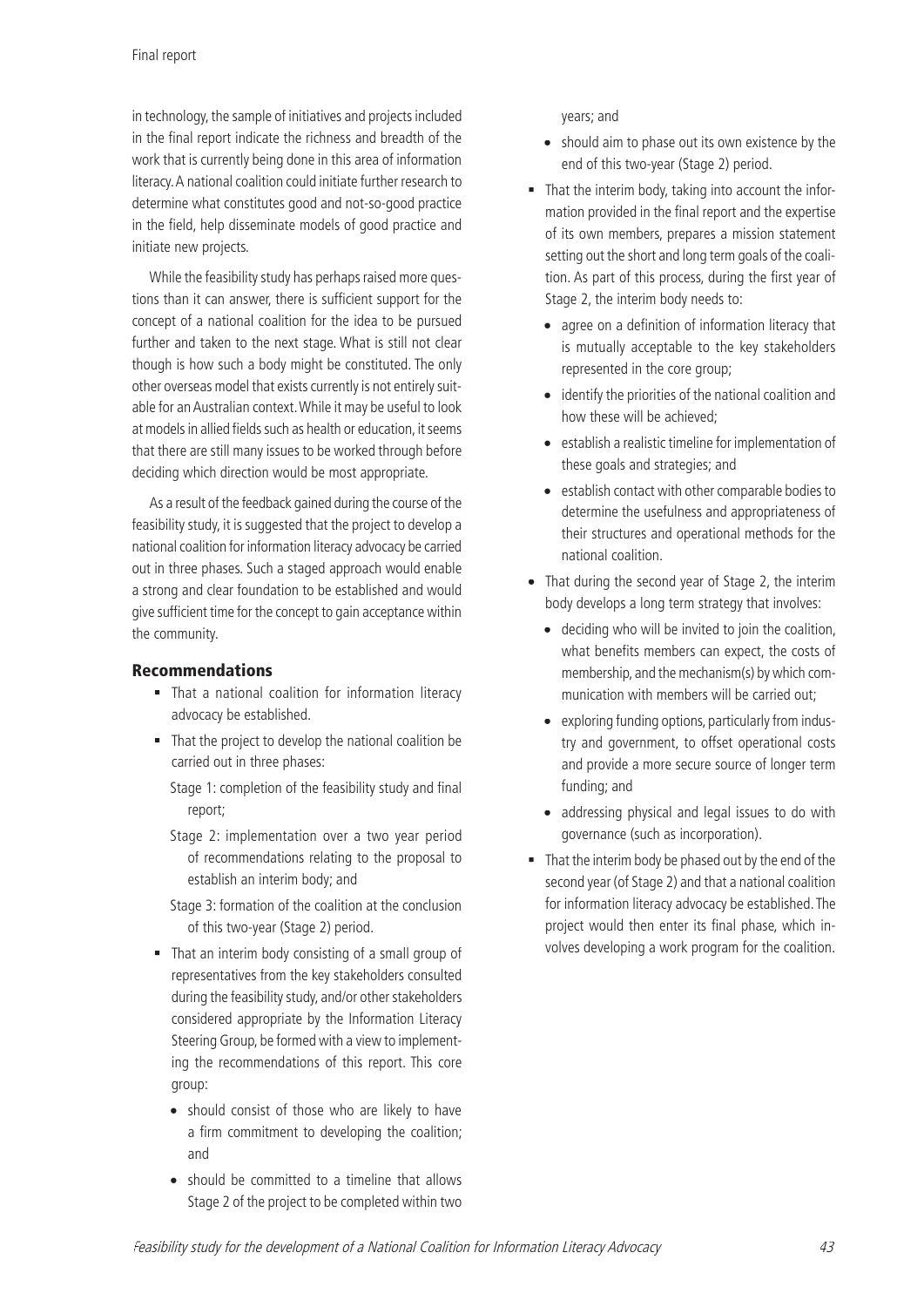# 9. Appendices

Appendix 1: Survey of Australian organisations Appendix 2: List of organisations surveyed in the feasibility study Appendix 3: Results of the initial e-mail survey of organisations Appendix 4: Survey of key stakeholders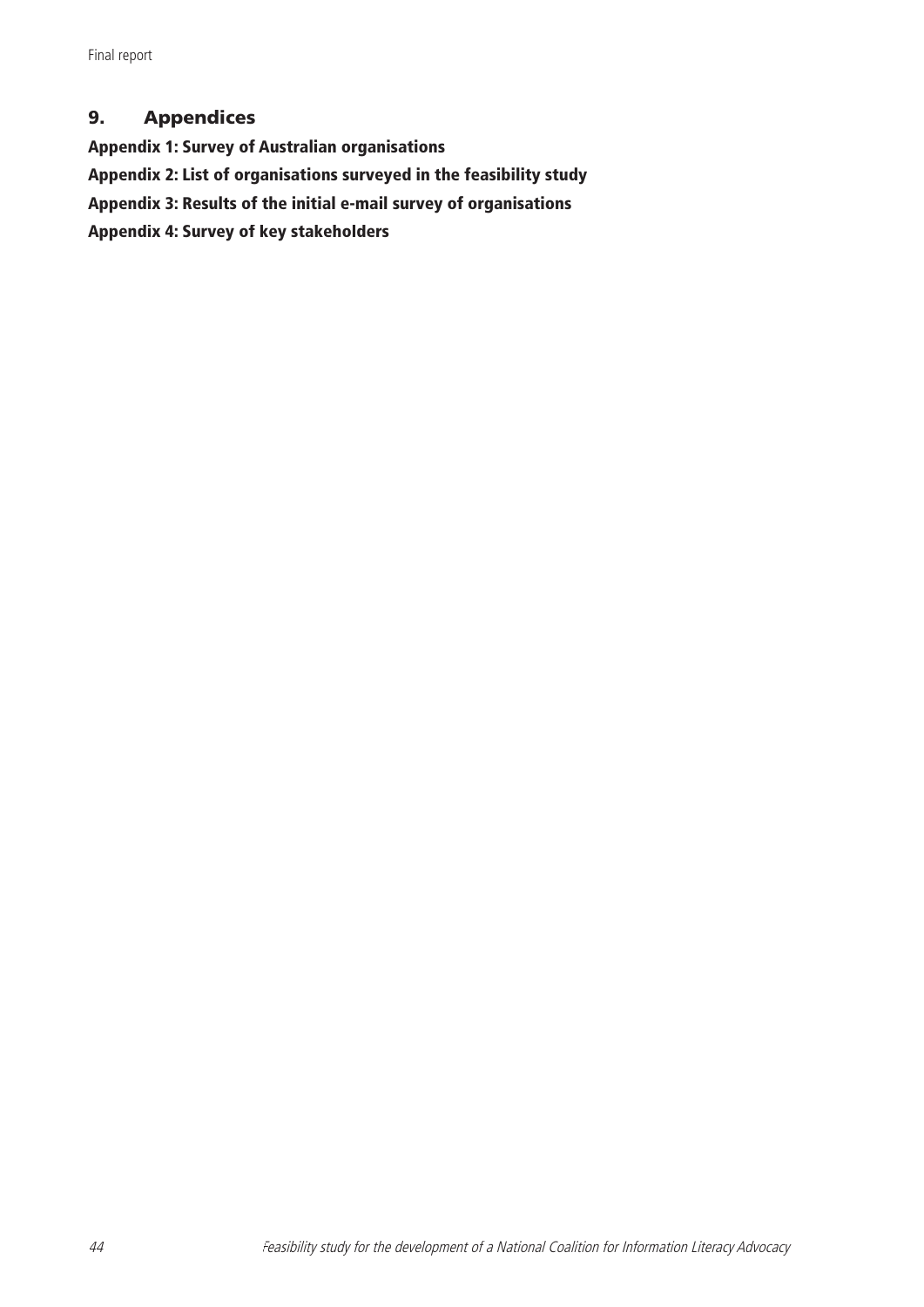## APPENDIX 1: Survey of Australian Organisations

As part of the National Coalition for Information Literacy Advocacy Feasibility Study, a survey of relevant organisations within Australia was conducted by e-mail (or fax where no e-mail address was available) to ascertain interest in joining the proposed coalition. Ninety organisations (see Appendix 2) were contacted in total, with new organisations being suggested by respondents and the steering group members during the time of the survey. Follow-up e-mails were sent on two occasions. This resulted in 44 responses of which three were negative. Appendix 3 provides a list of the 41 organisations, which were interested in joining such a coalition or would like more information before making their decision. It also provides contact details and a short summary of the organisation.

It is suggested that organisations which have responded with an affirmative or 'would like more information' response be regarded as the 'critical mass'. When there is further information about the proposed national coalition, a definitive commitment can be requested, in addition to suggestions for further potential members. The feasibility study has identified some gaps in the categories of society. Thus, for example, there are few organisations in the business and media categories. It is recommended that relevant organisations in these areas be pursued further.

The survey sent by e-mail to potential members of a national coalition follows:

## Australian Council for Educational Research

## National Coalition for Information Literacy Advocacy

## Feasibility Study

ACER is conducting a feasibility study for the development of a national coalition for information literacy advocacy. The study is being carried out on behalf of the Australian Library and Information Association, the National Library of Australia, the National Office for the Information Economy and the Information Literacy Steering Group. The deadline for completion of the project is November 2001.

The purpose of the coalition will be to promote the integration of information literacy skills into community, business, public library, school and tertiary education programs. The model will be based on America's National Forum on Information Literacy (http://www.infolit.org/).

Information literacy as used in the study refers to an understanding and set of abilities that recognise when information is needed and that have the capacity to identify, locate, evaluate and use effectively this information. Information literacy is considered to be a prerequisite for participative citizenship; social inclusion; the creation of new knowledge; personal; corporate and organisational empowerment; and learning for life.

As part of the feasibility study ACER is gathering information about relevant Australian organisations. This information is required in order to plan the coalition. It will be used only for the project and will form the basis of a published report. Your organisation has been identified as a potential member of the proposed coalition and we invite you to complete the attached short survey.

The survey needs to be returned by Friday 5 October 2001.

If you have any queries or would like to know more about the project please contact

Marianne Fleming Research Officer ACER Private Bag 55 Camberwell 3124 Victoria

Tel: 03 9277 5608, Fax: 03 9277 5500, fleming@acer.edu.au

## Information Literacy Survey

Name of institution:

Contact person and details of how to contact:

1.Would your organisation be interested in participating in the proposed national coalition for information literacy advocacy?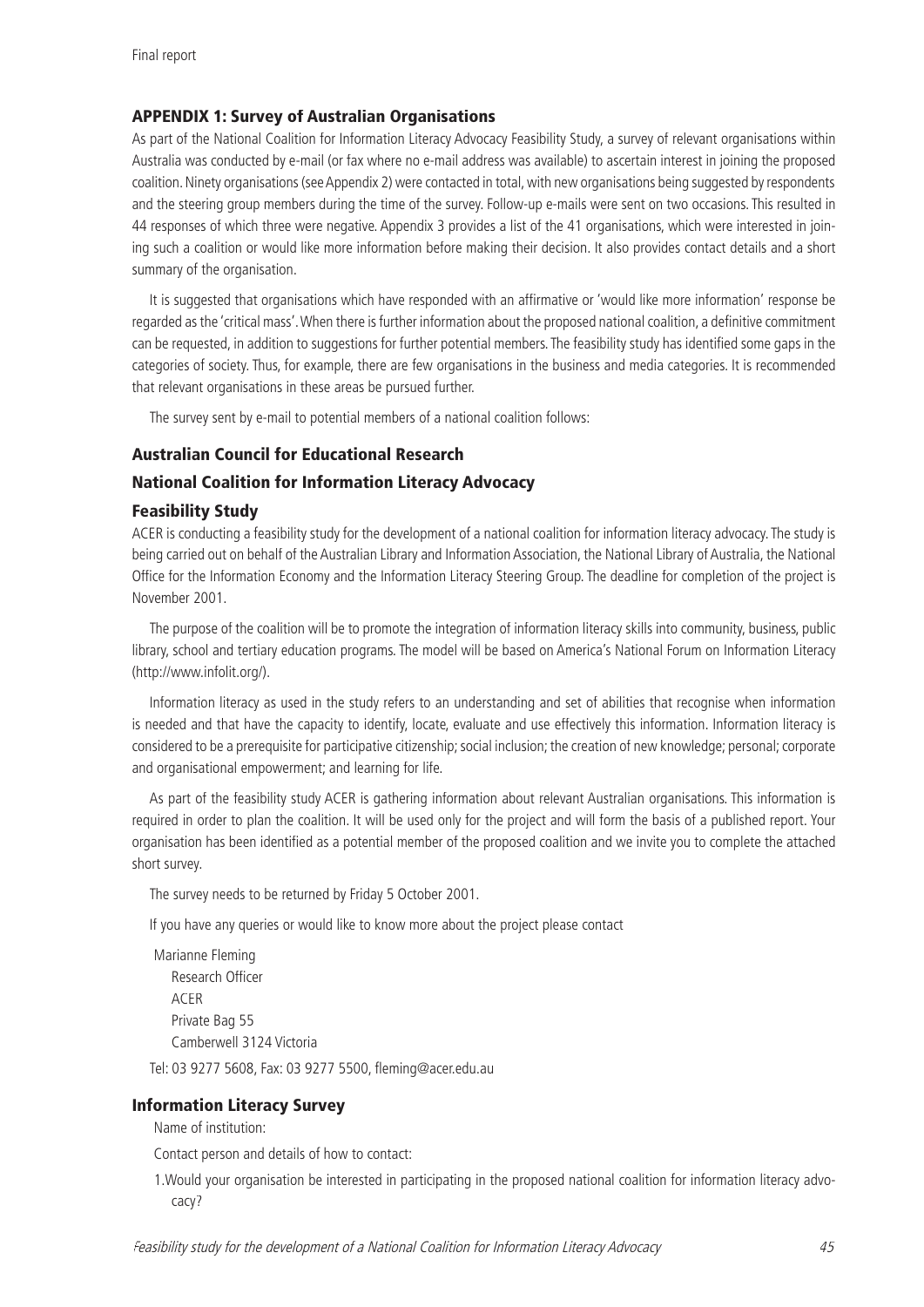i.e. Do you see this as a legitimate role for your organisation to be engaged in?

Yes/No/Need more information before we can decide

2. What strengths do you think your organisation could bring to a national coalition for information literacy advocacy?

- 3. How many members does your organisation have?
- 4. What is your organisation currently doing to promote awareness of information literacy among your members?
- 5. We need to know more about your organisation in terms of its structure, objectives, services and programs. If this information is available on the internet what is the website address?
- If this is not available electronically could you please send an organisational profile to Marianne Fleming at the address given above.
- 6. Would you be happy for us to contact you again to discuss the proposed national coalition idea further? If so, could you please supply the relevant contact details below.

Name

Phone

E-mail

Thank you for your assistance.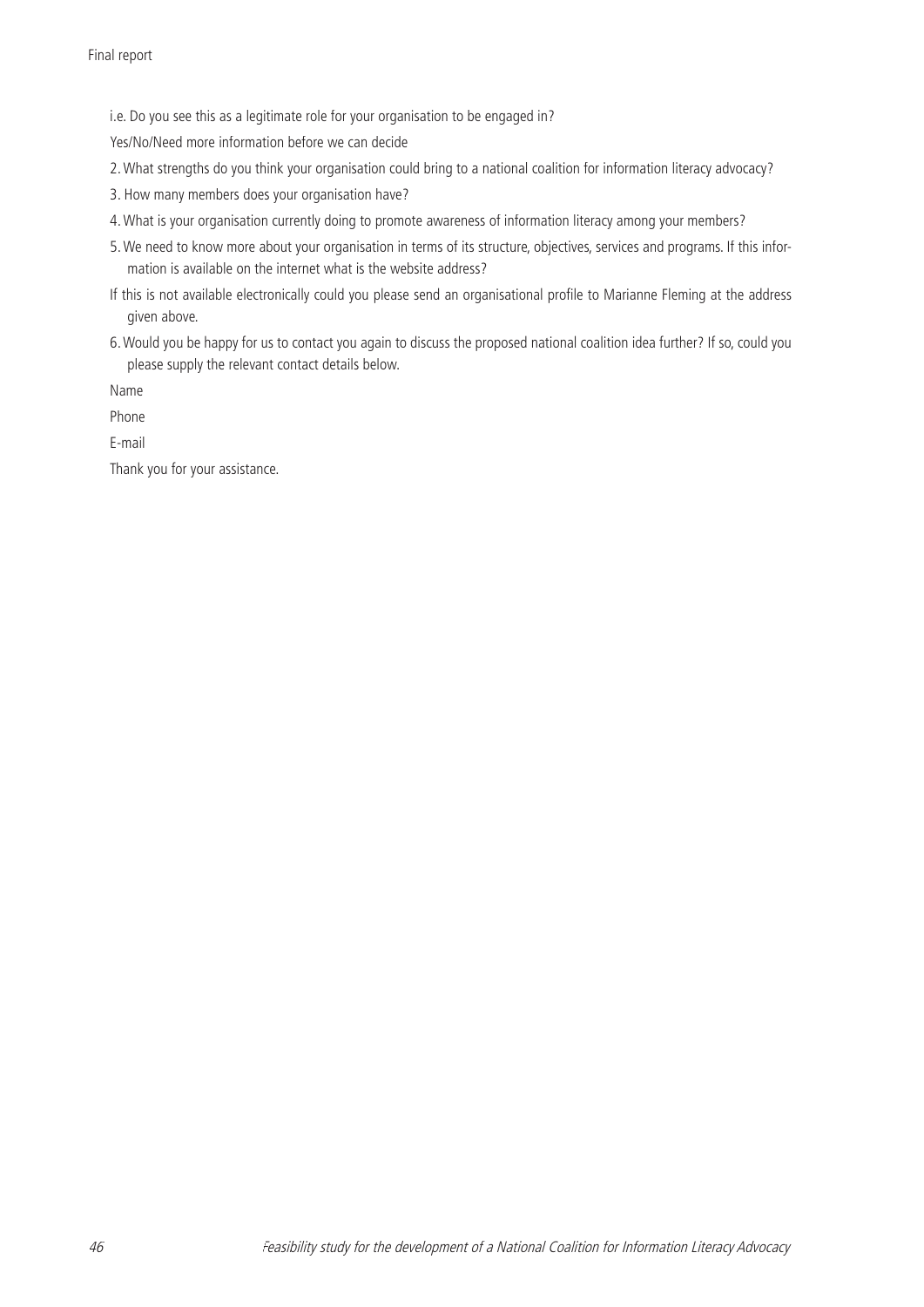## APPENDIX 2: List of Organisations Surveyed in the Feasibility Study

The following organisations were invited to respond to the National Coalition for Information Literacy Advocacy Feasibility Study Survey:

Note: Categories are a rough guide only. Organisations may fit into other categories, eg. libraries in education sectors.

#### **Business**

Australian Business Foundation Australian Chamber of Commerce and Industry (ACCI) Australian Human Resource Institute (AHRI) Australian Information Industry Association (AIIA) Business Council of Australia internet Industry Association Small Business Victoria

## **Community**

Australian Consumers Association Australian Council for Adult Literacy (ACAL) Australian Council for the Arts Australian Council for Social Services (ACOSS) Australian Parents Council Council on the Ageing internet Society of Australia Multimedia Victoria

National Seniors Association

## Education

Adult Learning Australia Australian Association for the Teaching of English (AATE) Australian Council for Education through Technology Australian Literacy Educators' Association Australian Principals Associations Professional Development Council Australian Teachers Education Association Australian Vice-Chancellors' Committee Business/Higher Education Round Table Council of Adult Education Education.au limited Education Network Australia (EdNA) Institute of Adult Education and Community Services International Adelaide Institute of TAFE Lifelong Learning Network, University of Canberra NSW Board of Adult and Community Education New Zealand Council of Educational Research (NZC-ER) Open Learning Australia

Professional Teachers' Council Queensland University of Technology, Faculty of Information Technology TAFE Frontiers Technology Education Federation of Australia University of Ballarat University of Melbourne University of Technology – Sydney Workers Educational Association of South Australia Government Aboriginal and Torres Strait Islander Commission Australian Information and Communications Technology in Education Committee Australian National Training Authority Brisbane City Council City of Greater Dandenong Department of Communications, Information Technology and the Arts Department of Education, Training and Youth Affairs Department of Employment, Workplace Relations and Small Business Department of Family and Community Services Department of Health and Aged Care Department of Immigration and Multicultural Affairs Human Rights Commission and Equal Opportunity Commission National Centre for Vocational Education (NCVER) National Office for the Information Economy NetAlert VICNET (Skills.net) Libraries Australian Public Libraries Forum

Council of Australian Universities Librarians (CAUL) National Library of Australia National Working Group for TAFE Library Services State Library of New South Wales (CASL) State Library of the Northern Territory (CASL) State Library of South Australia (CASL) State Library of Tasmania (CASL)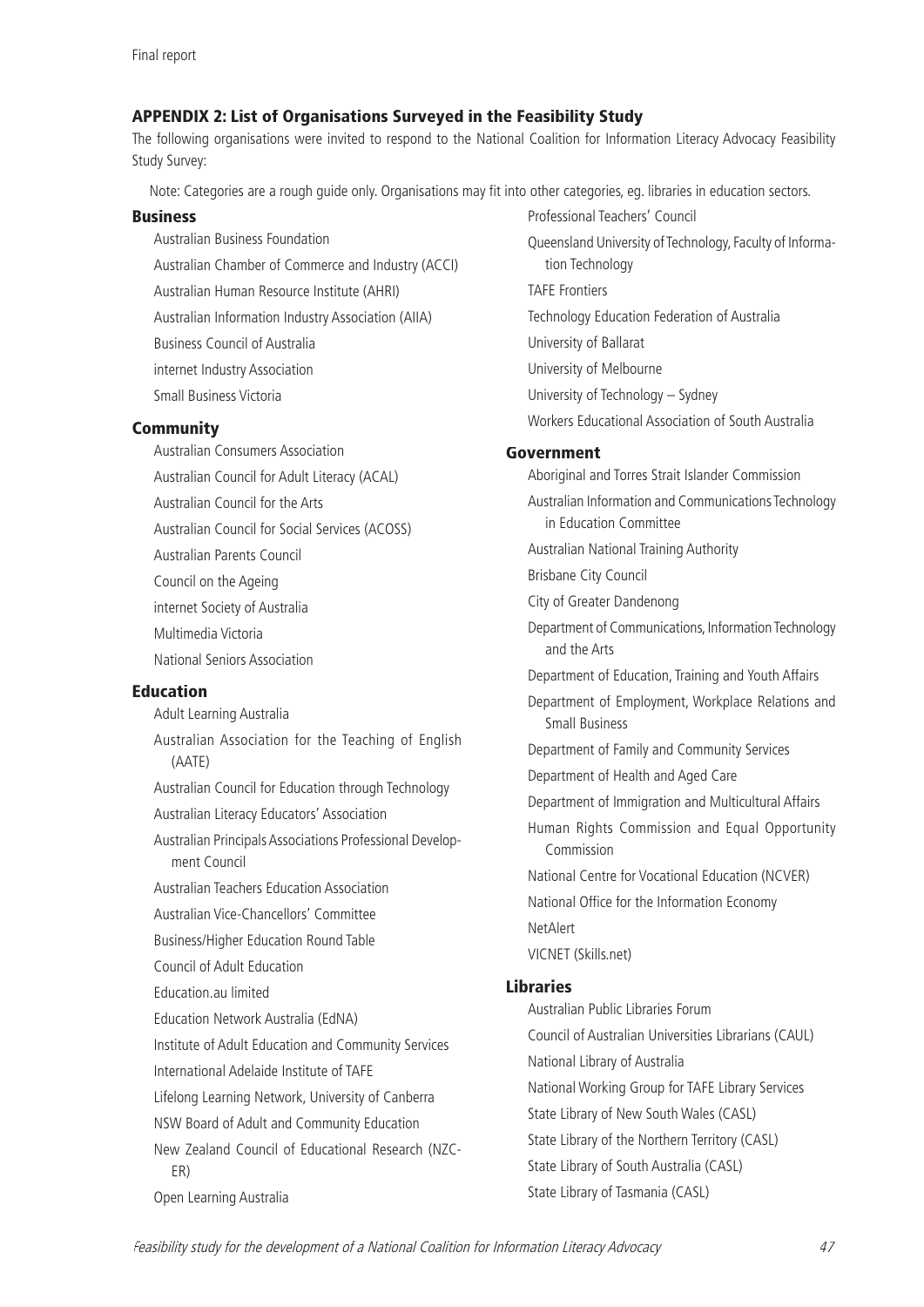State Library of Victoria (CASL)

#### Media

Australian Broadcasting Authority Australian Broadcasting Corporation Australian Children's Television Foundation Australian Press Council Fairfax News Limited Publishing and Broadcasting Limited [fax] SBS (Special Broadcasting Service) [fax] Young Media Australia

# Professional Organisations

Association of Professional Teachers Australian Association of TAFE Managers Australian Computer Society Australian Council for Computers in Education (ACCE) Australian Library and Information Association (ALIA) Australian Library and Information Association, National TAFE Section Australian Library and Information Association, School Libraries Section Australian Primary Principals' Association (APPA) Australian School Library Association (ASLA) Australian Society of Authors (ASA) Australian Writers Guild Victorian Information Technology Teachers Association (VITTA)

#### Unions

Australian Council of Trade Unions (ACTU) Australian Education Union (AEU) Australian Higher Education Industrial Association (AHEIA)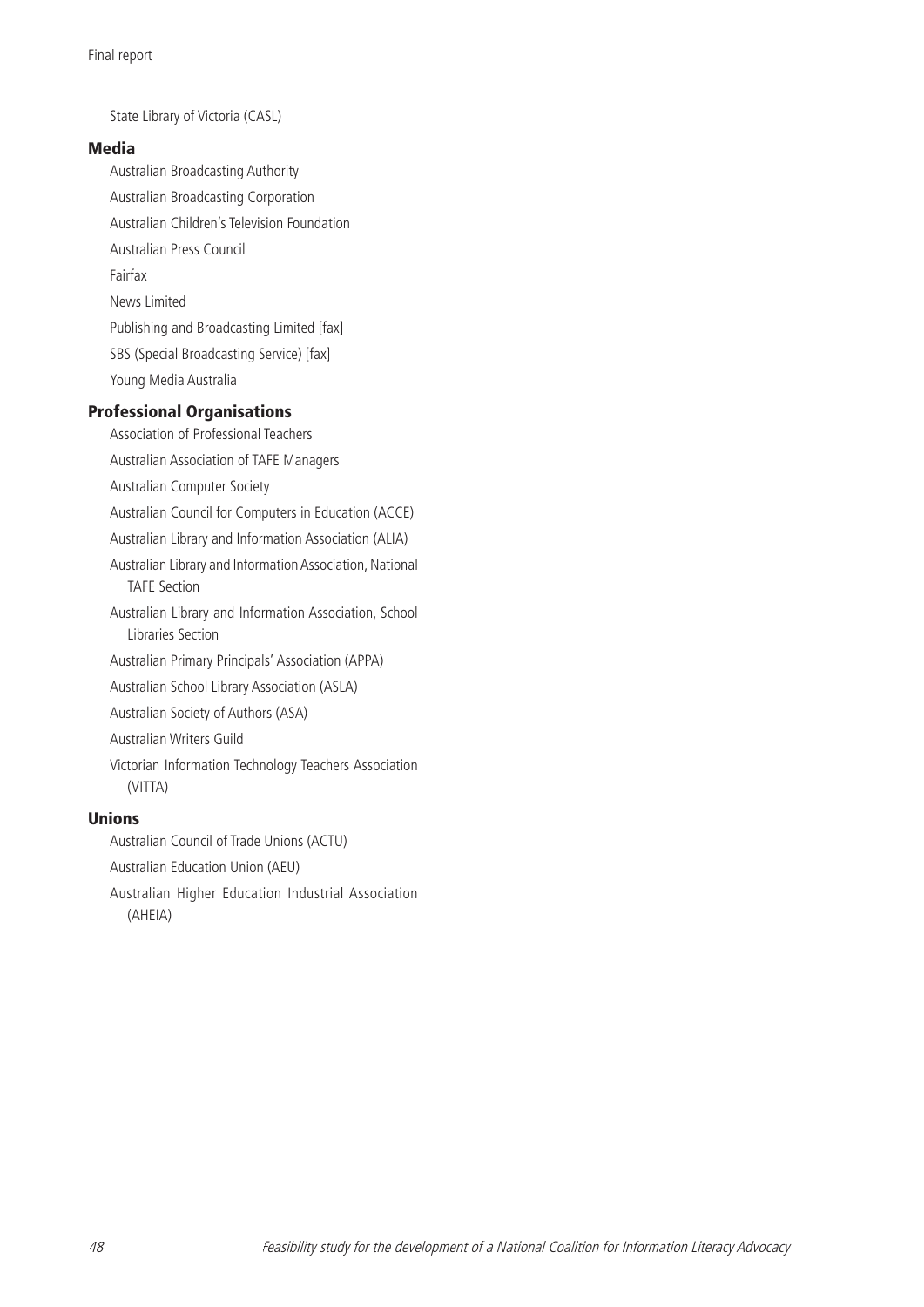#### APPENDIX 3: Results of the E-mail Survey

Of the organisations listed in Appendix 2, responses were received from 44 organisations. Three organisations declined the invitation. The following 41 organisations indicated that they were either interested in joining a National Coalition for Information Literacy Advocacy, or would like further information about the nature of the proposed coalition:

Adult Learning Australia (ALA)

Australian Association for the Teaching of English (AATE)

Australian Chamber of Commerce and Industry (ACCI)

Australian Children's Television Foundation (ACTF)

Australian Computer Society

Australian Council for Adult Literacy (ACAL)

Australian Council for Computers in Education (ACCE)

Australian Education Union (AEU)

Australian Information and Communications Technology in Education Committee

Australian Information Industry Association (AIIA)

Australian Library and Information Association – Schools (Victoria)

Australian Literacy Educators' Association (ALEA)

Australian National Training Authority (ANTA)

Australian Parents Council (APC)

Australian Primary Principals Association Inc (APPA)

- Australian Principals Associations Professional Development Council (APAPDC)
- Australian School Library Association (ASLA)

Australian Society of Authors (ASA)

Australian Teacher Education Association (ATEA)

Business Council of Australia

Council of Adult Education (CAE)

Council of Australian University Librarians (CAUL)

Council on the Ageing (Australia) (COTA)

Department of Education, Training and Youth Affairs (DETYA)

Education.au Limited

internet Society of Australia

National Centre for Vocational Education Research (NCVER)

National Library of Australia

National Office for the Information Economy (NOIE) National Working Group for TAFE Library Services NetAlert

Queensland University of Technology SBS (Special Broadcasting Service) State Library of New South Wales State Library of South Australia State Library of Victoria University of Melbourne University of Technology, Sydney VICNET Victorian Information Technology Teachers' Association (VITTA)

Young Media Australia (YMA)

## Potential Member Organisations – **Summaries**

The following summaries provide a brief overview of potential member organisations of the national coalition including some brief statements about their structure and objectives, and contributions where relevant in the area of information literacy. Further information about these organisations can be found on their websites. (Please note that not all organisations are committed to joining such a coalition, but all have expressed an interest and wish to be kept informed.)

#### Adult Learning Australia

http://www.ala.asn.au Contact person: Mr Tony Brown Phone: 02 6251 9918 E-mail: tony.brown@ala.asn.au

Adult Learning Australia (ALA) is the peak body for adult and community education providers and for those interested in adult learning. Its membership includes both organisational (210) and individual (410) members. There are branches in every State and Territory, with an elected representative from each Branch being part of the National Executive. The members of ALA work in the provision of education and learning in community-based settings.

ALA's four objectives are concerned with promoting a democratic, nurturing, productive and learning society. Thus life-long learning is a key feature. ALA publishes a newsletter and a journal, in addition to statements and discussion papers, and holds a national conference. It represents the field of adult and community education internationally.

## Australian Association For The Teaching Of English (AATE)

http://www.aate.org.au Contact person: Ms Robyn Cations, Executive Officer Phone: 08 8332 2845 E-mail: aate@aate.org.au

The Australian Association for the Teaching of English is the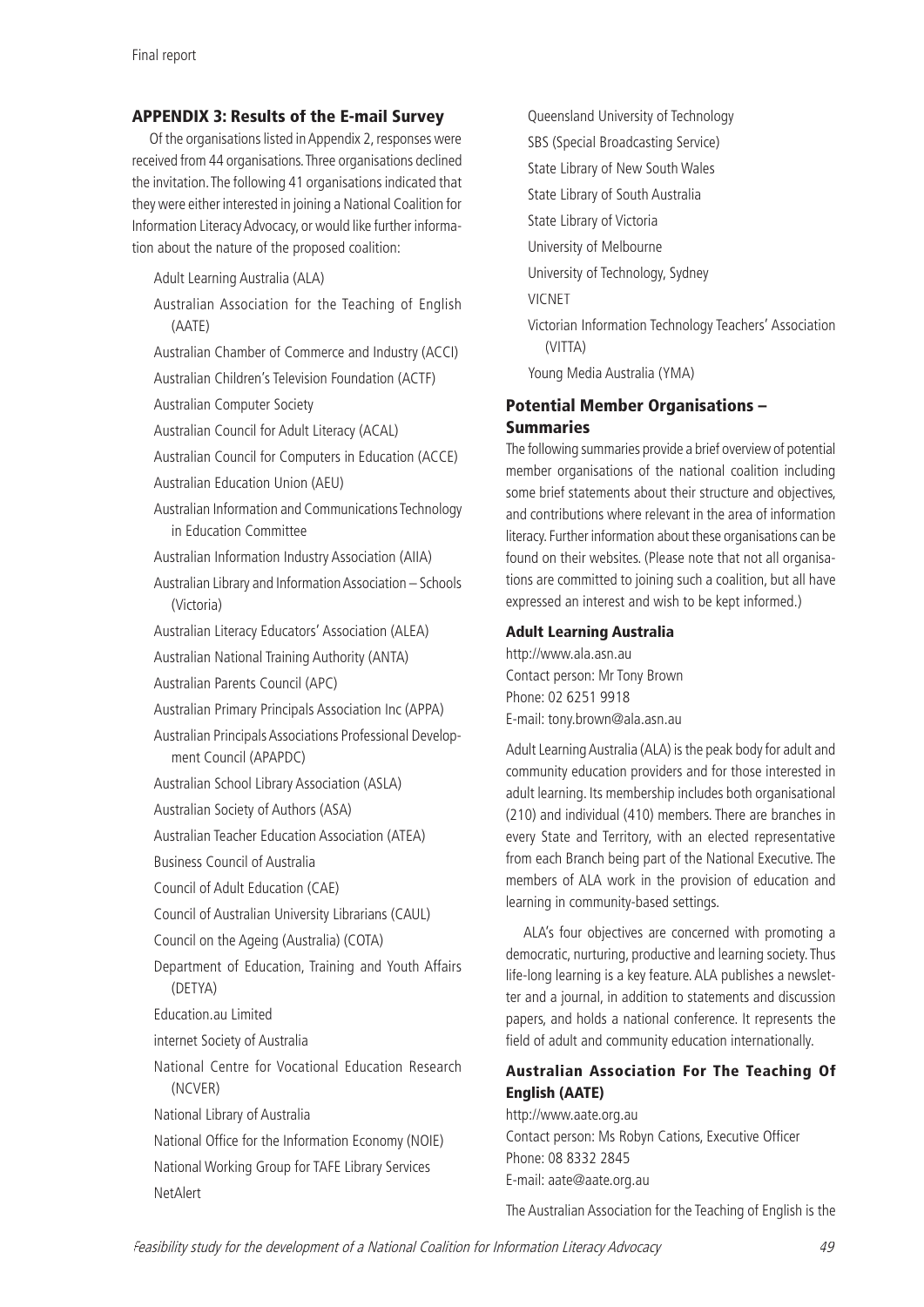national 'umbrella' organisation for all Australian state and territory associations for the teaching of English. Members of the state and territory associations are automatically members of AATE. There are some 5000 members. The services provided by AATE to its members include: publication and distribution of resources for teachers and student use, assisting with the organisation of national conferences and seminars (their next conference in September 2002 is titled 'e-Volving Literacies'), publication of a quarterly journal, providing funds for research projects and reviewing and responding to educational initiatives at both state and national levels.

AATE fosters the use of information communication technology in the English classroom and keeps members aware of the latest developments which may be useful in their teaching. The organisation has recently published a book on the use of ICT in the English classroom and produces articles for journals. This also occurs at the State level.

## Australian Chamber of Commerce and Industry (ACCI)

http://www.acci.asn.au

Contact person: Mr Steve Balzary, Director Employment and Education or Ms Mary Nicolson, National Manager Business Education Projects

Phone: 02 6270 8028 (Steve); 02 6270 8066 (Mary) E-mail: nicolsonm@acci.asn.au

The Australian Chamber of Commerce and Industry has forty member organisations, involving Chambers of Commerce in each State and Territory and a nationwide network of industry associations. It is the peak body for Australian business associations and through its members represents more than 350 000 employers. Its role is to represent the views of employers to government and to the community. It also plays an advocacy role.

ACCI publishes a range of publications including issues and discussion papers and reports. Among other areas, ACCI has an interest in a broad range of education and training issues through its holistic schools industry strategy. ACCI's strength in relation to a national coalition for information literacy advocacy is its role in representing the views of employers and its network of contacts with business and industry associations.

## Australian Children's Television Foundation

http://www.actf.com.au Contact person: Ms Charmaine Taylor Phone: 03 9419 8800 E-mail: charmaine.taylor@actf.com.au

The Australian Children's Television Foundation (ACTF) is a national not-for profit organisation. Its role is to 'encourage development, production and dissemination of high quality television programs, films and other audiovisual media for children'. The availability of quality programs that are educational, entertaining and that reflect the multicultural diversity and heritage of Australia are of immense value, as many children spend considerable amounts of time watching television. The ACTF also provides books and teaching materials for all their programs, offers free lesson plans on their website and conducts educational workshops. It has a resource centre open to the public and works with community groups across Australia.

The ACTF has strong expertise in production in the multimedia area as well as in writing educational materials for students from Prep to Year 12. It promotes information literacy through the production of videos, software and educational packages. The ACTF newsletter, Education News, which is distributed to educational institutions, draws attention to the use of ACTF products to teach visual literacy. The organisation also provides speakers to conferences and workshops to talk about visual literacy and the use of film and television in the classroom.

#### Australian Computer Society

http://www.acs.org.au Contact person: Mr Dennis Furini, Chief Executive Phone: 02 9299 3666 E-mail: dennis.furini@acs.org.au

The Australian Computer Society is the largest body of IT professionals in Australia, with more than 16 000 members. Its mission is to 'advance professional excellence in information technology'. The ACS runs the International Computer Driving Licence (ICDL) and promotes this widely as a Base Level Certification. It has recently established the ACS Foundation. Its role is to promote better education and research in IT.

In addition to being the public voice of IT professionals, it has a commitment to the community at large to ensure the positive use of IT. One of its objectives is 'to extend the knowledge and understanding of IT in the community'.

## Australian Council for Adult Literacy (ACAL)

http://www.acal.edu.au Contact person: Dr Geraldine Castleton, President Phone: 07 3875 5925 E-mail: G.Castleton@mailbox.gu.edu.au

The ACAL is a national advocacy group for adult literacy. The national network operates through affiliated state councils. Although ACAL has approximately 320 members in its own right, it has a wider membership, as membership of the state affiliated councils gives access to ACAL membership rights. The ACAL Vision Statement signals an intention 'to lead Australia in the development and promotion of literacy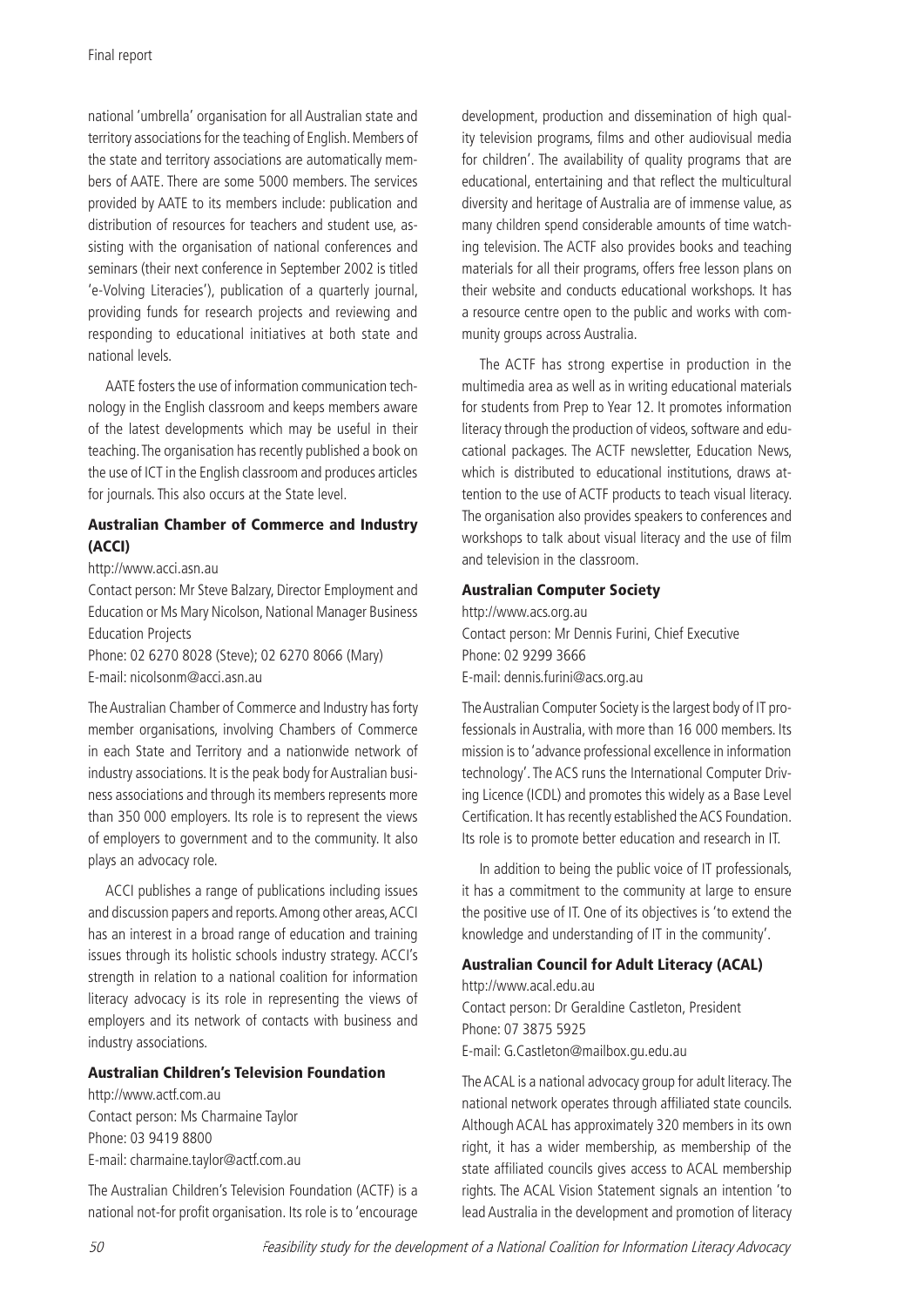practice and policy'.

ACAL is actively engaged in promoting adult literacy issues through its bi-monthly newsletters, national forums and annual conferences. The organisation is also actively involved in steering committees of national projects (such as the current Access and Equity On-line Project funded by ANTA), and is often invited to respond to draft national policy/ discussion papers in the area of adult literacy. ACAL is very concerned about 'the growing divide between the information rich and information poor' and 'the impact and demands of information and communication technologies' for those it represents.

## Australian Council for Computers in Education (ACCE)

http://www.acce.edu.au Contact person: Ms Michelle Williams, President Phone: 07 3281 3491 [Mobile: 0414 813 491] E-mail: Shellyw@gil.com.au

The Australian Council for Computers in Education (ACCE) is the national professional organisation for people who are involved in the use of learning technologies in education. It operates under management of a Board, which has representatives from each State and Territory Computer Education Groups and the Australian Computer Society. There are approximately 3000 members through the state and territory branches.

ACCE's core business is to help teachers to adopt information and communications technology approaches to teaching. Information literacy is part of this. ACCE has been involved in a number of DETYA-funded projects about learning technology, and is actively engaged in advising its members on learning technology competencies and standards for teachers. Awareness of information literacy is disseminated to the members of ACCE through professional development, journals, conferences and through the core business of the association and its branches.

## Australian Education Union (AEU)

http://www.aeufederal.org.au/About/index2.html Contact person: Mr Roy Martin, Federal Research Officer Phone: 03 9254 1800 E-mail: rmartin@aeufederal.org.au

The Australian Education Union (AEU) represents members in the teaching profession across Australia. Its membership of 155 000 consists of teachers and allied educational staff in schools, colleges, early childhood and vocational settings mainly in government school and TAFE systems. The AEU is governed through the Federal Conference.

The AEU is involved in a wide range of activities including

research, negotiation and advocacy on behalf of its members. Activities include reflecting their views at forums, publicising relevant issues to its members and publishing occasional articles and discussion papers.

## Australian Information And Communications Technology In Education Committee (AICTEC)

http://www.aictec.edu.au Contact person: Ms Cath Parker Phone: 03 6233 8976 E-mail:Cath.Parker@aictec.tas.gov.au

The Australian Information and Communications Technology in Education Committee (AICTEC) is an advisory committee of the Ministerial Council on Education, Employment and Youth Affairs (MCEETYA). It is recognised by both MCEETYA and the Ministerial Council for the Information Economy (MCIE) as the national forum for policy advice on issues relation to education and the use of ICT. AICTEC represents all states and territories and all sectors pertaining to education and training. AICTEC is made up of thirty plenary members with a broader sub-membership represented by formal working groups, advisory groups and contacts.

AICTEC's mission is 'to encourage the advancement of teaching and learning in Australia through the effective and efficient use of information and communication technologies (ICT) and online services and thereby to enable all sectors of education and training to contribute to the growth and vitality of Australia's society and economy'. Its core business is therefore to improve the computer literacy of students through its role and activities.

## Australian Information Industry Association (AIIA)

http://www.aiia.com.au Contact person: Michel Hedley, AIIA National Education Manager, and AIIA NSW Executive Officer Phone: (02) 9568 6601 E-mail: m.hedley@aiia.com.au

The Australian Information Industry Association is a company-based association of about 400 IT&T companies, which together employ approximately 200 000 people. Its mission is 'leading and representing the information industry to maximise the potential of the Australian economy'. The focus of its work, through its mission, is in areas such as: industry development, tax and the business climate, e-Commerce, and education and skills.

The AIIA has considerable interest in issues associated with education and the digital divide. It has been advising governments to consider information literacy as part of the digital divide issue. Through its work it has expertise in policy formulation and advocacy.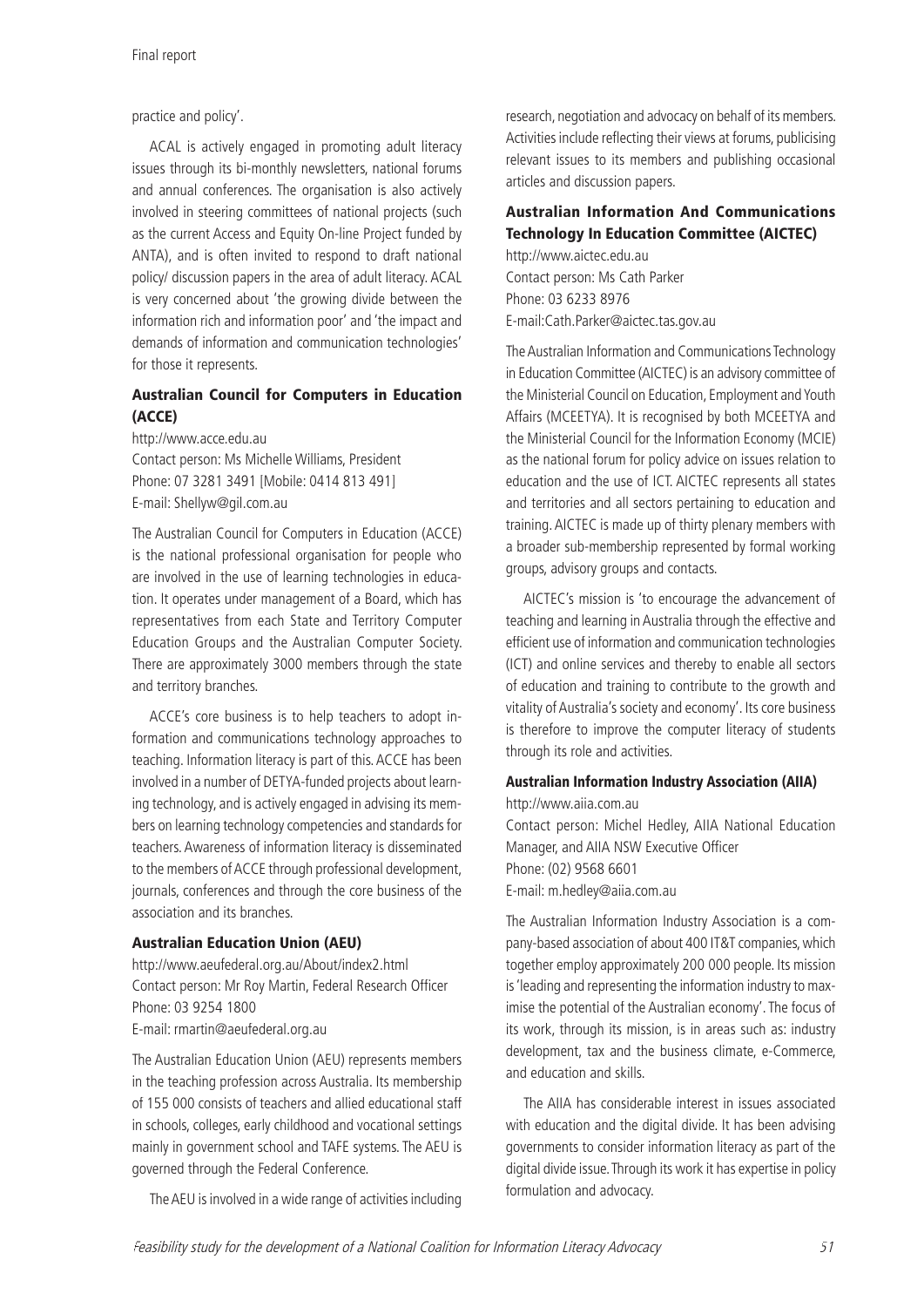# ALIA Schools (Victoria)

http://groups.alia.org.au/schoolsvic/

Contact person: Ms Sandra Ryan, President, or Kris Johnstone

Phone: 03 9489 7644 (Sandra), 03 9596 6099 (Kris) E-mail: ryansan@santamaria.melb.catholic.edu.au or krisj@oze-mail.com.au

ALIA Schools Victoria is a sub-group of the Australian Library and Information Association (ALIA), and its membership of approximately 300 consists mainly of teacher librarians. The primary role of teacher librarians is to teach information skills and promote information literacy to students in schools. Teacher librarians also work collaboratively with other school staff in the teaching of students.

ALIA Schools Victoria provides professional development to its members, with a focus on the promotion of awareness and teaching of information literacy in schools. It also liaises with other groups and identifies and analyses current trends and issues relevant to teacher librarians.

## Australian Literacy Educators' Association (ALEA)

http://www.alea.edu.au Contact person: Robyn Cations, Business Manager Phone: 08 8332 2845 E-mail: alea@netspace.net.au

ALEA is a professional organisation for educators and others interested in literacy, and is committed to the improvement of literacy development and language learning. It has some 2500 members nationally. Professional development and support are provided to members through workshops, seminars and conferences. The organisation publishes several journals, plus position papers and other publications.

ALEA sees itself as playing a key advocacy role in areas of importance in literacy. It does this through member participation in forums concerning literacy at local, state and national level, through responses to government documents and through participation in major policy initiatives.

# Australian National Training Authority (ANTA)

http://www.anta.gov.au/

Contact person: Robert Bluer, Principal Project Officer or Louise Wignall, Senior Project Officer

Phone: 03 9630 9828 (Robert) or 03 9630 9857 (Louise) E-mail: rbluer@anta.gov.au or lwignall@anta.gov.au

The Australian National Training Authority (ANTA) is a Commonwealth statutory authority which provides a national focus for vocational education and training. ANTA's mission is to 'ensure that the skills of the Australian labour force are sufficient to support internationally competitive commerce and industry and to provide individuals with opportunities

to optimise their potentia'". Its roles are as adviser to the ANTA Ministerial Council (MINCO) and as administrator of national programs and the Commonwealth funding of the national VET system.

Information literacy is part of the set of transferable skills that are contained in the national workplace/industry standards. These standards are nationally endorsed and form part of the Training Packages developed by national industry bodies and enterprises. Information literacy features in the work of ANTA through research, investigation into Key Competencies and generic skills, and projects concerning e-learning and e-commerce.

## Australian Parents Council (APC)

http://www.austparents.edu.au Contact person: Jo Lonergan, Director Phone: 02 9955 7091 E-mail: director@austparents.edu.au

The Australian Parents Council is a national federation of eleven state-wide parents' organisations involving every State and Territory. The APC represents parents of children attending non-government schools. Its mission is 'to promote choice and quality in schooling and to achieve for all students an equitable distribution of government funds'. In the area of information literacy it is interested in providing a parent perspective on IT and providing information to parents about this issue. The APC is a member of the Board of Netalert, a Commonwealth company that seeks to foster the safe use of the internet for all Australians and especially for families and children.

APC is involved in regular consultations with relevant members of Parliament on education policy issues and is represented on Government task forces and committees. It also consults with other national groups and stakeholders across the schooling sectors, and conducts research and projects on issues that affect parents and their role in their children's education. Parents are informed on schooling issues through a quarterly magazine. Articles about information literacy have been included in this magazine.

## Australian Primary Principals Association Inc (APPA)

http://www.appa.asn.au Contact person: John Turner, Executive Officer Phone: 03 9746 3254 or 0419 388 620 E-mail: (not given) Information was obtained through Tony Misich, President

The Australian Primary Principals Association (APPA) represents Principals in Government, Catholic and Independent primary and middle schools across Australia. Over 7000 Principals are members of this organisation. APPA's mission is to 'promote the best possible outcomes and support for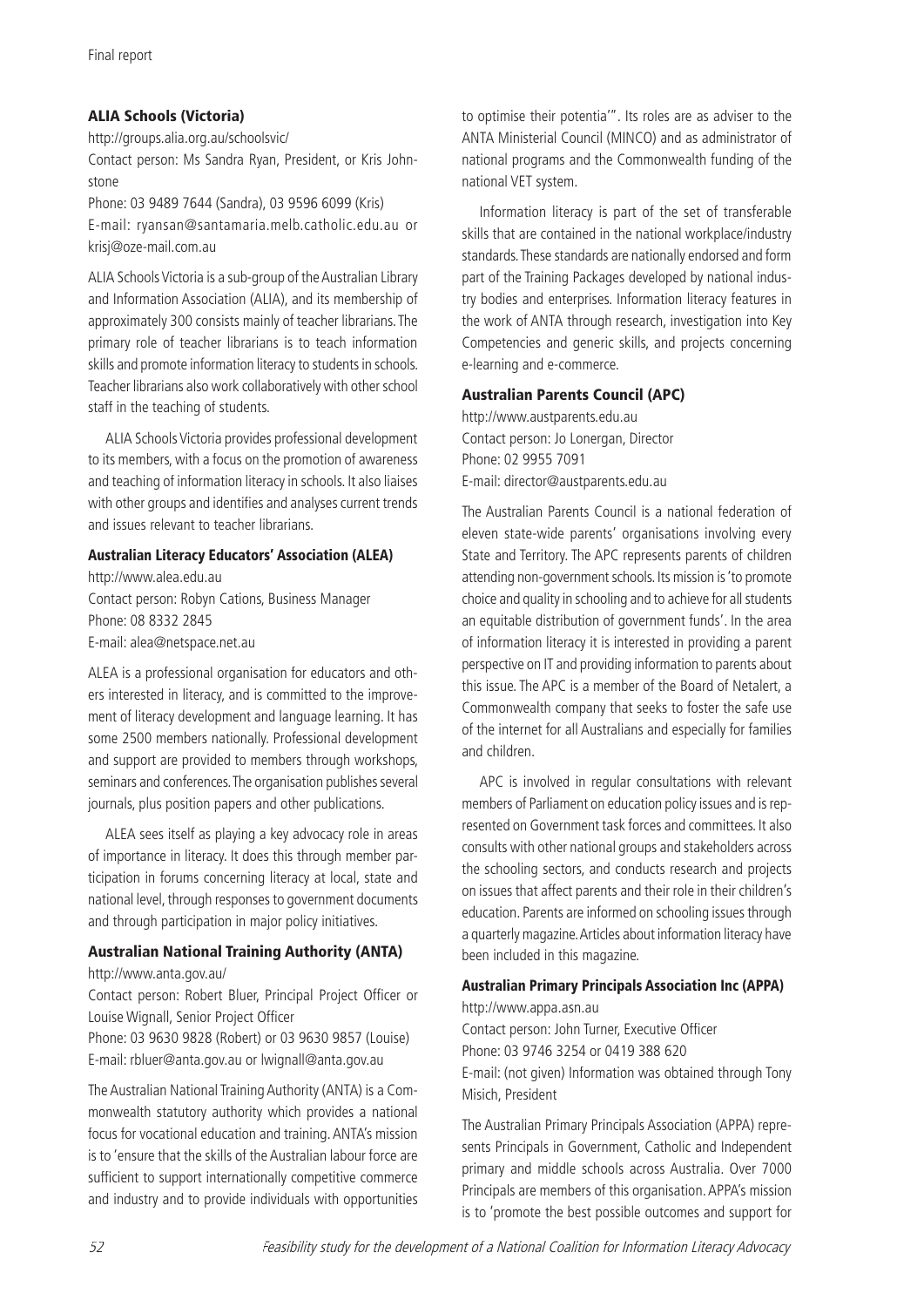primary and middle school principals and their schools'. APPA has eight key principals that guide its operations. Among these are the importance of literacy and numeracy for life long learning and the use of information technology to support and promote high levels of learning.

APPA provides its members with forums for exchange, professional networking and professional development opportunities. It is also involved in the initiation, participation, gathering and dissemination of important educational research and provides a collective voice for Principals at both local and national levels.

# Australian Principals Associations Professional Development Council (APAPDC)

http://www.apapdc.edu.au

Contact person: Ms Susan Boucher, Education Development Centre

Phone: 08 8463 5860

E-mail: sboucher@oze-mail.com.au

The Australian Principals Associations Professional Development Council (APAPDC) has links to all school principals in Australia through the four peak principals' associations covering government, Catholic and Independent sectors. Its mission is to 'ensure that all Australian Principals have knowledge of, and access to, high quality, appropriate professional development activities, regardless of the type, size, location or affiliation of their school'.

One of the organisation's objectives is to contribute towards improved learning outcomes for students through its focus on professional development for principals. An element in this is to ensure that Information and Communication Technology is taken into consideration by school principals. The organisation uses a range of strategies in the professional development work that it provides for school leaders across Australia.

## Australian School Library Association (ASLA)

http://www.asla.org.au Contact person: Ms June Wall, President Phone: 0419 606645 E-mail: junewall@pnc.com.au

The Australian School Library Association (ASLA) is a federation of the state and territory school library associations. The membership of approximately 2500 is through the relevant state or territory association. ASLA's aim is to 'maximise opportunities for students to obtain independent lifelong learning and decision-making skills'. ASLA members have considerable experience in the teaching of information literacy skills from Prep to Year 12. They are therefore knowledgeable about how this works in a learning environment.

ASLA has produced a variety of materials including a video and CD ROM. It is also co-author of a book about information literacy (Learning in the Future). ASLA conducts a biennial conference and produces a quarterly journal that provides a forum for educators about issues concerning information literacy. Professional development for teacher and teacher librarians in the area of information literacy is provided regularly by each of the state and territory associations for their members.

## Australian Society of Authors

http://www.asauthors.org Contact person: José Borghino Phone: (02) 9318 0877 E-mail: jose@asauthors.org

The Australian Society of Authors (ASA) is a professional organisation formed to provide advocacy in the area of authors' rights and professional standards. It has a national membership of 3000 that includes authors and book illustrators. It is involved in a range of activities such as: disseminating information through its journal and newsletter as well as through information sessions and seminars; providing mentoring for emerging writers and Indigenous writers; and representing members on policy-making bodies and copyright-related industries.

## Australian Teacher Education Association (ATEA)

http://www.atea.schools.net.au/ATEA/atea/html Contact person: Mr Graeme Hall Phone: 07 4364 8055 E-mail: graeme.hall@eatohillss.qld.edu.au

The Australian Teacher Education Association (ATEA) is the major professional association for teacher educators in Australia. It has approximately 100 members. Its mission is threefold:

- To promote 'the preservice and continuing education of teachers in all forms and contexts';
- To promote 'teacher education as central in the educational enterprise of the nation'; and
- To promote 'research on teacher education as a core endeavour'.

While information literacy is not a high priority of ATEA at the moment, many members of the organisation have much expertise in the area as it is an important part of their work.

## Business Council of Australia (BCA)

http://www.bca.com.au Contact person: Ms Maria Tarrant Phone: 03 9610 4211 E-mail: maria.tarrant@bca.com.au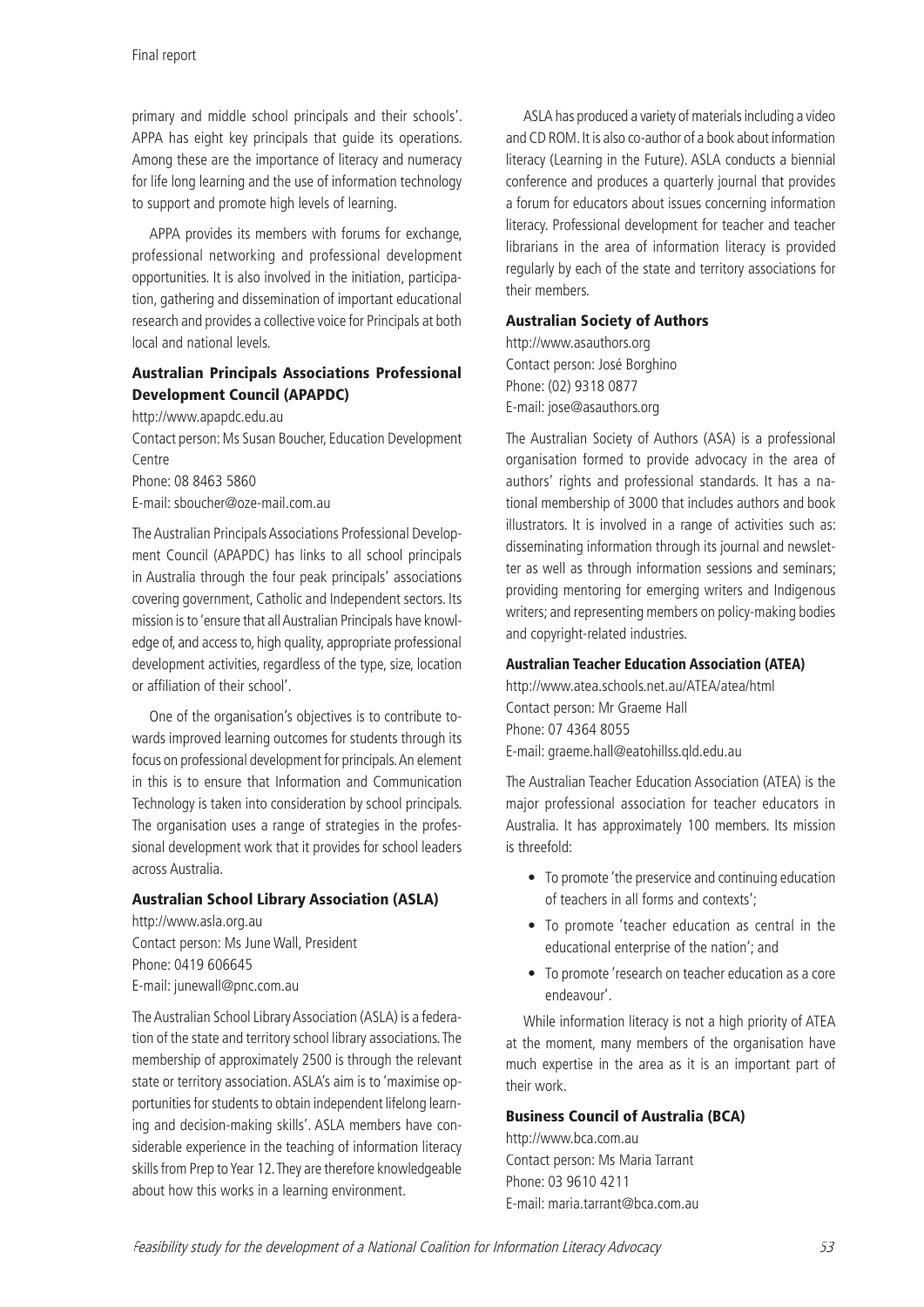## Council of Adult Education

http://www.cae.edu.au Contact person: Ms Philippa McLean Phone: 03 9652 0717 or 03 9652 0719 E-mail: philippa@cae.edu.au

The Literacy and ESL department at the Council for Adult Education is government funded, and has approximately forty staff. It has a long history of provision and advocacy in the area of adult literacy and ESL.

VALBEC (Victorian Adult Literacy and Basic Education Council) is the peak Victorian body for the adult literacy area in Victoria. Its mission is to 'lead the adult literacy field through identifying issues and facilitating positive change'. It does this through the following avenues: networking, professional development, sharing information and promoting best practice.

# Council of Australian University Librarians (CAUL)

http://www.caul.edu.au/ Contact person: Diane Costello, Executive Officer Phone: 02 6125 2990 E-mail: diane.costello@caul.edu.au

The Council of Australian University Librarians has as its members the library directors of the thirty-eight university libraries and their staff. Its mission is to improve 'access by the students and staff of Australian universities to the scholarly information resources that are fundamental to the advancement of teaching, learning and research'. CAUL strives to ensure representation for all of its member libraries. It provides a forum for discussion and promotes the common interests of its members.

Many of the staff in member libraries of CAUL are presently working in the area of information literacy. These activities include development of standards, benchmarks and performance measures in information literacy.

## Council on the Ageing (Australia) (COTA)

http://www.cota.org.au Contact person: Ms Helen Scott Phone: 03 8820 2655 (Tues – Thurs) E-mail: hscott@cota.org.au

Council on the Ageing (COTA) is the peak body for people over the age of 50. Its mission is 'to protect and promote the well-being of all older people'. There are Councils on the Ageing in all states and territories, and a National Council which is called Council on the Ageing (Australia). People over the age of fifty are eligible to join the State and Territory COTAs. Membership of the national body includes key national organisations representing consumers and service providers. There is thus a broad membership base. COTA's

role includes provision of information and advice both to older people about Commonwealth government policies and programs, and to the Commonwealth government concerning issues of importance to older people. It is also engaged in policy analysis and development.

COTA is interested in issues of ICT access and best practice information provision as it relates to older people, and has been active in policy work in this area. It has an Information Manager who has expertise in this area, and who sits on various relevant forums. COTA's publishing program includes a quarterly journal, bimonthly parliamentary and policy bulletins, occasional papers and more. 'What's new at COTA' (on the COTA website) lists a variety of recent media releases, articles and papers of relevance to older people. 'Banking, E-commerce and Technology Access' and 'Seniors in Cyberspace – Older People and Information' are examples of areas covered.

# Department Of Education, Training And Youth Affairs (DETYA)

http://www.detya.gov.au/edu (/edactplan.htm for Action Plan)

Contact person: Margaret Foster, Online Education and Training Section Phone: 02 6240 7271 E-mail: margaret.foster@detya.gov.au

The Department of Education, Training and Youth Affairs has developed an action plan called 'Learning for the knowledge society: An education and training action plan for the information economy'. It was developed in consultation with all parts of the education and training sector, and outlines key strategic priorities for education and training in the information economy.

## education.au Limited

http://www.educationau.edu.au/ Contact person: Mr Gerry White, CEO Phone: 08 8334 3210 E-mail: gwhite@educationau.edu.au

education.au limited is a not-for-profit company which is owned by all the Australian Ministers of Education and Training. It covers all the education and training sectors: primary and secondary schooling, vocational education and training and the universities. It thus has a large constituency, and membership is not applicable. Its core business is to develop and manage online services for the education and training sector nationally. It does this through fostering collaboration and cooperation in the use of the internet and by undertaking and managing projects such as EdNA Online. EdNA Online operates as a communications and information service and is a service provider to the education and training sectors. It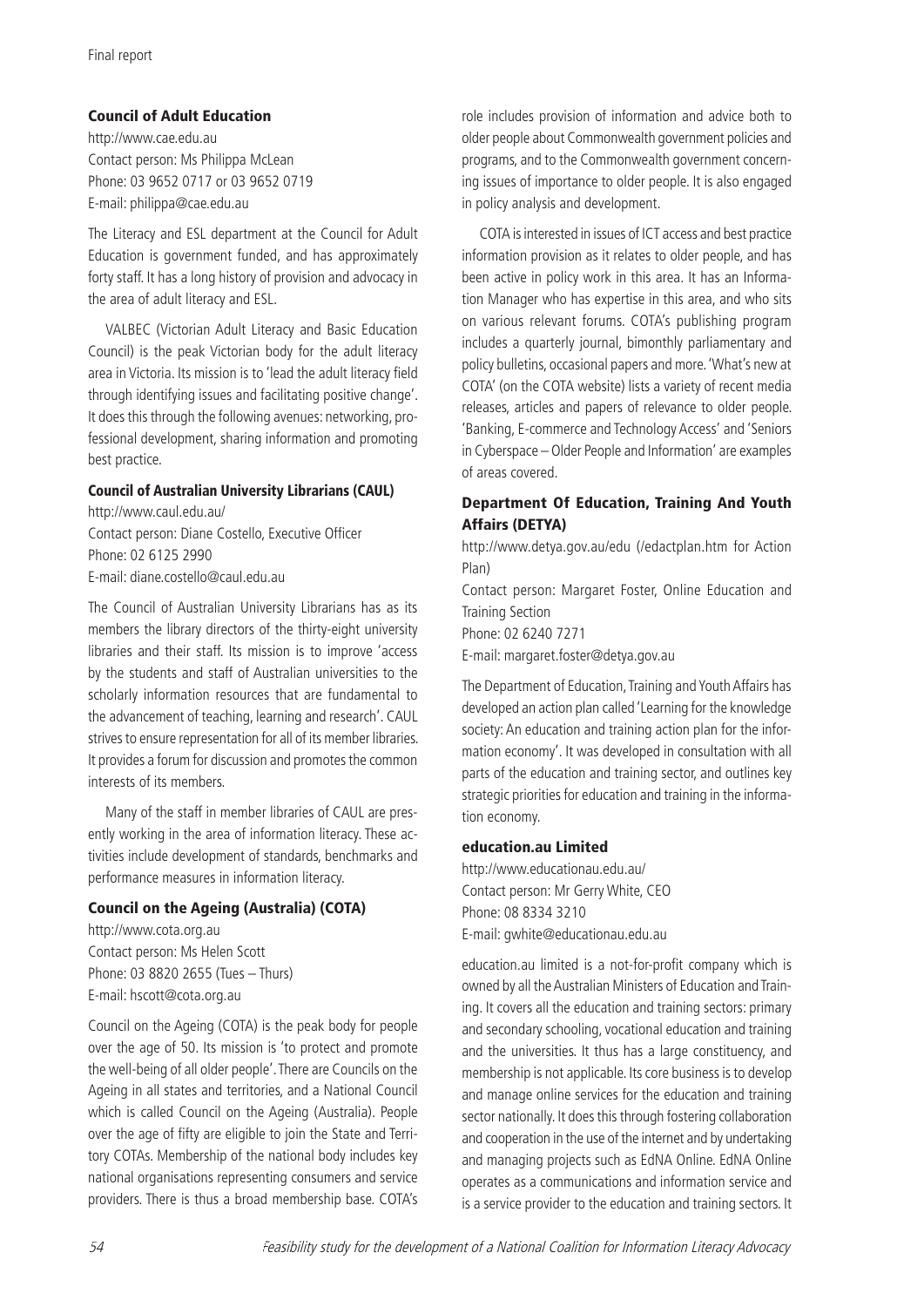seeks to support and encourage the use of the internet for learning, education and training. Resources include information about information literacy.

## Internet Society Of Australia

http://www.isoc-au.org.au/ Contact person: Tony Hill, President Phone: 02 6257 5544 E-mail: ed@isoc-au.org.au

The internet Society of Australia, a Chapter of the non-profit international organisation, the internet Society, was founded in 1996. Its objective is to 'promote development of the internet based upon the needs of Australian end-users'. In Australia more than 30 000 internet users are members of the Society.

The internet Society has considerable knowledge and understanding of aspects of the internet such as internet technology, standards, governance, issues and policy particularly as they relate to the information society. It is actively involved in addressing policy issues that relate to the development of the internet, and issues concerning the 'digital divide'.

## National Centre for Vocational Education Research (NCVER)

http://www.ncver.edu.au Contact person: Sarah Hayman, Manager, Information Services and Clearinghouse Phone: (08) 8333 8443 E-mail: sarah@ncver.edu.au

The National Centre for Vocational Education Research (NCVER) Ltd is the principal research and development organisation for the vocational education and training (VET) sector in Australia. It is an independent, not-for-profit company owned by the state, territory and federal ministers who are responsible for vocational education and training in Australia. NCVER's main areas of activities are in research, development and evaluation in the VET area, collection of VET statistics, and in the dissemination of information concerning vocational education and training. NCVER has approximately 70 staff.

Information literacy is recognised as one of the key competencies (generic skills) in vocational education and training. NCVER is at present undertaking, promoting, supporting and disseminating relevant research in this area. NCVER's large collection of research information includes aspects of learning relevant to information literacy, and staff members are involved in many professional networks, both in Australia and overseas, which are interested in this issue. Dissemination of information is an important part of the work of NCVER, and is carried out through a variety of formats, such as its website, publications, databases, forums, etc.

## National Library of Australia

http://www.nla.gov.au Contact person: Fran Wilson Phone: 02 6262 1606 E-mail: fwilson@nla.gov.au

The National Library of Australia is situated in Canberra and employs approximately 500 staff. It provides a research and information service to all Australians. It has as one of its objectives to 'foster a broad understanding of the importance of libraries'. To achieve this a key priority is to 'promote knowledge and use of the Library's resources'.

It is actively involved in promoting awareness of information literacy among the Australian community and at all levels. Activities include: information sessions to secondary school students and tertiary students; hands on training of electronic resources; guides to the collections; regular contact and liaison with teacher librarians in the ACT; and public talks on the collections, facilities and services.

# National Office for the Information Economy (NOIE)

http://www.noie.gov.au Contact person: Peter Huta, Manager Community Connectivity, Access Branch Phone: 02 6271 1047 E-mail: Peter.Huta@noie.gov.au

The National Office for the Information Economy (NOIE) is an Executive Agency in the Commonwealth Portfolio of Communications, IT and the Arts. Its clients include other government agencies, industry associations, ICT companies and community organisations. Its role is to develop, oversee and coordinate Commonwealth Government policy on electronic commerce, online services and the internet.

NOIE has expertise in the area of online information and online services. It also has contacts and networks in this area. Although NOIE hasn't had a particular focus on information literacy up to now, it has been involved in work on consumer information concerning the use of online services. It is also involved in raising awareness of the benefits of the internet.

# National Working Group for TAFE Library Services

http://www.ncver.edu.au/library/natlib/natlib.htm Contact person: Ms Helena Zobec, Convenor Phone: 02 6207 3378 E-mail: helena.zobec@cit.act.edu.au

Membership of the National Working Group for TAFE Library Services (NWGTLS) consists of one representative from each of the States, the ACT and the National Centre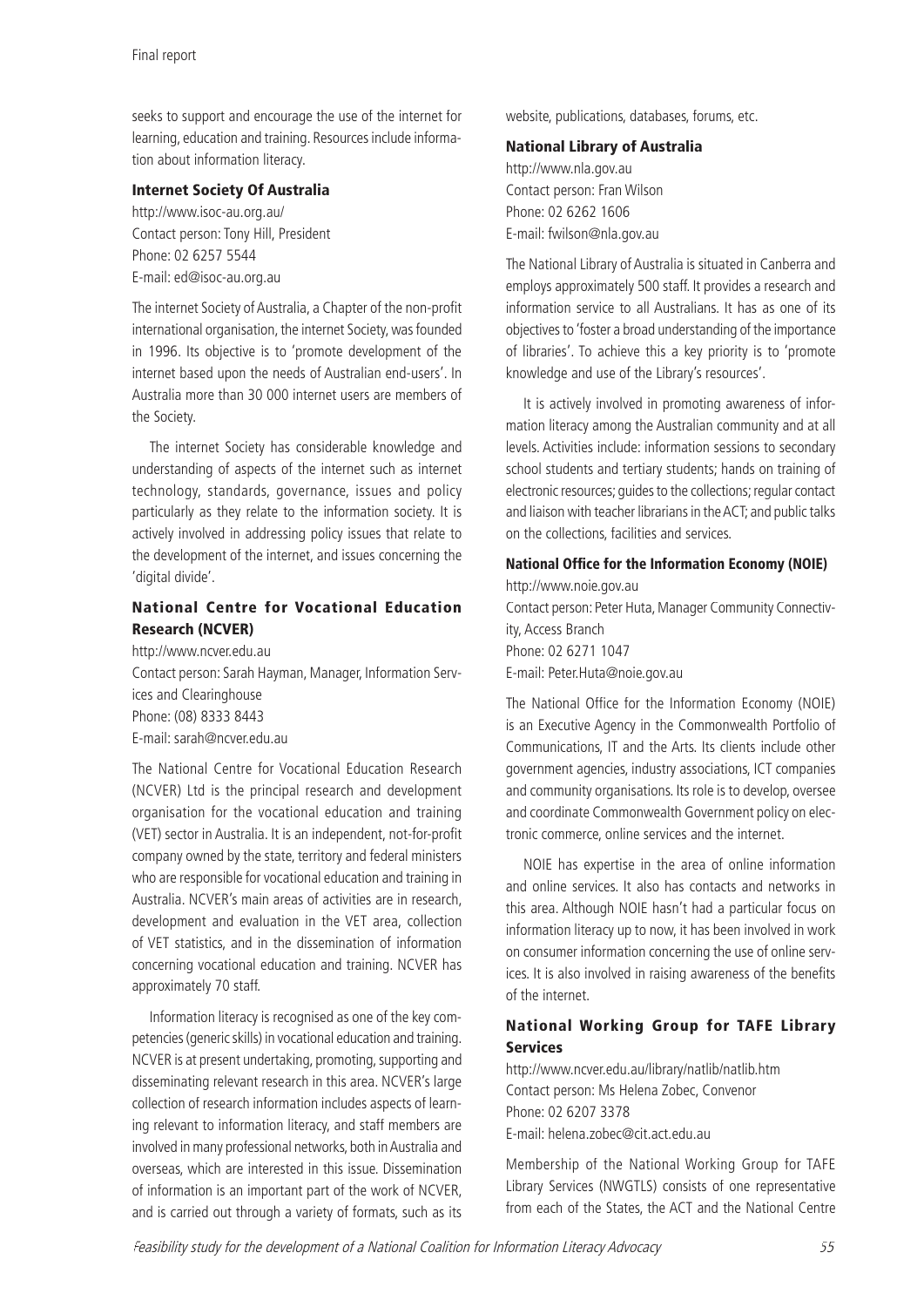for Vocational Education Research (NCVER). Members are endorsed by the appropriate TAFE bodies in their State. Its terms of reference state that the 'National Working Group for TAFE Library Services actively promotes an integrated approach to the delivery of library and information services which advances and supports national VET outcomes and the emerging changes in learning and teaching'.

One of the current issues that NWGTLS is looking at is information literacy. The Group has written an issues paper on the topic of information literacy for the VET sector which was distributed to TAFE Directors Australia. Online information literacy programs are currently being developed by TAFE libraries for the national VET market. Another area of interest is the development of an instrument to measure information literacy for VET learners which will be based on the Council of Australian Universities Librarians information literacy standards.

#### NetAlert

http://www.netalert.net.au Contact person: Lara MacDonell, Office Manager Phone: 03 6234 3327 E-mail: lmacdonell@netalert.net.au

NetAlert was established recently by the Australian government as an independent community advisory body on internet content. NetAlert has a Board of Directors which provides representation from all States and Territories across Australia, and diversity in a range of fields.

NetAlert's primary objective is to 'encourage and promote the use of the internet by all Australians, particularly young people and their families'. It does this through national awareness campaigns, research into new access management technologies and the provision of programs which explain the online content regime to the internet industry. The establishment of NetAlert was part of the Commonwealth government's commitment to educating communities throughout Australia about managing access to online content.

## Queensland University of Technology (Faculty of Information Technology — Information Systems Management Research Centre)

http://www2.fit.qut.edu.au/InfoSys/ism/ Contact person: Dr Christine Bruce, Associate Professor Phone: 07 3864 2780 E-mail: c.bruce@qut.edu.au

The Information Systems Management Research Centre is part of the Faculty of Information Technology at the Queensland University of Technology. It has approximately 25 staff plus many research students. The centre is very involved in research which involves information literacy/ information

management and knowledge management. Some of the research students are working on information literacy-related projects. In addition, staff at the centre have important contacts with a wide range of industry bodies involving consultancy, research and implementation of information literacy in academic and corporate environment. The centre has published many articles and reviews on the issue.

## SBS (Special Broadcasting Service)

http://www.sbs.com.au Contact person: Geoff Abbott Telephone: 02 9430 3193

SBS is an independent statutory authority which provides multicultural and multilingual radio and television services across Australia. Its principal function is to 'provide multilingual and multicultural radio and television services that inform, educate and entertain all Australians, and, in doing so, reflect Australia's multicultural society'. More than sixty languages are broadcast ensuring that it reaches a large and ethnic diverse audience. It is actively engaged in providing community service announcements through its broadcasting services.

#### State Library of New South Wales

http://www.slnsw.gov.au Contact person: Niki Kallenberger, Manager, Education and **Training** Telephone: 02 9273 1632 E-mail: nkallenberger@slnsw.gov.au

The State Library of New South Wales is a major reference and research library, with strong links to school libraries and the public library network across NSW. It also has strong connections to other state libraries, the National Library and a range of overseas libraries.

The library provides client education services to all sectors of the community, which includes principles of information literacy. These services include a range of courses, workshops and seminars. In addition, the library provides leadership and professional support for the public libraries in the state.

## State Library of South Australia

http://www.slsa.sa.gov.au

Contact person: Karen Brandwood, Education Programs Librarian, Training and Educational Services Phone: 08 8207 7533 E-mail: Brandwood.Karen@slsa.sa.gov.au

The State Library of South Australia's mission statement reads: 'The State Library of SA will, as the key node in the State's public library network, deliver high quality information, preservation, collection and public library services which contribute to the cultural, social, educational and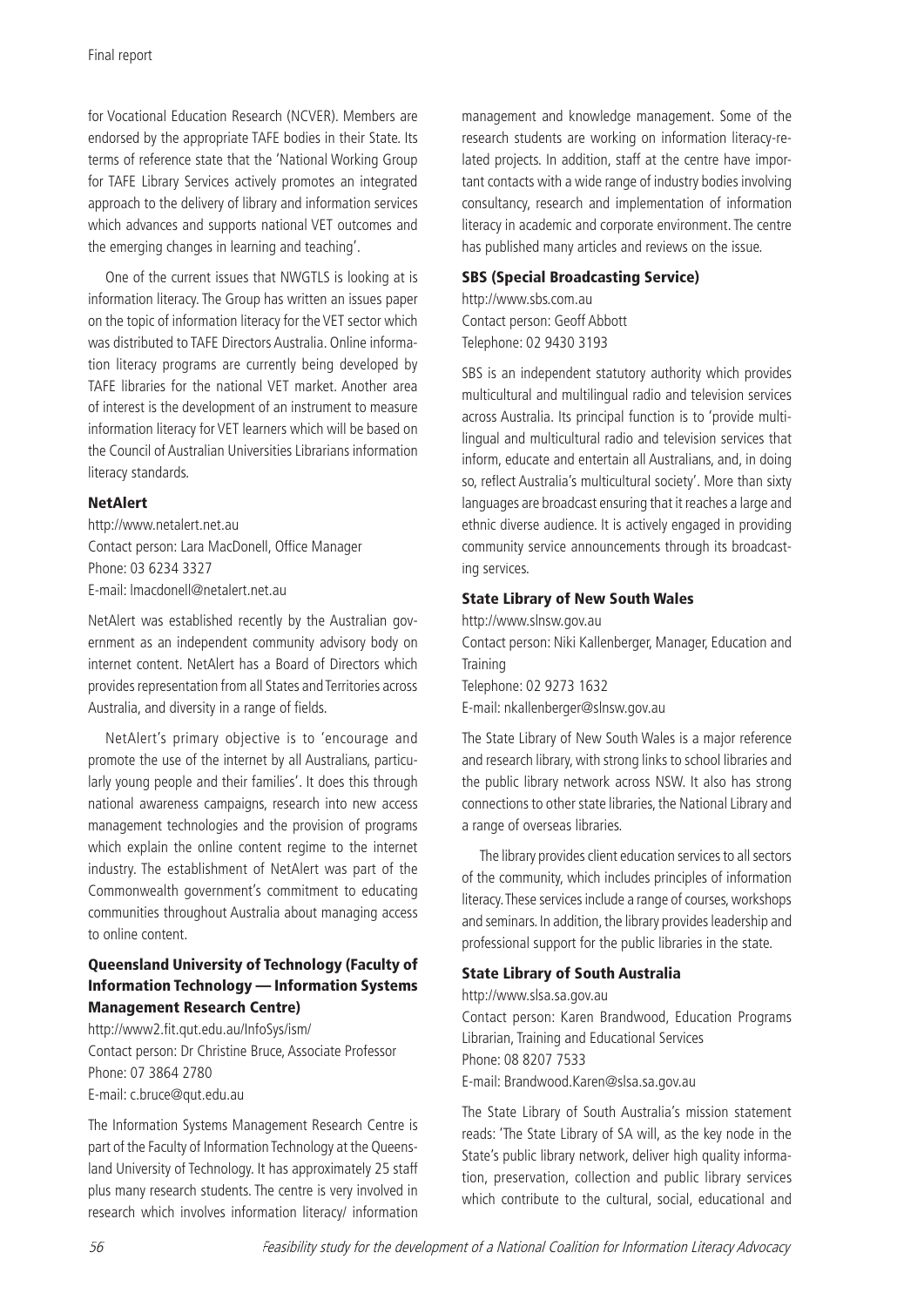elb.edu.au

economic well-being of the South Australian community and beyond'.

The library liaises with a range of educational institutions. It also offers education programs which include provision of information and research skills to school, tertiary and vocational education students.

#### State Library of Victoria

http://www.slv.vic.gov.au Contact person: Ms Prue Mercer Phone: 03 8664 7179 E-mail: pmercer@slv.vic.gov.au

The State Library of Victoria is the premier research and reference library for the state. Through the Council of Australian State Libraries (CASL) it has links with the public library network and state governments. Awareness of information literacy is promoted through a variety of courses focussing on lifelong learning.

# University of Melbourne (Information Division. Teaching, Learning and Research Support Department)

http://www.infodiv.unimelb.edu.au Contact person: Susan Bray, Head of Learning Resources Services, and Dr Angela Bridgland Phone: 03 8344 8322 (Angela at 03 8344 5368) E-mail: susaneb@unimelb.edu.au and a.bridgland@unim

The University of Melbourne's Teaching, Learning and Research Support Department (TeLaRS) is involved in working with departments and faculties at the university to incorporate multimedia and related educational technologies in teaching and learning. This includes the development of innovative courseware, research and evaluation of ICT, and information literacy.

The Learning Resources Services section was formed early in 2001. It has sixteen staff. One of the main goals in setting up this section was to promote information literacy. It does this through, for example, running classes, producing written guides (on paper and on the web), and providing support to other Division staff. Staff are actively involved in persuading the University at a senior level to accept the Australian Information Literacy Standards as one of its endorsed policies and therefore support the incorporation of information literacy into the curriculum. Being a fairly new group, staff are trialling strategies and new ideas, and attempting to develop better evaluation methods in the area of information literacy.

University of Technology, Sydney

http://www.uts.edu.au

Contact person: Ms Kate Vale, BELL Program Coordinator, Phone: 02 9514 3390 E-mail: kate.vale@uts.edu.au

OR, to contact the University Library's Information Literacy Program: Pamela Leuzinger, Director (Information Services Unit), (02) 9514 3336, Pamela.Leuzinger@uts.edu.au

The University of Technology, Sydney (UTS) has established the BELL (Being an Effective Lifelong Learner) Program, which offers a range of modules to students throughout the university, one of which concerns information literacy. The university library was responsible for developing this module as part of its goal to integrate information literacy into the curriculum. The BELL program promotes its activities to students and staff through the university's website, printed literature and through fora such as the Academic Board. The library also provides workshops, integrated courses and online tutorials that promote information literacy through its information skill programs.

The university is committed to the development of generic capabilities, including information literacy in its students. The establishment of the BELL Program, and tracking and researching outcomes to ensure these capabilities are of real benefit to students and graduates, are part of that commitment. Its experience, then, in establishing such a framework may be of benefit particularly to those in the tertiary education sector.

## VICNET (State Library of Victoria)

http://www.vicnet.net.au Contact person: Stuart Hall, Manager Phone: 03 8664 7001 (direct 7417) E-mail: stuart@vicnet.net.au

VICNET is a community network which delivers internet services throughout Victoria. It is a Division of the State Library of Victoria. It has strong links to the community through the ISP business (approximately 2500 access customers), and through the Skills.net projects (ongoing contact with a network of some 350 community training organisations in more than 750 locations) which it coordinates.

VICNET aims to encourage people across Victoria to use the internet by providing internet access, training and support. Through Skills.net, access and training in the use of the internet is made available to those people who may otherwise not have this opportunity. A very important aspect of VICNET is, therefore, the development of technological literacy in the community. Although the focus of VICNET's work was originally to do with technology literacy, with increasing technical skills in the community the focus is moving towards information literacy. It does this through programs such as Skills.net, My Connected Community and GO Vic. Libraries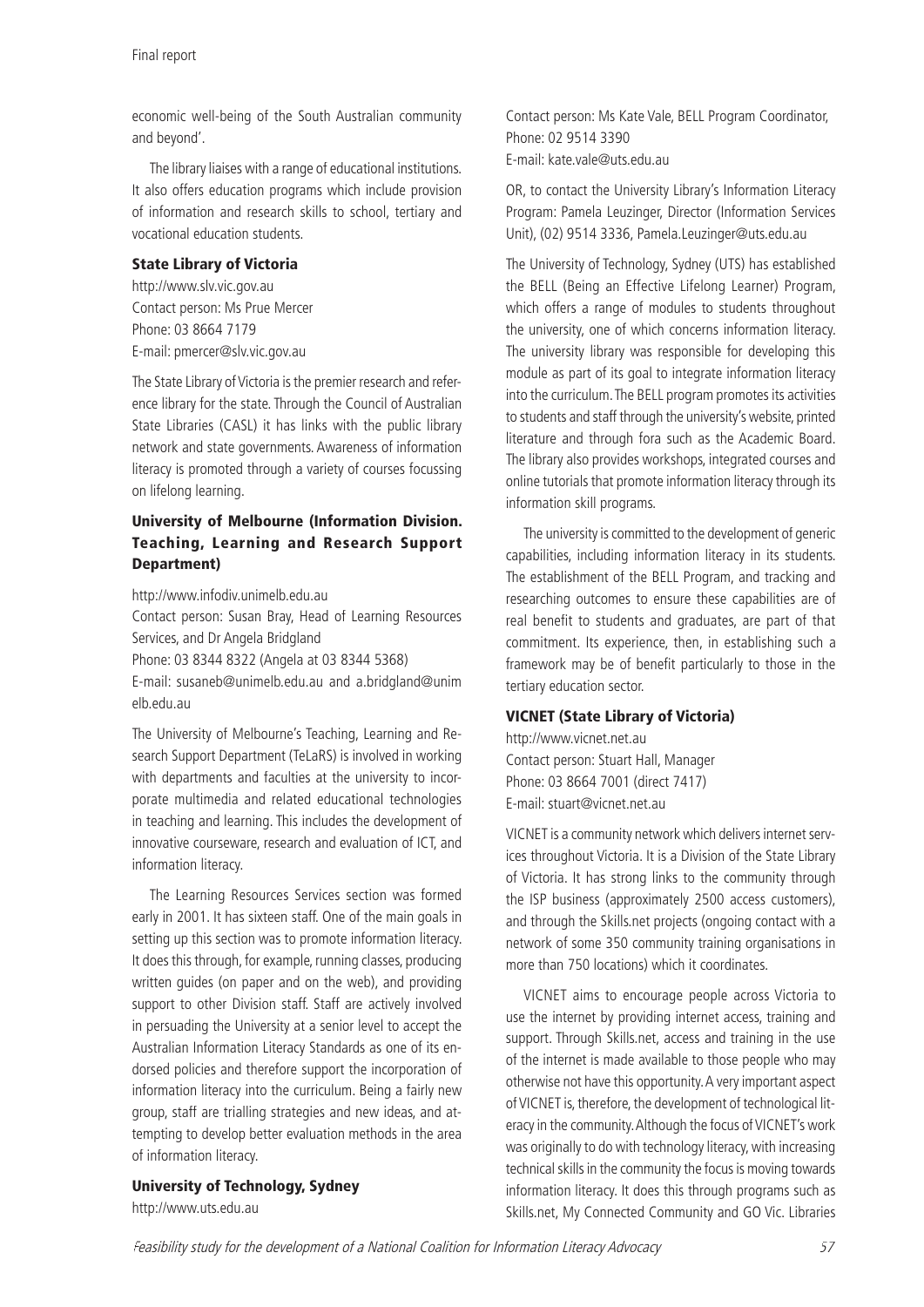Online and VICNET itself also make contributions. These programs are consistent with the broad objective concerning community capacity building held by the government.

# Victorian Information Technology Teachers' Association (VITTA)

http://www.vitta.org.au

Contact person: Ms Claudia Graham, President Phone: 03 9334 0033 (Home because VITTA is voluntary) E-mail: claudia.graham@overnewton.vic.edu.au

The Victorian Information Technology Teachers' Association (VITTA) is an independent, non-profit organisation for educators at the primary, secondary and tertiary levels in the area of Information Technology. The organisation has over 900 members throughout Victoria. It provides leadership and support for its members, including a range of professional development for teachers in the area of Information Technology and information literacy. Members of the Board of VITTA are involved in state-wide curriculum development with the Victorian Curriculum and Assessment Authority. VITTA also organises an annual conference which covers broad literacy and knowledge concerns.

## Young Media Australia (YMA)

http://www.youngmedia.org.au

Contact person: Ms Barbara Biggins, Honorary Executive Director

Phone: (not provided)

E-mail: bbiggins@dove.net.au

Young Media Australia (YMA) is the registered business name of the Australian Council for Children's Films and Television (ACCFT). It is a national not-for-profit advocacy organisation, whose primary objective is to 'stimulate and maintain public interest in the provision of suitable print, electronic and small screen entertainment for children and young people'. Some of its activities include: fostering 'informed public opinion and debate on children's media issues'; providing 'up-to-date information and education on issues of violence, advertising, classification codes, self regulatory codes and the maintenance of quality quotas for children's programs'; and acting as 'consultants to government, health authorities, and the media in relation to classification, standards, codes, programming and the social health impact of mass media, including the internet'.

Its strengths lie in the recognition of its significant advocacy role in relation to print, electronic and screen-based media for children and young people, and its broad set of information networks both within Australia and overseas.

# APPENDIX 4: Consultations with Key Stakeholders

Consultations were carried out with nineteen key stakeholders, most of whom were identified from the original e-mail survey as having expressed interest in the proposed national coalition for information literacy advocacy.

The organisations contacted were:

Adult Learning Australia (ALA) Australian Broadcasting Commission (ABC) Australian Chamber of Commerce and Industry (ACCI) Australian College of Education Australian Computer Society Australian Consumers Association Australian Education Union Australian Information and Communications Technology in Education Committee (AICTEC) Australian Literacy Educators' Association (ALEA) Australian Public Libraries Network Australian School Library Association (ASLA) Council of Australian University Librarians (CAUL) Council on the Ageing (COTA) Department of Education, Science and Training (DEST) Indigenous Online Network (ION) internet Society of Australia National Aboriginal and Torres Strait Islander Education Website (NATSIEW) National Centre for Vocational Educational Research (NCVER) National Working Group for TAFE Library Services (NWGTLS)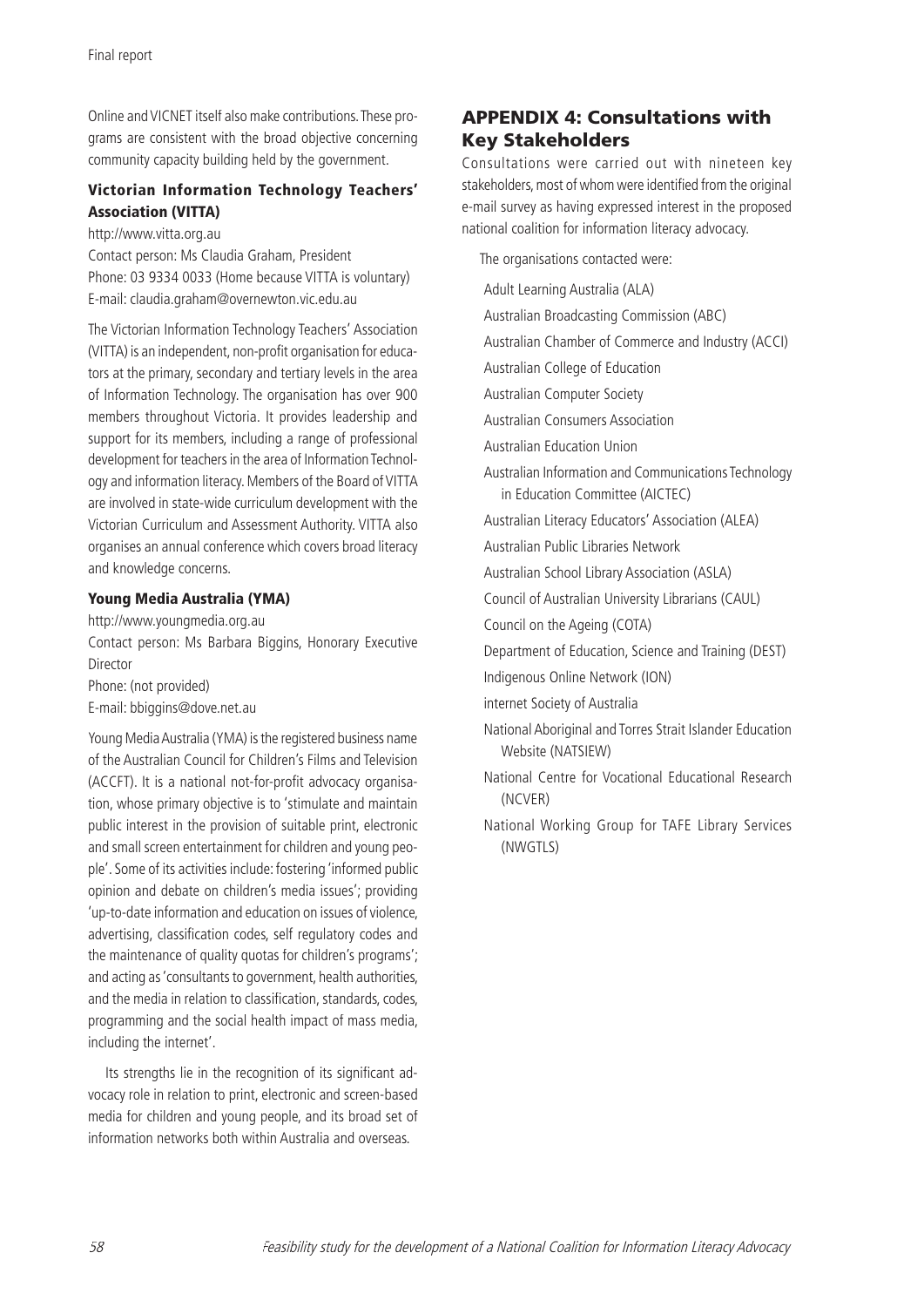# ENDNOTES

- 1 Eger, J., 'Asia in the Global Information Economy: The Rise of Region-States, the Role of Telecommunications', Address to the International Conference on Satellite and Cable Television in Chinese and Asian Regions', 4–6 July 1996, Taiwan, http: //www-rohan.sdsu.edu/dept/intlcomm/taiwan.html (accessed 7 November 2001).
- 2 TFPL Ltd., 'Skills for Knowledge Management', a briefing paper undertaken on behalf of the Library and Information Commission, June 1999, London, http: //www.lic.gov.uk/publications/executivesummaries/ kmskills.html (accessed 9 November 2001).
- <sup>3</sup> Eger, J., 'Asia in the Global Information Economy: The Rise of Region-States, the Role of Telecommunications', Address to the International Conference on Satellite and Cable Television in Chinese and Asian Regions', 4–6 July 1996, Taiwan, http: //www-rohan.sdsu.edu/dept/intlcomm/taiwan.html (accessed 7 November 2001).
- <sup>4</sup> Morgan Keegan Equity Research Report, Elearning: The Engine of the Knowledge Economy, July 2000, p. 11, http://www.internettime.com/itimegroup/ morgankeegan.pdf (accessed July 2001).
- <sup>5</sup> TFPL Ltd., 'Skills for Knowledge Management', a briefing paper undertaken on behalf of the Library and Information Commission, June 1999, London, http: //www.lic.gov.uk/publications/executivesummaries/ kmskills.html (accessed 9 November 2001).
- 6 Lisbon European Council, 'Presidency Conclusions', 23–24 March 2000, http://www.europarl.eu.int/ summits/lis1\_en.htm (accessed 5 November 2001).
- <sup>7</sup> The Special European Council of Lisbon, eEurope: An Information Society For All, Communication on a Commission Initiative for the Special European Council of Lisbon, 23–24 March 2001, http://europa.eu.int/ information\_society/eeurope/news\_library/pdf\_files/ initiative\_en.pdf (accessed 5 November 2001).
- <sup>8</sup> National Office for the Information Economy (NOIE), A Strategic Framework for the Information Economy, January 1999. The framework can be accessed via the NOIE site at http://www.noie.gov.au/index.htm (accessed 8 November 2001).
- <sup>9</sup> J. Verrall, 'Lifelong Learning "the key for all" ', The *Age*, 17 November 2001, My Career section, Part I. Jobs East, a small outer Melbourne agency that monitors developments in the labour market and industry, organised the summit at which several world leaders in workplace change spoke. In a telephone conversation,

the Executive Director, Brian O'Dwyer, also indicated Jobs East's intention of setting up a regional skills alliance, based on the Irish Expert Group on Future Skills Needs model, that would adopt a collaborative and focused approach to meeting the needs of the Australian economy.

- 10 See Verrall, 'Lifelong Learning "the key for all" ', The Age, 17 November 2001, My Career section, Part I.
- <sup>11</sup> Social Exclusion Unit, Report of Policy Action Team 18: Better Information, London, 2000, http: //www.cabinet-office.gov.uk/seu/2000/pat18/ summary.htm (accessed 12 December 2001).
- $12$  NOIE, save@home: Valuing the Benefits of Home internet Access, Canberra, 2001, p6.
- 13 Australian Bureau of Statistics (ABS), 'Household Use of Information Technology', Australian Government Printing, Canberra, 2000, (8146.0), p19.
- 14 M. Pastore, 'Branches Still Rule Banking in Europe', Cyberatlas, 19 November 2001, http: //cyberatlas.internet.com/markets/finance/article/ 0,,5961\_926021,00.html (accessed 28 November 2001).
- <sup>15</sup> NOIE, for example, has worked with the Consumer Affairs Division of the Department of the Treasury to produce a series of fact sheets designed to assist consumers to make better informed decisions about buying online. See http://www.noie.gov.au/projects/ consumer/shopping\_online/index.htm (accessed 20 November 2001). NOIE has also worked with the Australian Computer Society to produce a publication for consumers on the use of credit cards online: The Phantom Menace: Setting the Record Straight About Online Credit Card Fraud for Consumers. The Department of the Treasury has established the Consumers Online web site (which presents information on consumer rights, as well as specific information on negotiating the world of online shopping and the kind of assessments, choices and judgements they need to make on the information and options presented to them). See http://www.consumersonline.gov.au (accessed 20 November 2001). The Commonwealth Government has also established NetAlert, an internet community advisory body. NetAlert helps the public manage access to online content and runs national awareness campaigns to promote a safer internet experience for young people.
- 16 See http://www.accc.gov.au/consumer/fsconsumer.htm (accessed 20 November 2001).
- 17 National Literacy Summit 2000 Steering Commit-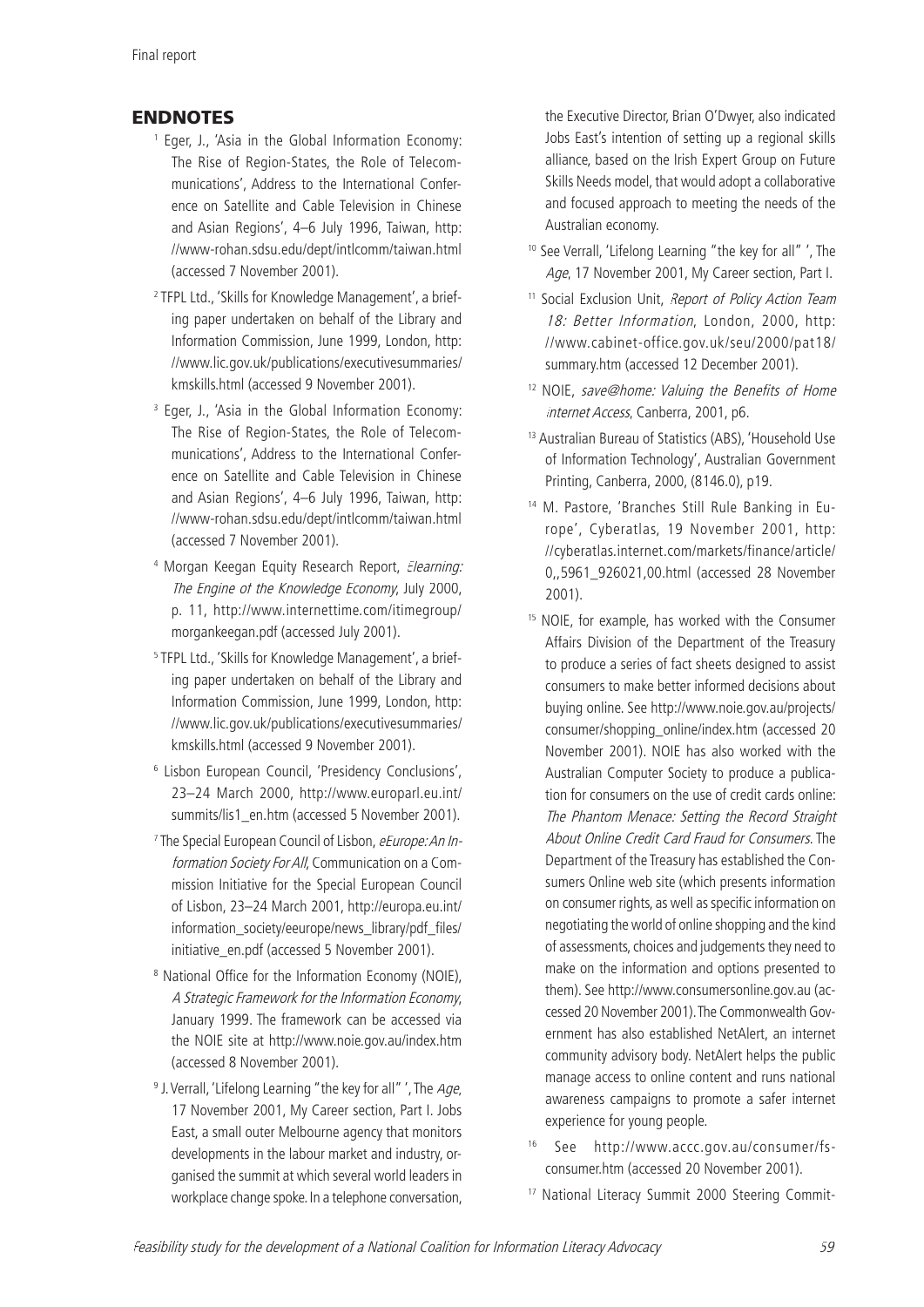tee, 'From the Margins to the Mainstream: An Action Agenda for Literacy', September 2000, http:/ /www.nifl .gov/Coalition/margins\_to\_mainstream.pdf (accessed 15 October 2001).

- 18 Benton Foundation, 'Networking for Better Care: Health Care in the Information Age', 1999, http:/ /www.benton.org/Library/health/one.htm (accessed 29 October 2001).
- <sup>19</sup> See Government Online: The Commonwealth Government's Strategy, April 2000, http: //www.govonline.gov.au/projects/strategy/ GovOnlineStrategy.htm (accessed 25 November 2001).
- <sup>20</sup> NOIE, A Strategic Framework for the Information Economy, January 1999, p. 57, http://www.noie.gov.au/ projects/information\_economy/research&analysis/ ie\_stats/CSOP\_June2001/CSOP\_June01.pdf (accessed 25 November 2001).
- 21 See http://www.foresight.gov.uk/servlet/DocViewer/ docnoredirect=2667/intro.htm (accessed 25 November 2002).
- <sup>22</sup> NOIE, A Strategic Framework for the Information Economy, January 1999. The framework can be accessed via the NOIE site at http://www.noie.gov.au/ index.htm (accessed 8 November 2001).
- 23 See http://www.govonline.gov.au/projects/ services&innovation/portals.htm (accessed 25 November 2001).
- <sup>24</sup> Lyman, P., and Varian, H., 'How Big is the Information Explosion?', *iMP Magazine*, 22 November 2001, http://www.cisp.org/imp/november\_2000/ 11\_00lyman.htm (accessed 5 November 2001). See also Lyman and Varian, 'How Much Information?', 2000, http://www.sims.berkeley.edu/research/ projects/how-much-info/summary.html (accessed 5 November 2001).
- <sup>25</sup> Lyman, P., and Varian, H., 'How Big is the Information Explosion?', iMP Magazine, 22 November 2001, http://www.cisp.org/imp/november\_2000/ 11\_00lyman.htm (accessed 5 November 2001).
- 26 See http://www.cultureandrecreation.gov.au/ (accessed 30 November 2001).
- 27 NUA internet, 'How Many Online?', 2001, http:// www.nua.ie/surveys/how\_many\_online/ (accessed 5 November 2001).
- 28 ChinaOnline, 'Survey: China Net Users Seek Better Search Engines', October 2000, http://www.sina.com/ news/tech/2000/1013/tech.html (accessed 12 July 2001).
- 29 Computer Industry Almanac Inc., http://www.c-Ia.com/200103iu.htm (accessed 14 May 2001).
- 30 Computer Industry Almanac Inc., http://www.c-Ia.com/200103iu.htm (accessed 14 May 2001).
- <sup>31</sup> United States Department of Commerce, Economics and Statistics Administration and the National Telecommunications and Information Administration (NTIA), A Nation Online: How Americans are Expanding their Use of the internet, Washington, February 2002, http://www.ntia.doc.gov/ntiahome/ dn/ (accessed 25 March 2002).
- <sup>32</sup> ABS, Household Use of Information Technology (8146.0), Australian Government Publishing Service, 2000. The report indicates that between 1999-2000 the number of households with home computer access increased by 13 per cent while the number of households with home internet access increased by 52 per cent. See p3.
- $33$  NOIE, The Current State of Play  $-$  June 2001, Canberra, 2001, http://www.noie.gov.au/projects/ information\_economy/research&analysis/ie\_stats/ StateofPlayNov2000/index.htm (accessed 25 November 2001).
- <sup>34</sup> Organisation for Economic Co-operation and Development (OEDC), Understanding the Digital Divide, OEDC Publications, France, 2001, p5.
- <sup>35</sup> World Information Technology & Services Alliance, Global Public Policy Conference 2001, 'Facts About the Digital Divide', http://www.sbs.co.za/gppc/GPPC\_ FACTS.htm (accessed 29 October 2001).
- <sup>36</sup> OECD, Understanding the Digital Divide, OEDC Publications, France, 2001, p8, http://www1.oecd.org/dsti/ sti/prod/Digital\_divide.pdf (accessed 25 November 2001).
- <sup>37</sup> United States Department of Commerce, *Falling* Through the Net: Defining the Digital Divide, National Telecommunications and Information Administration (NTIA), 1999, http://www.ntia.doc.gov/ntiahome/ fttn99 (accessed 30 October 2001).
- 38 OECD, Understanding the Digital Divide, OEDC Publications, France, 2001, p18, http://www1.oecd.org/ dsti/sti/prod/Digital\_divide.pdf (accessed 25 November 2002).
- <sup>39</sup> ABS, Household Use of Information Technology (8146.0), Australian Government Publishing Service, 2000. See also Brook, J., 'Technology Monitors Aid Business Community', 29 December 2000, Pacific Access, http://www.pacificaccess.com.au/PA/Story/ 1,1751,44316,00.html (accessed 26 October 2001)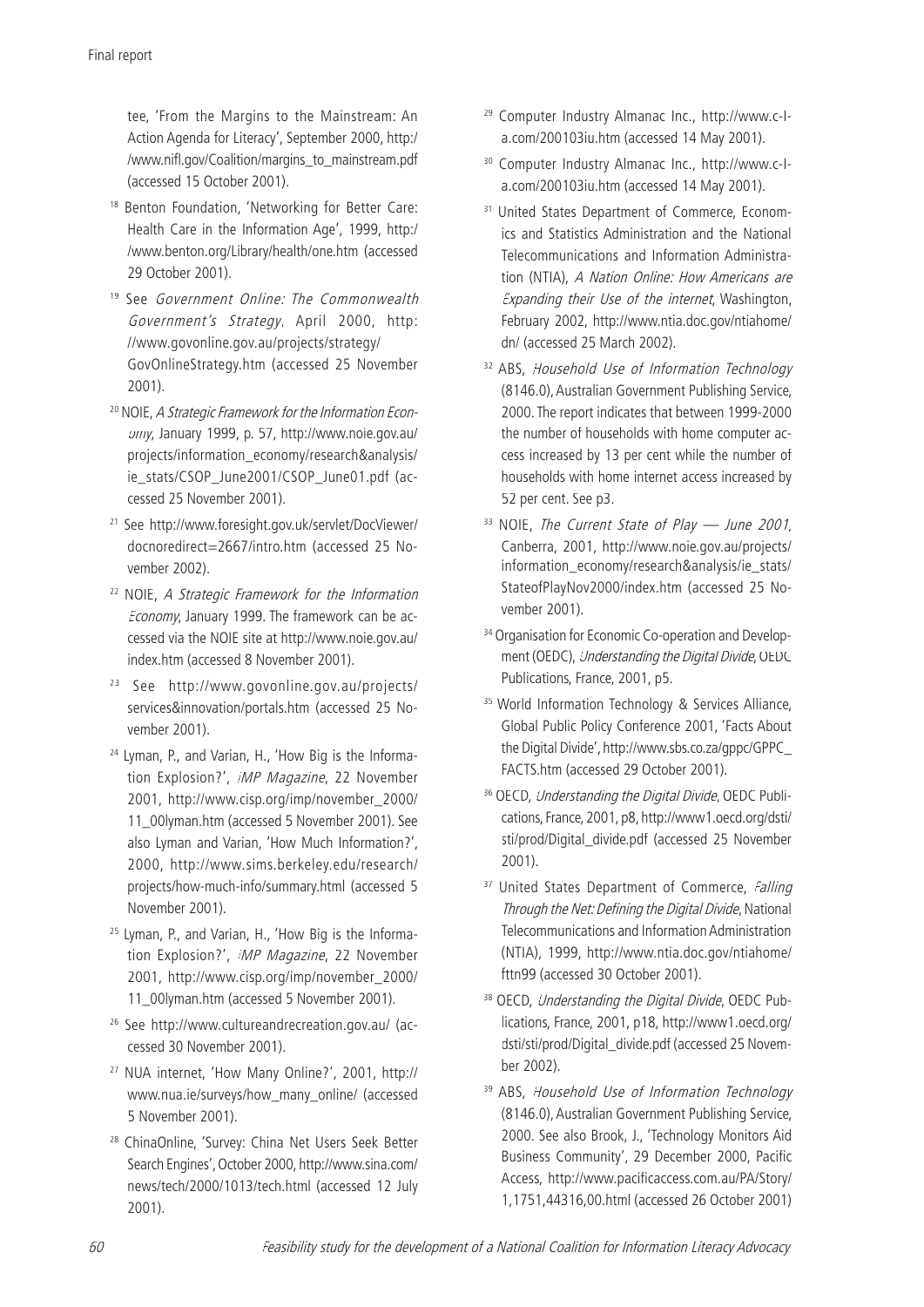for a summary of the ABS report.

- 40 ABS, Household Use of Information Technology (8146.0), Australian Government Publishing Service, 2000, p8. The information about computer peripherals can be found on p7.
- $41$  R. Lloyd and O. Hellwig, *Barriers to the Take-up of New* Technology, Discussion Paper No. 5, NATSEM, November 2000, http://www.natsem.canberra.edu.au/pubs/ dps/dp53/dp53.pdf (accessed 7 January 2002).
- <sup>42</sup> R. Lloyd and O. Hellwig, Executive Summary, Barriers to the Take-up of New Technology, NATSEM, November 2000, http://www.natsem.canberra.edu.au/pubs/ otherpubs/netaccess\_barriers/summary.pdf (accessed 7 January 2002).
- 43 NOIE, A Strategic Framework for the Information Economy, January 1999. See http://www.noie.gov.au/ index.htm (accessed 8 November 2001).
- 44 Private e-mail communication 15 November 2001. The views expressed do not state the official Commission position but represent 'some thoughts from our side of the subject of information literacy'.
- 45 See bridges.org at http://www.bridges.org/digitaldivide/ realaccess.html (accessed 14 November 2001).
- 46 See bridges.org at http://www.bridges.org/digitaldivide/ realaccess.html (accessed 14 November 2001).
- 47 Initial plans for a direct measurement of ICT literacy as part of an International Lifeskills Survey (ILSS) prepared by the Educational Testing Service (ETS) network for the OECD have been abandoned. Instead an ICT literacy component is to be included in the background questionnaire of the ILSS's replacement, the Adult Literacy and Lifeskills Survey (ALL). See the section on ALL later in the final report.
- 48 ABS, Aspects of Literacy: Assessed Skill Levels Australia, Australian Government Publishing Service, 1996, p8.
- 49 ACAL, A Literate Australia, National Position Paper on the Future Adult Literacy and Numeracy Needs of Australia, 2001, p15, http://www.acal.edu.au/ ALitAustOct01.pdf (accessed 10 September 2001).
- <sup>50</sup> OECD, Literacy in the Information Age: final report of the International Adult Literacy Survey, OECD Publications, Paris, 2000, p. xiii.
- <sup>51</sup> ACAL, A Literate Australia, National Position Paper on the Future Adult Literacy and Numeracy Needs of Australia, 2001, p5, http://www.acal.edu.au/ ALitAustOct01.pdf (accessed 10 September 2001).
- 52 Bundy, A., 'For a Clever Country: Information Literacy

Diffusion in the 21st Century', Background and issues paper for the first national Round Table on Information Literacy conducted by the Australian Library and Information Association (ALIA) and held at the State Library, 28 February 2001. In his paper Bundy offers a condensed version of Christine Bruce's description of the background to the information literacy movement, taken from The Seven Faces of Information Literacy, Auslib Press, Adelaide, 1997.

- <sup>53</sup> Bruce, C., 'Information Literacy Blueprint', Griffith University, 1994, http://www.gu.edu.au/text/ins/ lils/infolit/resources/blueprint/home.html (accessed 30 October 2001)
- 54 Council of Australian University Librarians (CAUL), Information Literacy Standards, first edition, Canberra, 2001, http://www.anu.edu.au/caul/ (accessed 30 October 2001).
- 55 Department of School Education/Catholic Education of Victoria, Keys to Life: Professional Development Program for Secondary Subject Teachers, Melbourne, 1994, p329, cited in Lo Bianco, J., and Freebody, P., Australian Literacies: Informing National Policy on Literacy Education, Language Australia Publications, Melbourne, 1997.
- 56 Bawden, D., 'Information and Digital Literacies: A Review of Concepts', Journal of Documentation, vol. 57, no. 2, March 2001, p 221.
- 57 ABS, Aspects of Literacy: Assessed Skill Levels, Australian Government Publishing Service, Canberra, 1996.
- 58 Department Of Employment, Education, Training and Youth Affairs, Literacy for All: The Challenge for Australian Schools, Australian Schooling Monograph Series, no. 1, 1998, J. S. McMillan Printing Group, p7.
- 59 Bawden, D., 'Information and Digital Literacies: A Review of Concepts', Journal of Documentation, vol. 57, no. 2, March 2001, p. 221-2.
- <sup>60</sup> The Literacy Notepad, 'Unravelling the Literacy Maze', http://www.nald.ca/PROVINCE/NFLD/NFLITCOU/ notepad/oct97/page4.htm (accessed 30 October 2001)
- <sup>61</sup> The Literacy Notepad, 'Unravelling the Literacy Maze', http://www.nald.ca/PROVINCE/NFLD/NFLITCOU/ notepad/oct97/page4.htm (accessed 30 October 2001)
- <sup>62</sup> Spitzer, K., Eisenberg, M., and Love, C., *Information* Literacy: Essential Skills for the Information Age, ERIC Clearinghouse on Information & Technology, Syracuse University, New York, 1998.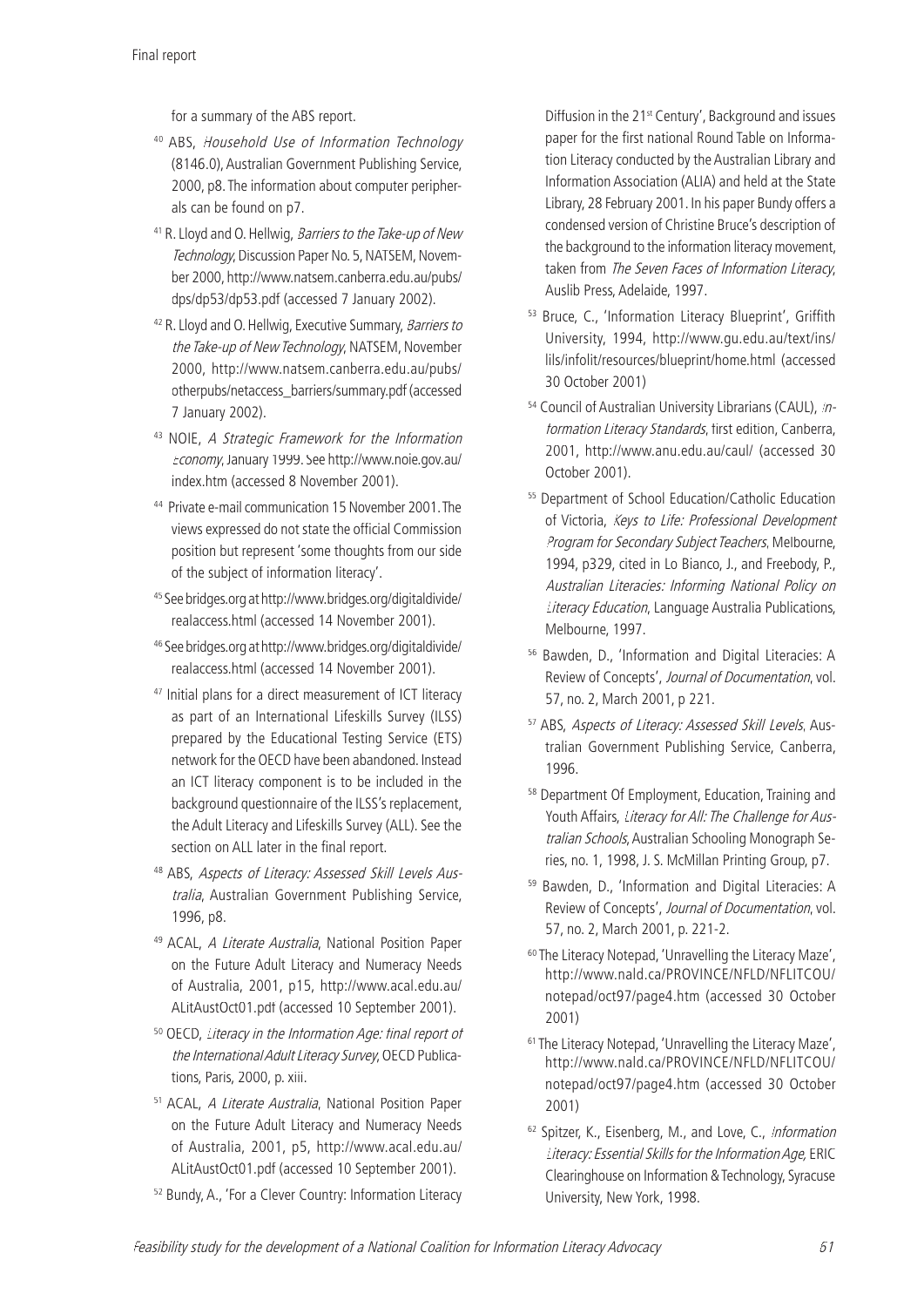- 63 Ocotillo Information Literacy Group, 'Report '94', Maricopa County Community College, Arizona, 1994, http://hakatai.mcli.dist.maricopa.edu/ocotillo/ report94/rep7.html (accessed 31 October 2001).
- 64 American Library Association Presidential Committee on Information Literacy, 'final report', January 1989, http://www.infolit.org/documents/89Report.htm (accessed 20 September 2001). The ALA has endorsed a more recent position paper of the American Association of School Librarians (AASL) in which information literacy is described more broadly in terms of 'locating, interpreting, analyzing, synthesizing, evaluating and communicating'. See AASL, 'Information Literacy: A Position Paper on Information Problem Solving', adopted in 1994, http://www.ala.org/aasl/positions/ ps\_infolit.html (accessed 28 March 2002).
- 65 See, for example, Bruce, C., 'Information Literacy Services — Computer Training', http://www.gu.edu.au/ text/ins/lils/infolit/resources/blueprint/home.html (accessed 31 October 2001)
- <sup>66</sup> Healey, M., 'Information Literacy', Behind the Scenes: The Inside Story of Library and Information Management, vol. 1, no. 2, http://infotrain.magill.unisa.edu.a u/epub/Special\_Editions/GIBBC\_UNDEM/mhbts.htm (accessed 30 October 2001)
- 67 Ford, B., 'Information Literacy as a Barrier', 60th IFLA General Conference, 21-27 August 1994, http: //www.ifla.org/IV/ifla60/60-forb.htm (accessed 30 October 2001).
- <sup>68</sup> Lankshear, C., Bigum, C., et al., *Digital Rhetorics:* Literacies and Technologies in Education — Current Practices and Future Directions: Executive Summary, Department of Education, Employment, Training and Youth Affairs, Canberra, 1997, p17.
- 69 'Defining 21st Literacy', http://www.21stcenturylitera cy.org/whatis/index.htm (accessed 24 March 2002). The 21<sup>st</sup> Century Literacy Summit was held on 7-8 March in Berlin.
- 70 Abell, A., 'Creating Corporate Information Literacy', Information Management Report, April 2000, pp1-4.
- 71 Nishimuro, T., 'Information Literacy: How Does It Differ From Traditional or Computer Literacy?', TechKnowLogia, September/October 1999, http: //www.its.qut.edu.au/cqs/ldp/info/infolit.pdf (accessed 22 October 2001).
- 72 Hancock, V., 'Information Literacy for Lifelong Learning', ED358870, 1993, http://www.ed.gov/ databases/ERIC\_Digests/ed358870.html (accessed 30 October 2001).
- 73 Siitonene, L., 'Information Literacy: Gaps Between Concept and Applications', 62nd IFLA General Conference, 25-31 August 1996, http://www.ifla.org/IV/ ifla62/62-siil.htm (accessed 30 October 2001).
- 74 Bruce, C., 'The Experience of Information Literacy: Towards a Holistic Model', School Libraries, Research Column 1, 1998, http://www.schools.nsw.edu.au/ staff/F1.0/F1.8/scan/17\_1998/171res.htm (accessed 22 October 2001). See also Bruce, 'Seven Faces of Information Literacy in Higher Education'. http://www2.fit.qut.edu.au/InfoSys/bruce/inflit/faces/ faces1.htm (accessed 22 October 2001).
- 75 Laverty, C., 'Information Literacy', February 1997, http: //library.queensu.ca/inforef/tutorials/rbl/infolit.htm (accessed 30 October 2001).
- 76 Shapiro, J., and Hughes, S., 'Information Literacy as a Liberal Art', *Educom Review*, vol. 31, no. 2, March/April 1996, http://www.educause.edu/pub/ er/review/reviewarticles/31231.html (accessed 30 October 2001).
- 77 Foster, S., 'Information Literacy: Some Misgivings', American Libraries, April 1993, file:///Cl/TEMP/ Foster.html (GET URL)
- 78 Snavely, l., and Cooper, N., 'The Information Literacy Debate', Journal of Academic Librarianship, vol. 23, no. 1, January 1997.
- 79 Bundy, for example, cites McKenzie's comment that information literacy 'is mainly about developing understanding and insight. Literacy is about interpretation of information to guide decisions, solve problems and steer through uncertain, complex futures'. See Bundy, 'For a Clever Country: Information Literacy Diffusion in the 21<sup>st</sup> Century', Background and issues paper for the first national Round Table on Information Literacy conducted by the Australian Library and Information Association (ALIA) and held at the State Library, 28 February 2001, p6.
- 80 Centre for International Economics, Save@Home: Valuing the Benefits of Home internet Access, prepared for The National Office for the Information Economy, June 2001.
- 81 Australian Council for Adult Literacy (ACAL), A Literate Australia, National Position Paper on the Future Adult Literacy and Numeracy Needs of Australia, 2001, p7, http://www.acal.edu.au/ALitAustOct01.pdf (accessed 10 September 2001).
- 82 Commission of the European Communities, A Memorandum on Lifelong Learning, Commission Staff Working Paper, 30 October 2000, pp10–11. See http: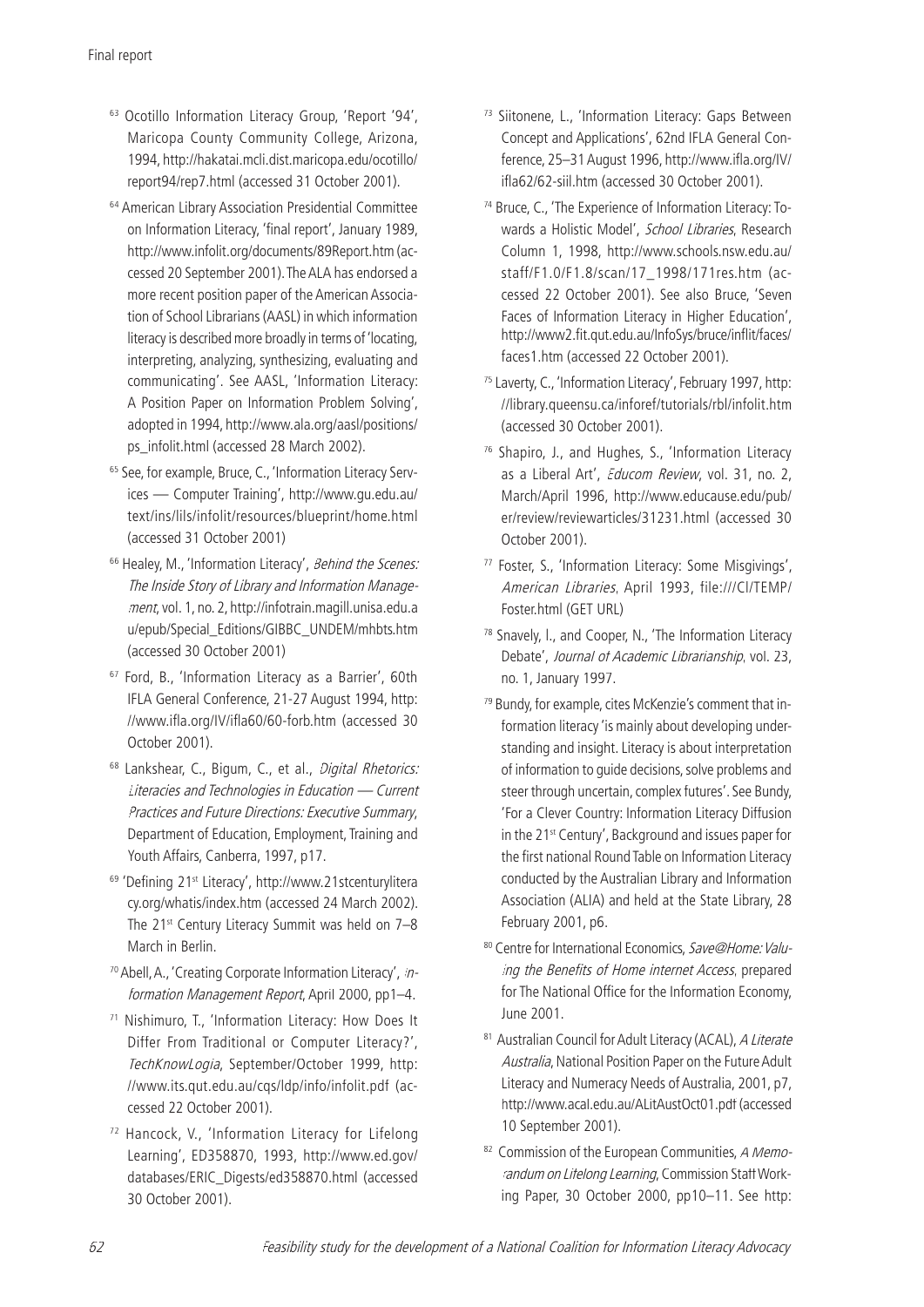//europa.eu.int/comm/education/life/memoen.pdf (accessed 14 January 2001).

- 83 NebGuide, 'A Process for Building Coalitions', Co-operative Extension, Institute of Agriculture and Natural resources, University of Nebraska-Lincoln, October 1996, http://www.ianr.unl.edu/pubs/family/g988.htm (accessed 29 October 2001).
- 84 NebGuide, 'A Process for Building Coalitions', Co-operative Extension, Institute of Agriculture and Natural resources, University of Nebraska-Lincoln, October 1996, http://www.ianr.unl.edu/pubs/family/g988.htm (accessed 29 October 2001).
- 85 ALA Special Presidential Committee, Community Partnerships Initiative, 'What are Community Partnerships?' and 'Information Literacy Community Partnerships', http://library.austin.cc.tx.us/staff/lnavarro/ CommunityPartnerships/communitypartnerships1.ht ml (accessed 19 October 2001).
- 86 American Library Association Presidential Committee on Information Literacy, 'final report', January 1989, http://www.infolit.org/documents/89Report.htm (accessed 20 September 2001).
- 87 Private e-mail communication, 31 October 2001.
- 88 See http://www.la-hq.org.uk/directory/record/ r200109/article4.html (accessed 20 November 2001).
- 89 Private e-mail communication, 16 November 2001.
- 90 Private e-mail communication, 19 October 2001.
- 91 Private e-mail communication, 30 October 2001.
- 92 See http://www.library.unisa.edu.au/about/anziil.htm (accessed 30 October 2001).
- 93 See http://www.unesco.org/education/literacy\_2001/ en\_dg.shtml (accessed 25 November 2001).
- 94 See http://www.itu.int/wsis/brochure-1.htm (accessed 25 November 2001).
- 95 For example, see LIANZA http://www.lianza.org.nz/ (accessed 12 December 2001); NIACE http:// www.niace.org.uk (accessed 7 January 2002); and MCL http://www.literacy.ca/ (accessed 7 January 2002).
- <sup>96</sup> G. Lowe and J. McAuley, *Draft Adult Literacy and Life*skills Survey — Information and Communication Technology Literacy Assessment Framework, p4, ftp://ftp.ets.org/pub/corp/ICTL\_2nd\_framework.pdf (accessed 7 January 2002)
- <sup>97</sup> G. Lowe and J. McAuley, *Draft Adult Literacy and Life*skills Survey — Information and Communication Technology Literacy Assessment Framework, p6,

ftp://ftp.ets.org/pub/corp/ICTL\_2nd\_framework.pdf (accessed 7 January 2002)

- 98 For a copy of the report see http://www.bellanet.org/ partners/aisi/partners.htm (accessed 6 November 2001).
- 99 Karelse, C-M., 'Infolit: a South African Initiative to Promote Information Literacy', 62nd IFLA General Conference, 25-31 August 1996, http://www.ifla.org/ IV/ifla62/62-karc.htm (accessed 30 October 2001).
- 100 Zinn, S., 'Information Literacy in South Africa: Making Strides With Information and Communication Technology', *IASL Newsletter*, December 2000, http://www.iasl-slo.org/zinn2000.html (accessed 30 October 2001).
- 101 Republic of Korea, 'Information & Communications Technology (ICT) for All: Preparing Korean Education for the Knowledge-based Society', second APEC Educational Ministerial Meeting, 2000, http: //aemm.moe.edu.sg/asp/asp\_aemmpaper/paper/ 9) IT Case Study\_ROK\_4\_Mar\_00.doc (accessed 13 November 2001).
- 102 European Commission, 'eEurope Introduction', http: //europa.eu.int/ISPO/basics/I\_europe.html (accessed 30 October 2001).
- 103 Eurydice, ICT@Europe.edu: Information and Communication Technology in European Education Systems, Survey 4, Eurydice European Unit, July 2001, http: //www.eurydice.org (accessed 5 November 2001).
- 104 See http://dis.shef.ac.uk/literacy/standards.htm (accessed 25 October 2001).
- 105 See CTC@NSW Gateway at http://ctc.nsw.gov.au/ (accessed 18 March 2002).
- 106 Latchem, C., and Walker, D., 'Telecentres: Case Studies and Key Issues', The Commonwealth of Learning, Canada, 2001, http://www.col.org/telecentres (accessed 25 October 2001).

107 Phone conversation, 25 October 2001.

<sup>108</sup> See *Bridging the Digital Divide in Western Australia:* An Understanding of WA Computer Literacy Training Needs, a Report prepared by Market Equity for the Department of Training and Employment, March 2001. The researchers found that while 65 per cent of Western Australians could be considered computer literate, the following groups were 'being left behind in the digital divide': those aged 65 years and over, non-working people in low income households, nonworking people in regional areas and non-working women aged 40 to 54 years.

109 Private e-mail communication, 12 November 2001.